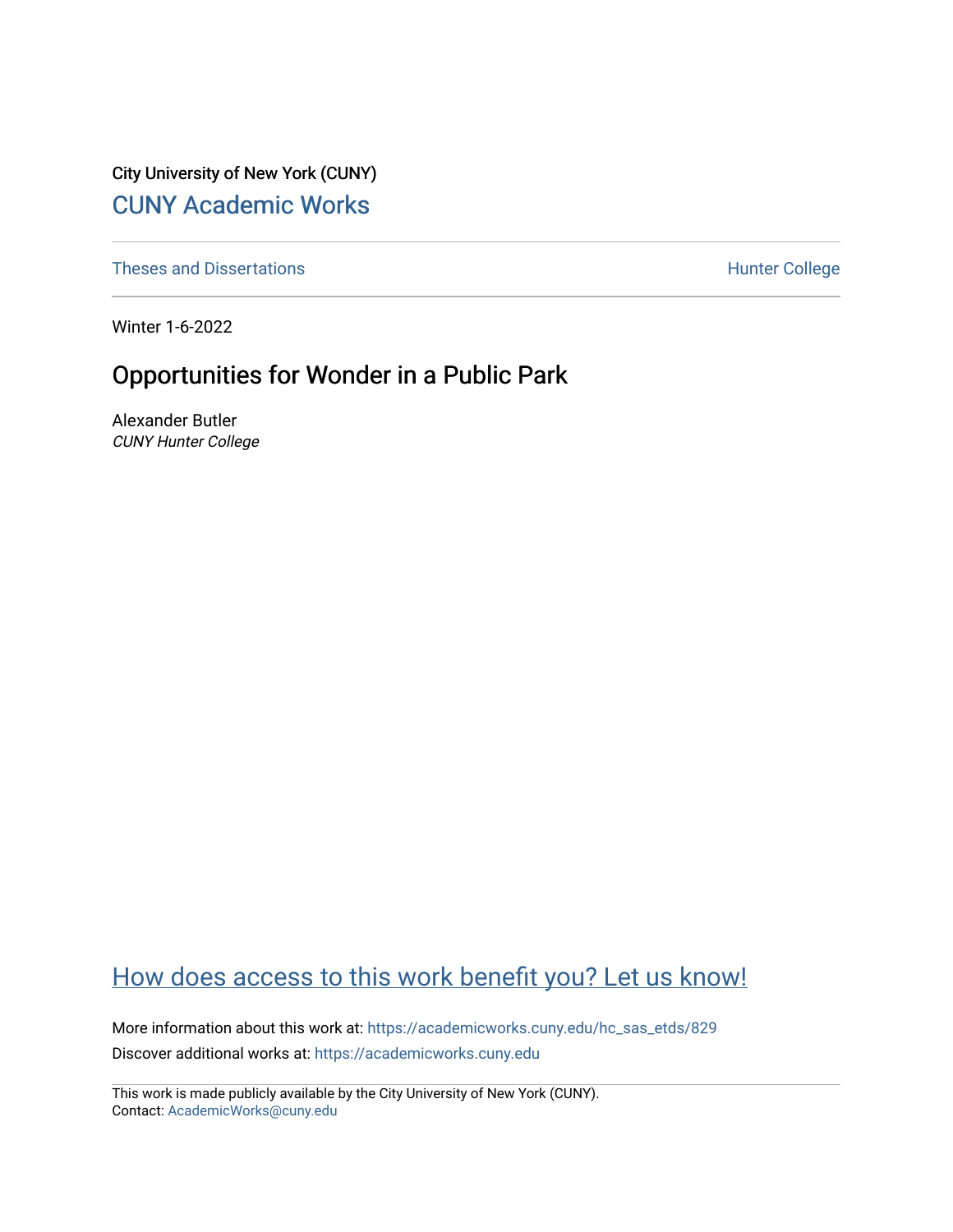#### **OPPORTUNITIES FOR WONDER IN A PUBLIC PARK**

**by**

#### **Alex Butler**

Submitted in partial fulfillment of the requirements for the degree of Master of Arts in Geography, Hunter College The City University of New York

2022

1/6/22 Ines Miyares, Ph.D. Date Thesis Sponsor

1/6/22 Cindi Katz, Ph.D. Date Second Reader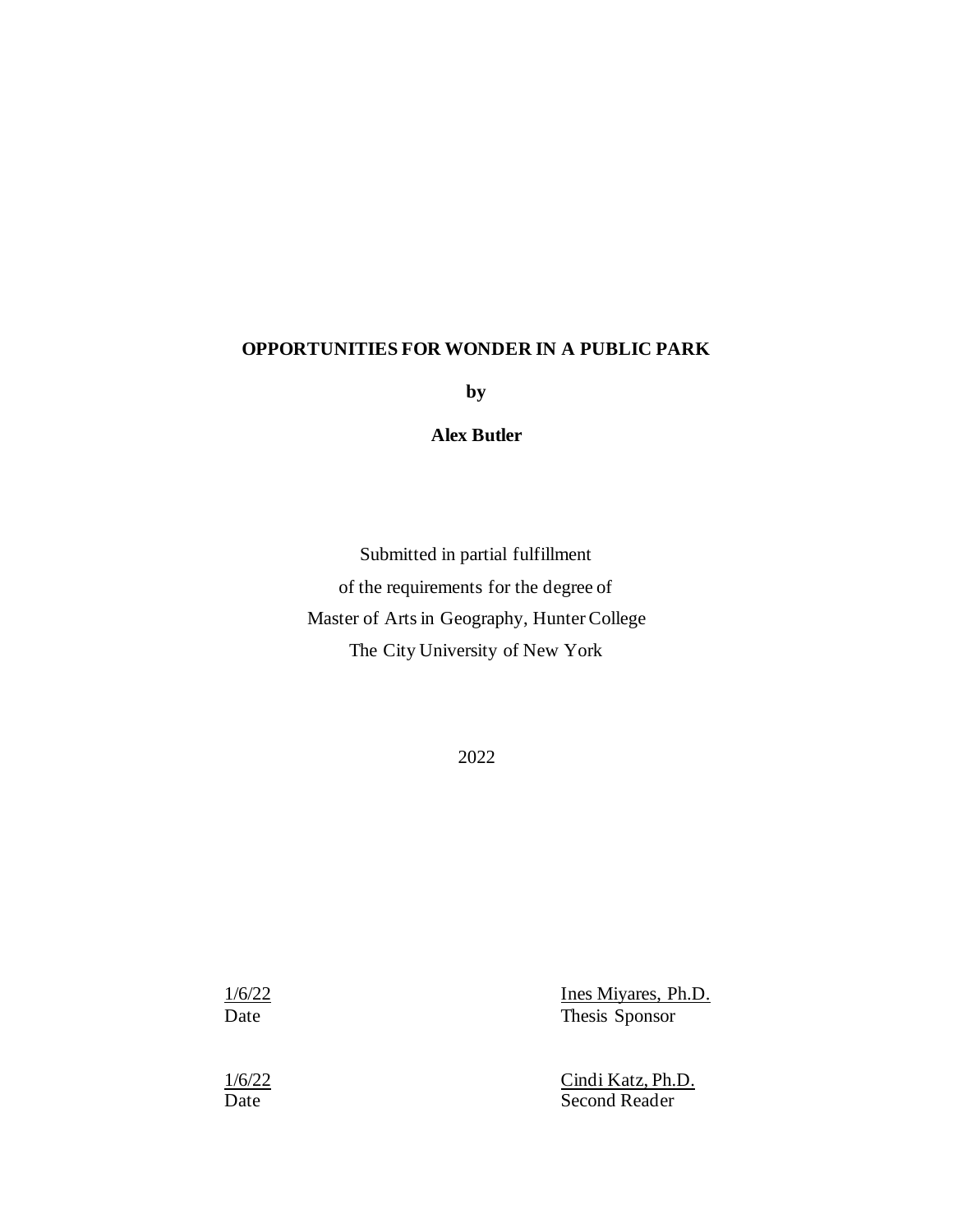# **TABLE OF CONTENTS**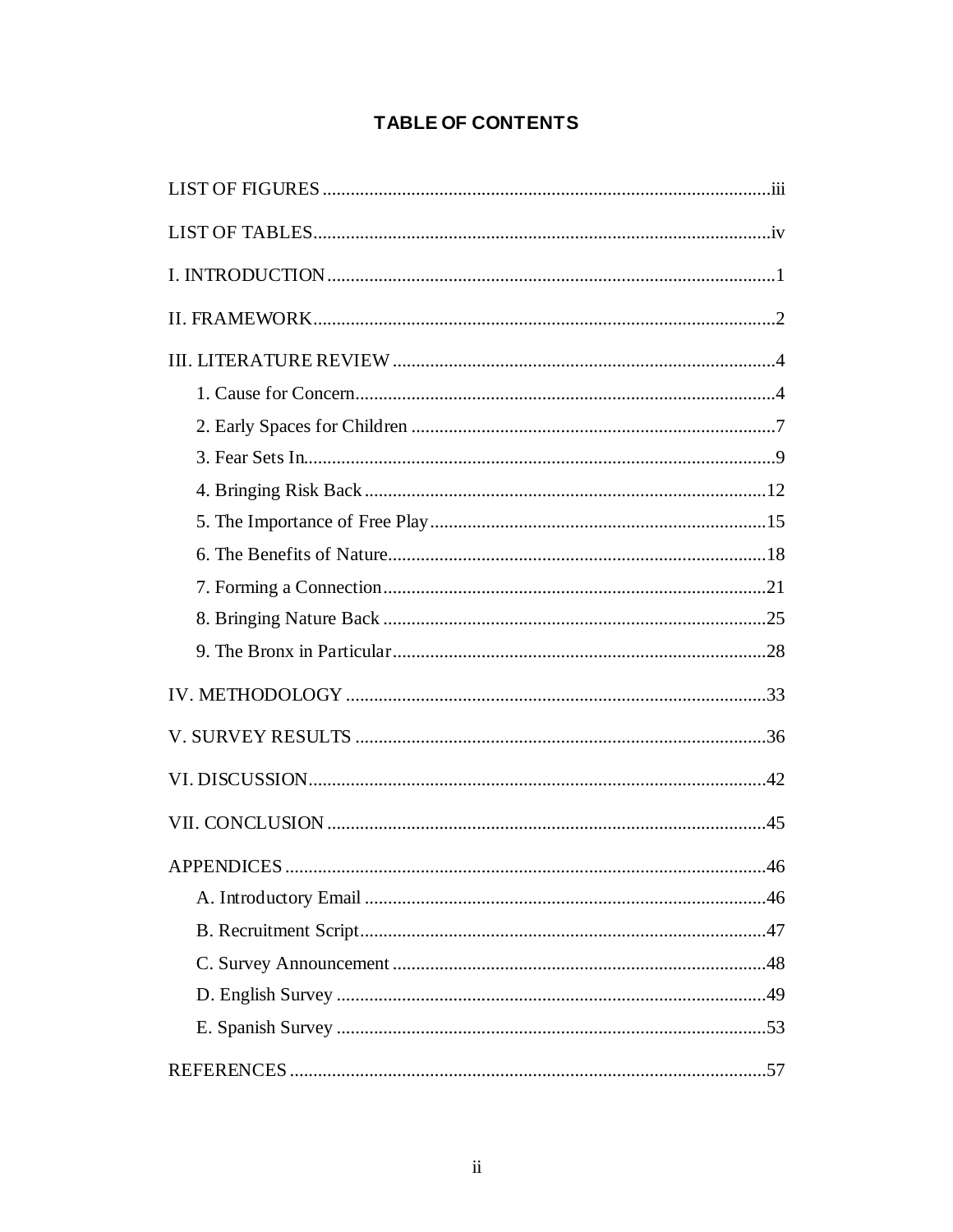# **LIST OF FIGURES**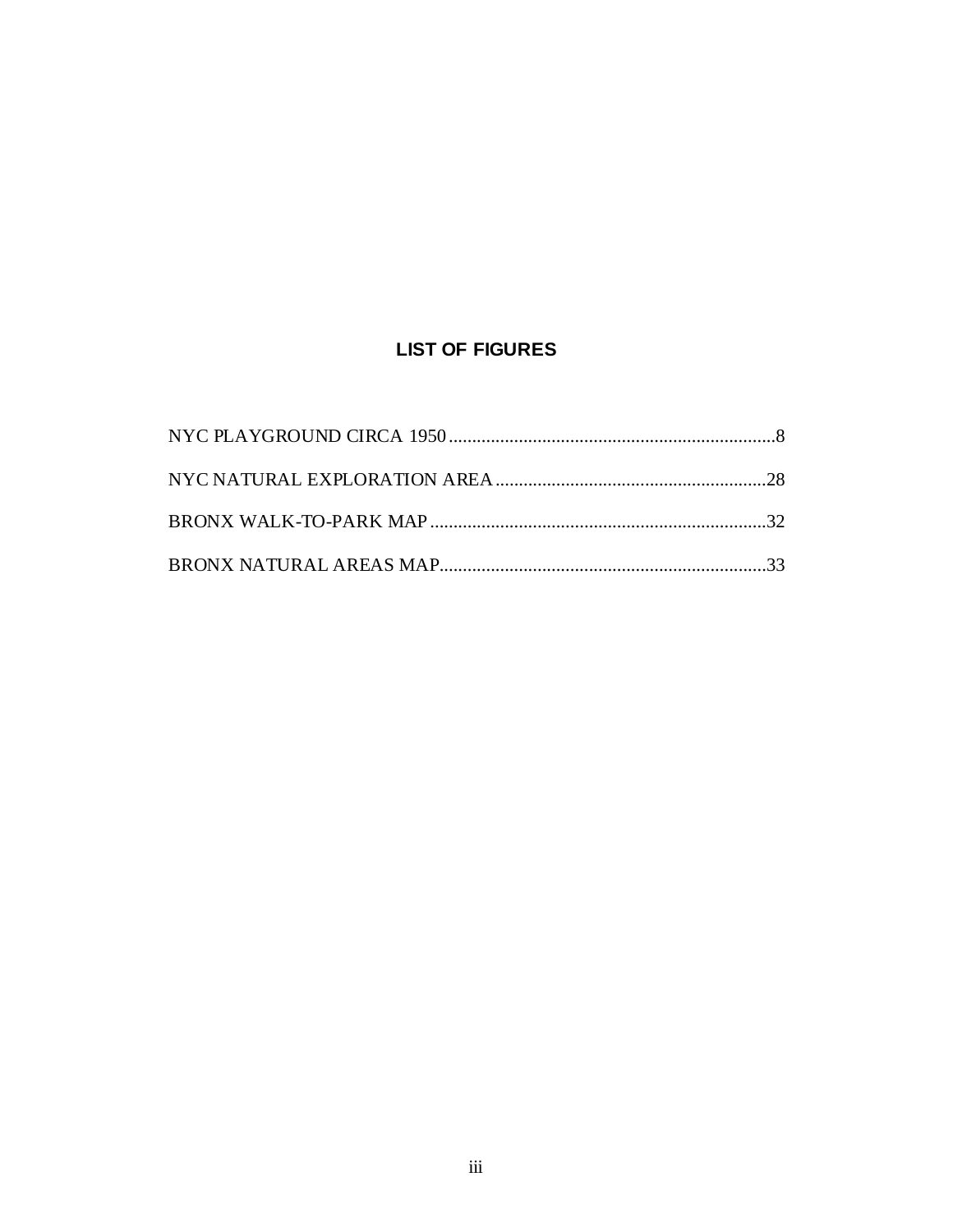# **LIST OF TABLES**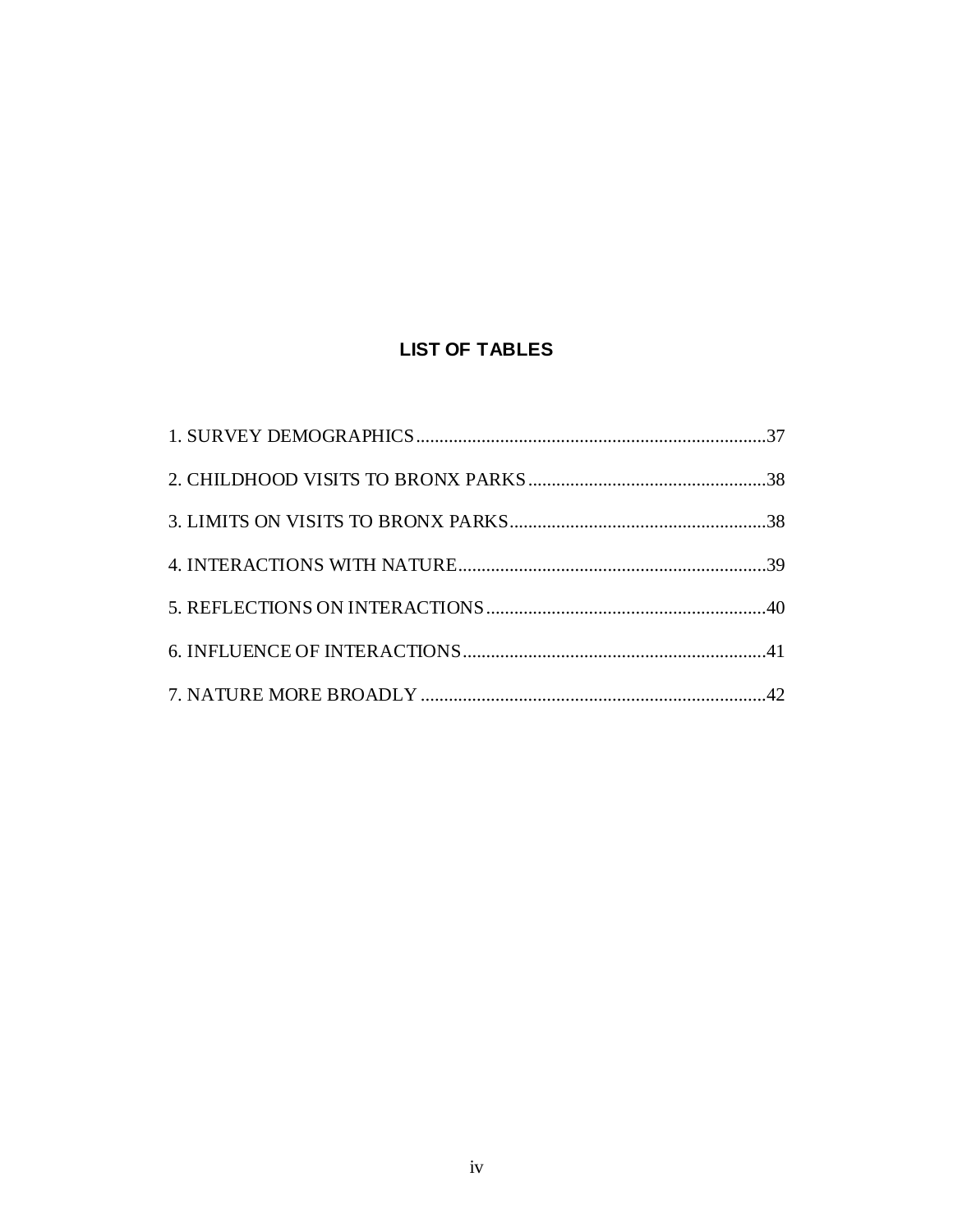*Those who contemplate the beauty of the earth find reserves of strength that will endure as long as life lasts.*

-Rachel Carson

#### **I. INTRODUCTION**

I grew up in the Bronx and when I was around five years old my parents would take me to a park with a picnic area. While they sat at a nearby table, I would wander over (a few yards) to a little rock outcropping. It wasn't high or dangerous at all, and if I saw it today I would probably laugh, but for those moments it was *mine,* and it was as thrilling as Mt. Everest to conquer. There was one corner that was sloped and smooth, and I declared it a slide. Cracks and crevices were places to search for insects or treasure. I could leap off of it and land, most of the time successfully, upright on the grass below. Not understanding at the time that this was probably just the tip of deep bedrock scoured clean by glaciers, I attempted to dig under my outcropping to "get to the bottom of it". Those little memories have stuck with me more that any new toy on Christmas morning, or birthday party at McDonald's, or anything else you would think would be the epitome of childhood delight. It was because I was allowed to be alone with my imagination and abilities, forcing my senses to be hyper-aware and searing this experience into memory. I later became an Eagle Scout, then took a job as an Inspector with the New York City Parks Department, and here I am writing my master's thesis about childhood experiences of nature. Did that rock and that handful of early memories *guarantee* such a life-course? Probably not, but there is no question in my mind that moments like these were the little sparks that ignited *something* that still burns in me today.

Wells & Lekies (2006) write of the importance of being fully immersed and engaged in nature in order to have a life-altering impact. But studies also show that humans do not necessarily feel comfortable in the deep woods, where they feel closed in, and prefer nature in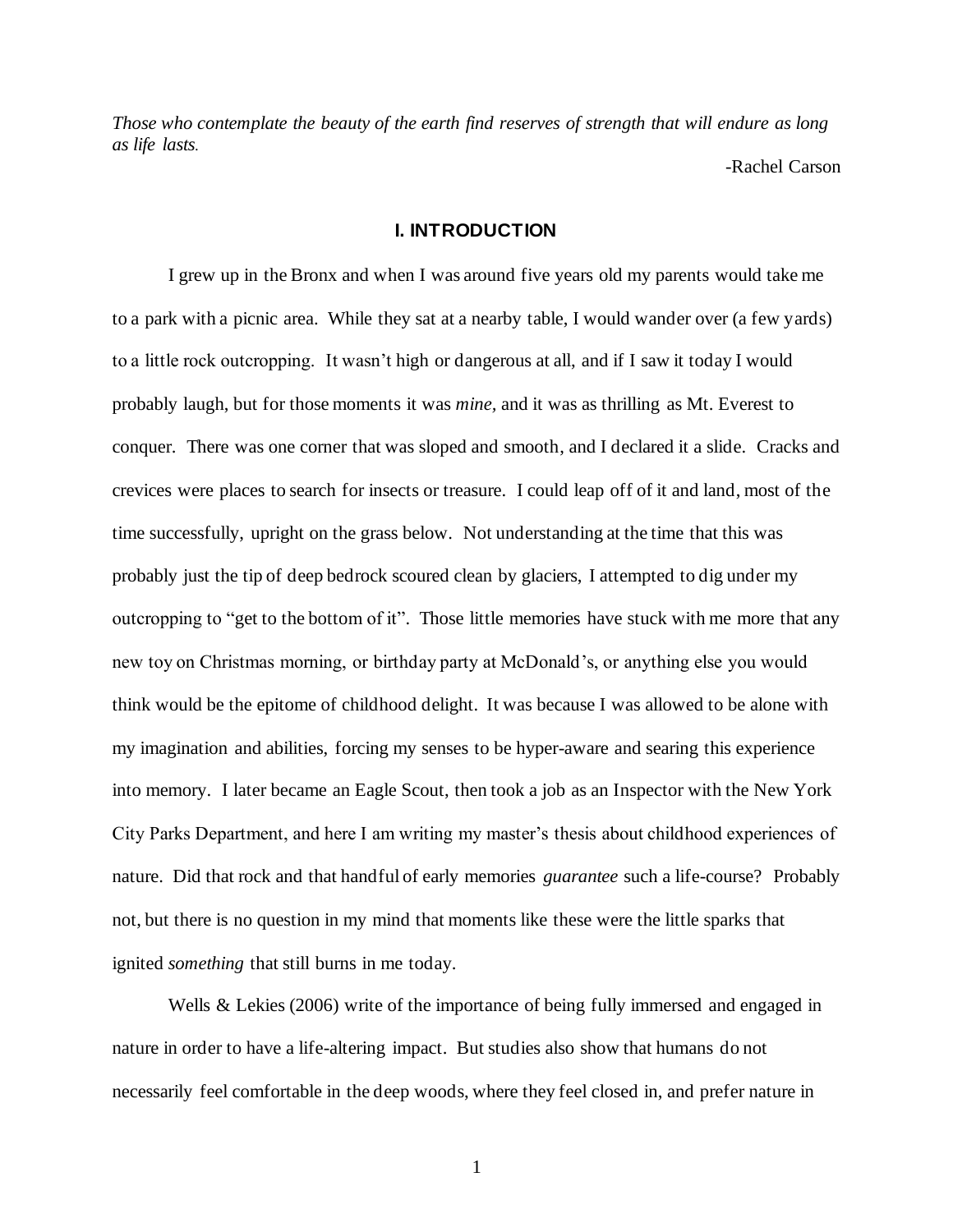the form of a savanna, where they can take in more of the landscape and see what's coming (Wilson 1984, Ulrich 1993, Milligan & Bingley 2007, Arvay 2018). The nature found in public parks is not so different, with open stretches of lawn punctuated by a few rocks and trees. Being allowed to roam free on my own little rock in a public park, at a time when I was first putting the world in order, contributed greatly to a sense of freedom, a hunger to explore, and a feeling of wonder that sustains me still. Wilson (1984, 65-66) quotes Albert Camus who said, after all, our lives are just a "slow trek to rediscover" those moments in which our "heart first opened". Could an outcropping or stream or patch of greenery in a public park ever be one of those "ecstatic places" that Chawla (1990) describes? I am curious what formative role access to little slices of nature, in an urban environment like the Bronx, might have played in other young people's lives. Can a child have formative experiences with nature in a neighborhood park?

#### **II. FRAMEWORK**

I was born and raised in the Bronx and have many happy memories of playing freely in its parks. Climbing rocks and trees, and digging in the grass, were important early opportunities to test myself physically and begin to form a connection with the natural world that has lasted a lifetime. For the past fifteen years I have had the good fortune of working for the New York City Department of Parks and Recreation (NYC Parks), for a division that inspects all of our playgrounds, ballfields, and natural areas for cleanliness and safety. I have had a chance to see firsthand just how vast and varied our park system is. I decided to pursue my master's degree in Geography at Hunter College to study topics that interest me like cartography and the natural history of New York City, and more generally to be exposed to new ways of thinking about the relationships between people and places. Given this background, it felt like a natural fit to merge all of it into a thesis topic. The goals of this thesis are to make a case for the importance of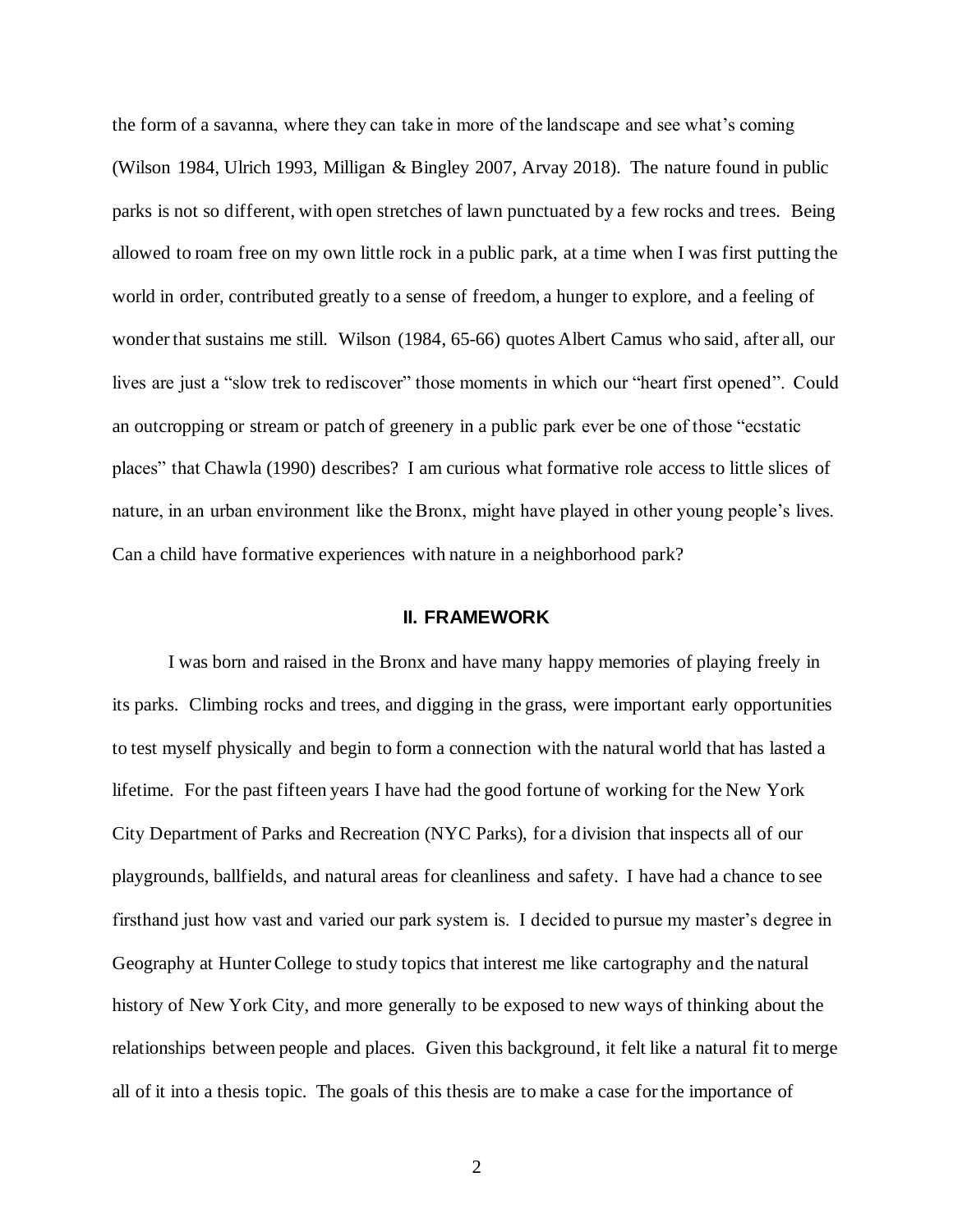unstructured play in a natural setting, and, through a survey of Bronx college students, to learn what role public parks may have played in providing formative experiences.

To accomplish this, I surveyed the ever-growing body of literature on children's development and the importance of a connection with the natural world. I begin with the health and environmental consequences of a growing disconnection with the outdoors. From there, I review the history of places set aside for children's play, from the first playgrounds of the late 1800s to today, and assess how concerns about potential injuries influenced the design of modern playgrounds. Balancing that, I discuss the growing interest today in returning some of the freedom and risk to children's play. I focus on why unstructured play is so important to a child's development, address the myriad benefits of spending time in nature, and review the research into ways people can form a lasting connection with the natural world. I conclude this review with a discussion of ways in which cities, and our public parks in particular, can provide opportunities for such connections, and a deeper dive into the Bronx specifically, with a look at the history and distribution of its parkland, and what challenges to access remain.

The next chapter discusses the methodology, the challenges, and the results of the survey that I conducted. The survey was voluntary and anonymous. Through the assistance of faculty, it was administered online to students at CUNY's Hostos and Bronx Community Colleges, both of which are located in the southwest quadrant of the borough and a good distance from any large natural areas. The survey contained 17 questions, beginning with some basic demographics, then about early experiences in Bronx parks, and finally what lasting influence those interactions may have had. Despite efforts to reach as many faculty as possible, response to the survey was low, with only 13 total surveys returned from students between the two colleges. Within that group, however, of the 7 students who visited Bronx parks as children, 6 of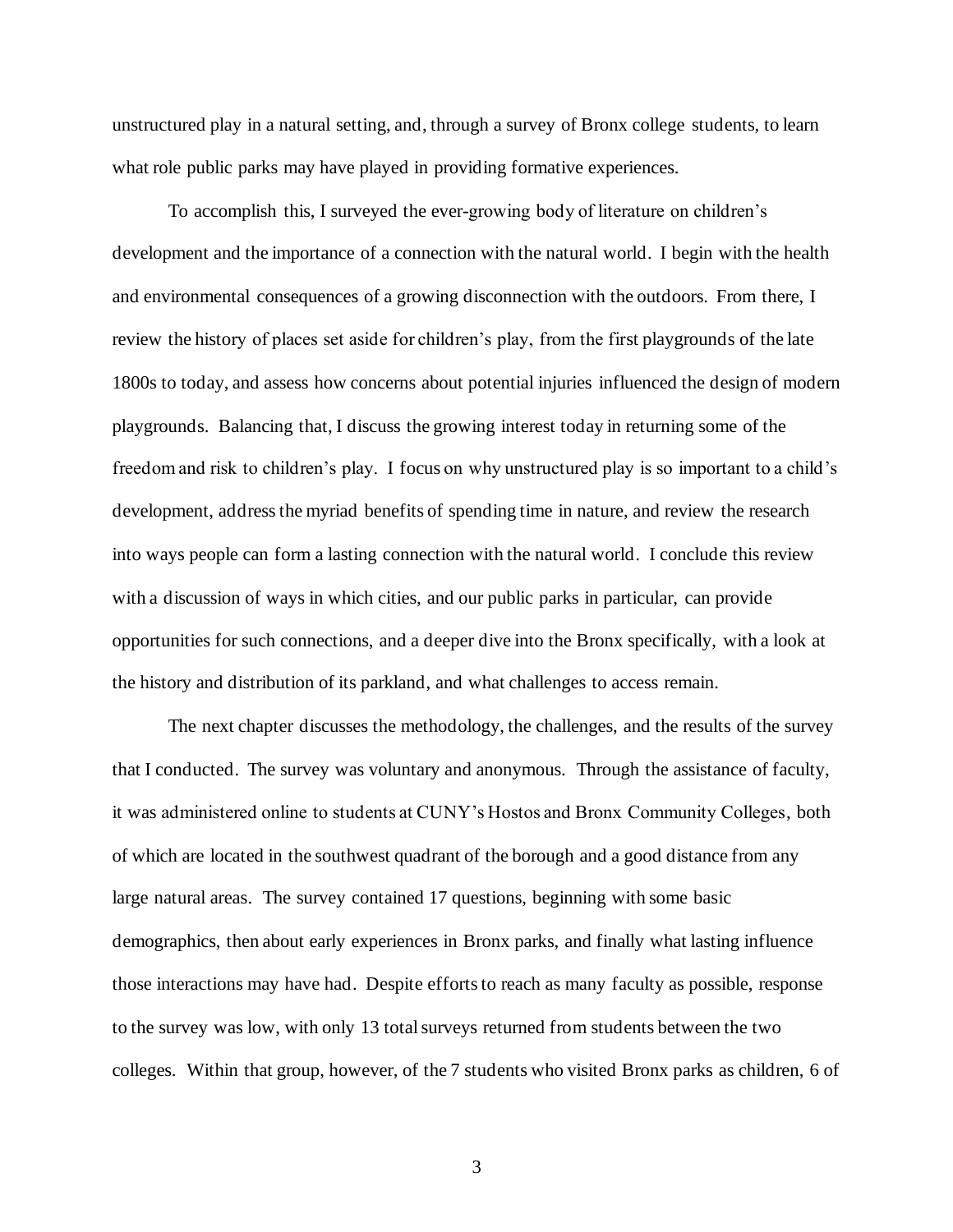them managed to have memorable interactions with nature, which is encouraging by itself. This group shared the activities that took place, what they liked about them, and how they might have contributed to who they are today. I'll review these results in detail, and discuss what patterns might be suggested by them and how they relate to the broader topic. I'll conclude with suggestions for future research.

#### **III. LITERATURE REVIEW**

#### **1. Cause for Concern**

Outdoor play can increase a child's liking of physical activity, and there is wide agreement that outdoor play is important to healthy mental and physical development (Clements 2004, Thompson et al. 2008). Changes in the way we live, however, are leading to a loss of connection with the outside world. More of us live in cities, and we spend more time enjoying sedentary indoor activities like watching TV, browsing the Internet, or playing video games (Soga & Gaston 2016). A Nielson report from 2016 found that adults spend an average of ten hours a day in front of a screen of one kind or another (Weir 2020). Children's play is increasingly confined to bedrooms, basements, and backyards (Thompson et al. 2008). Matthews (1992) notes that children in urban areas who live in tall apartment buildings are even more likely to play indoors.

Today, parents are less likely to have time to go outdoors, and less likely to let their kids play unattended (Louv 2005). Clements (2004) cites one study from Tokyo in 1999 in which 70% of middle-schoolers said watching television was their *favorite* activity. In Clements's own study of 830 mothers nationwide, 70% of them said they played outdoors every day in their youth, compared to only 31% of their children. Parents often say they lived in a more "innocent time" and had more freedom (Thompson et al. 2008). Clements goes on to report that 96% of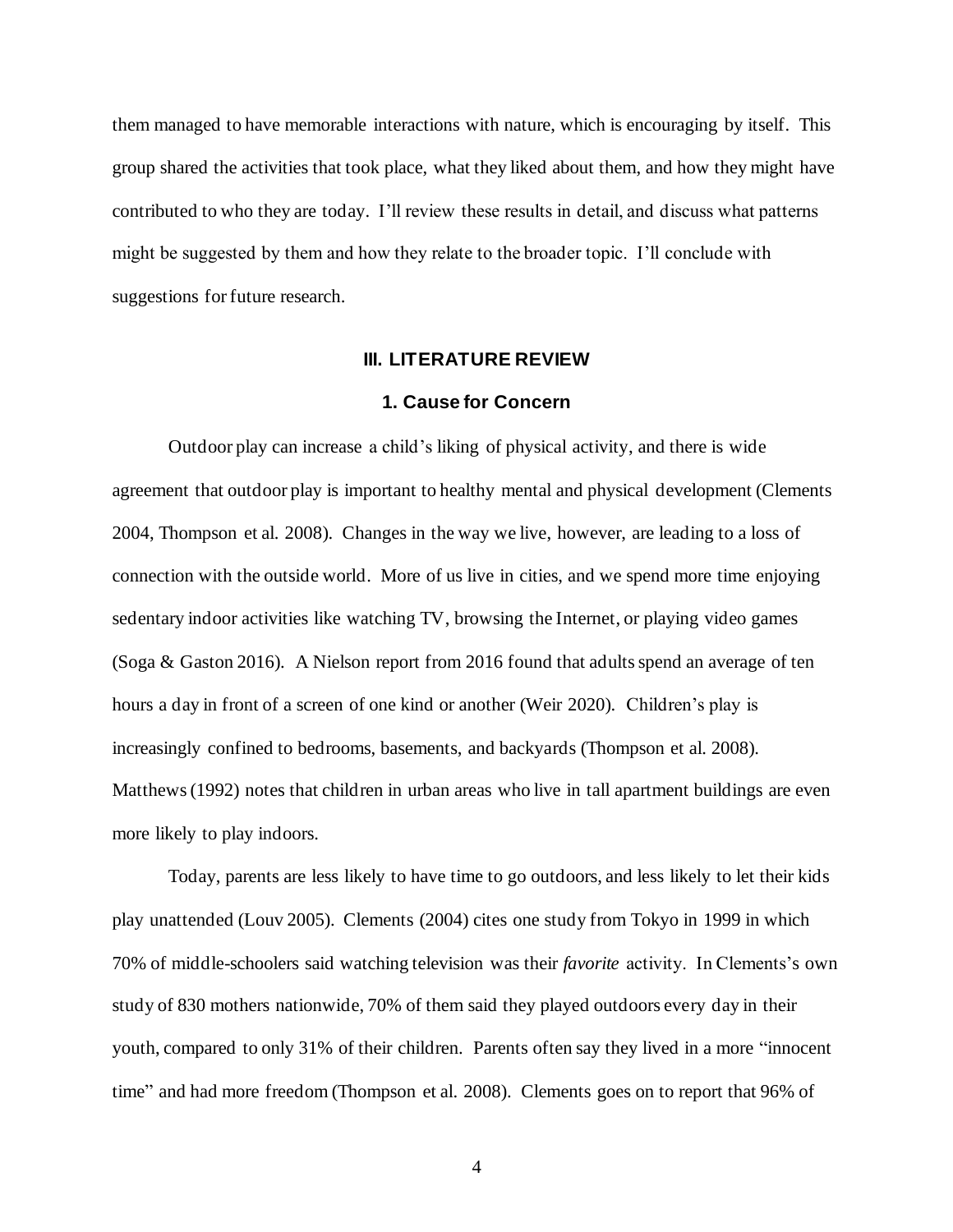these children watch TV regularly and 81% play computer games. While 82% of those mothers said crime and physical dangers like traffic made them worried about allowing children to play outside by themselves, and 77% of them just didn't have sufficient time to spend with them outdoors, they also said electronic distractions at home were the number one reason their children do not play outdoors more (Clements 2004). Studies have shown a correlation between time spent in front of a screen and obesity (Louv 2005).

Interestingly, early playgrounds in New York City came with "parkies", park workers who were there to supervise the children and lead them in activities (a term still in use today to refer to any NYC Parks employee). These days, it is rare for a playground to have any sort of dedicated supervision, which means a parent or older sibling must have the time to *take* a child to the park (Hart 2002). A child's spontaneous desire to run free may have to wait until it fits into someone's schedule.

Thompson et al. (2008) note that Blacks and Hispanics are less likely than Whites to have had outdoor experiences in childhood. In the U.S. and Europe, studies have shown that low income and ethnic minority residents have less access to green spaces and large parks with amenities, and are more likely to be overweight (Evans et al. 2012). Evans notes that lower income individuals get less exercise, and that less exercise leads to increased body mass index (BMI). Adults who live near green spaces, on the other hand, have increased activity levels and lower BMI (Thompson et al. 2008, Evans et al. 2012). After studying over 1,000 children in eight European cities, Evans found that available green space may offer at least an *indirect*  pathway to lowering children's BMI, possibly through the influence of parents' healthy lifestyles. But it is also possible that low-income residents are less likely to see natural areas as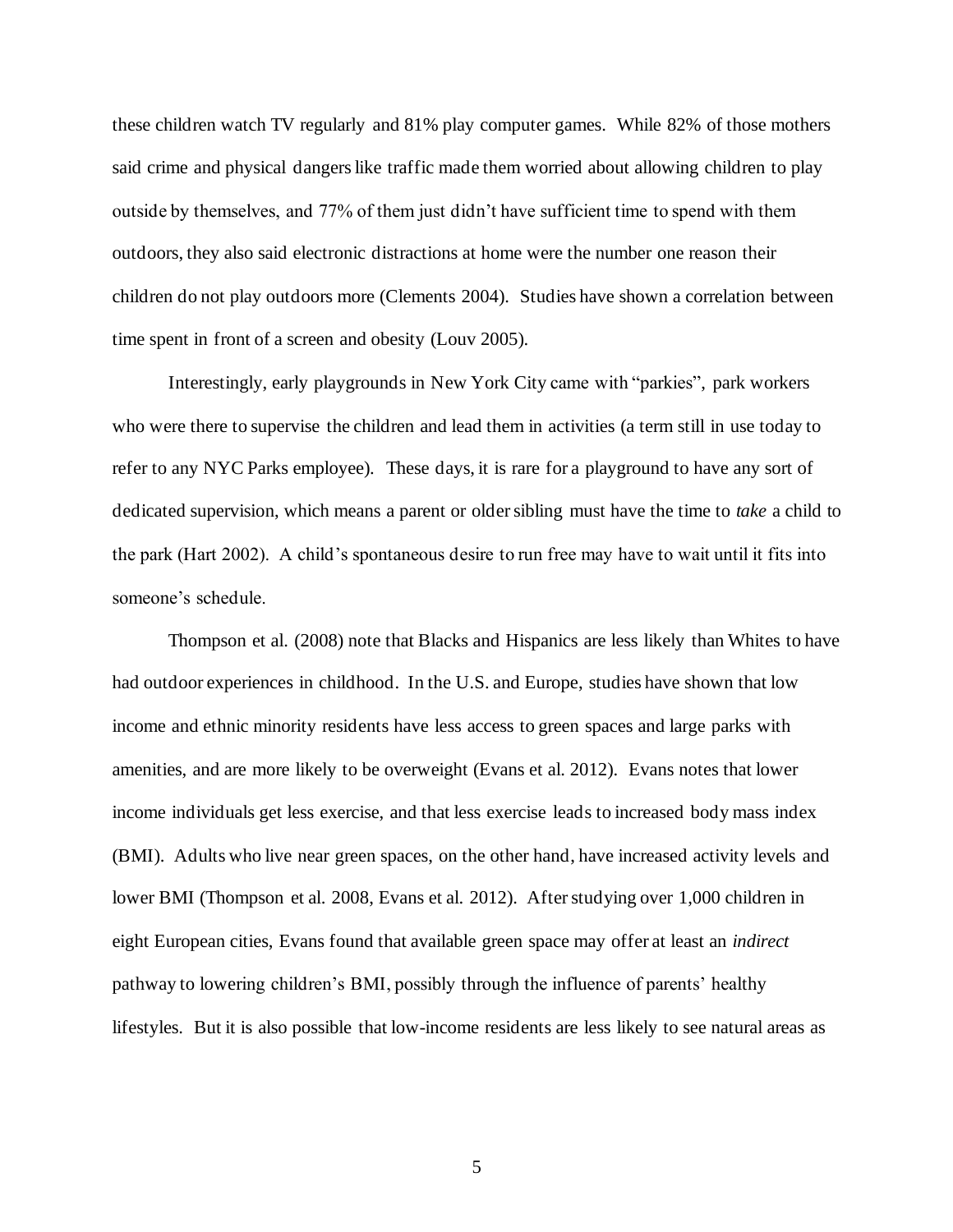places for recreation, as these days wilderness activities (hiking, camping, mountain biking) are dominated by people of means (Thompson et al. 2008).

In the highly influential *Last Child in the Woods*, Richard Louv (2005) coined the oftcited term, "nature deficit disorder". He argues that children are losing touch with the natural world, leading to a dulling of their senses and a rise in illness. Louv cites, for example, the alarming rise in the use of anti-depressants on children. Rosin (2014), citing tests of creative thinking, notes that kids today are less creative, expressive, and passionate. Nature deprivation can lead to maladaptation and antisocial behavior (Zelenski & Nisbet 2012). Nabhan & Trimble (1994) warn that many children today miss out on a critical "rite of passage" in nature that could bring connectedness and confidence, and instead develop feelings of separateness and helplessness.

In 1993, Robert Michael Pyle coined the phrase "the extinction of experience" in his landmark book *The Thunder Tree.* He spoke of the loss of direct personal contact with nature and how that can breed apathy. It has been found that adults who do not show an interest in spending time with nature usually had few such positive experiences in their youth (Thompson et al. 2008). Kahn Jr. (2002) fears there is a "generational amnesia" where we slowly lose touch with nature as it becomes more of a stranger to us. What will it mean for the future of our planet if children can't name, and feel no kinship with, the species around them? People's *disconnection* with nature may explain how they can behave in ways that are damaging to the environment (Nisbet et al. 2009, Soga & Gaston 2016). Orr (1993) argues that humans have an innate "biophobia", a desire to control or even destroy nature that eventually manifests itself through urbanization, pollution, the spread of invasive species, and contributions to global warming.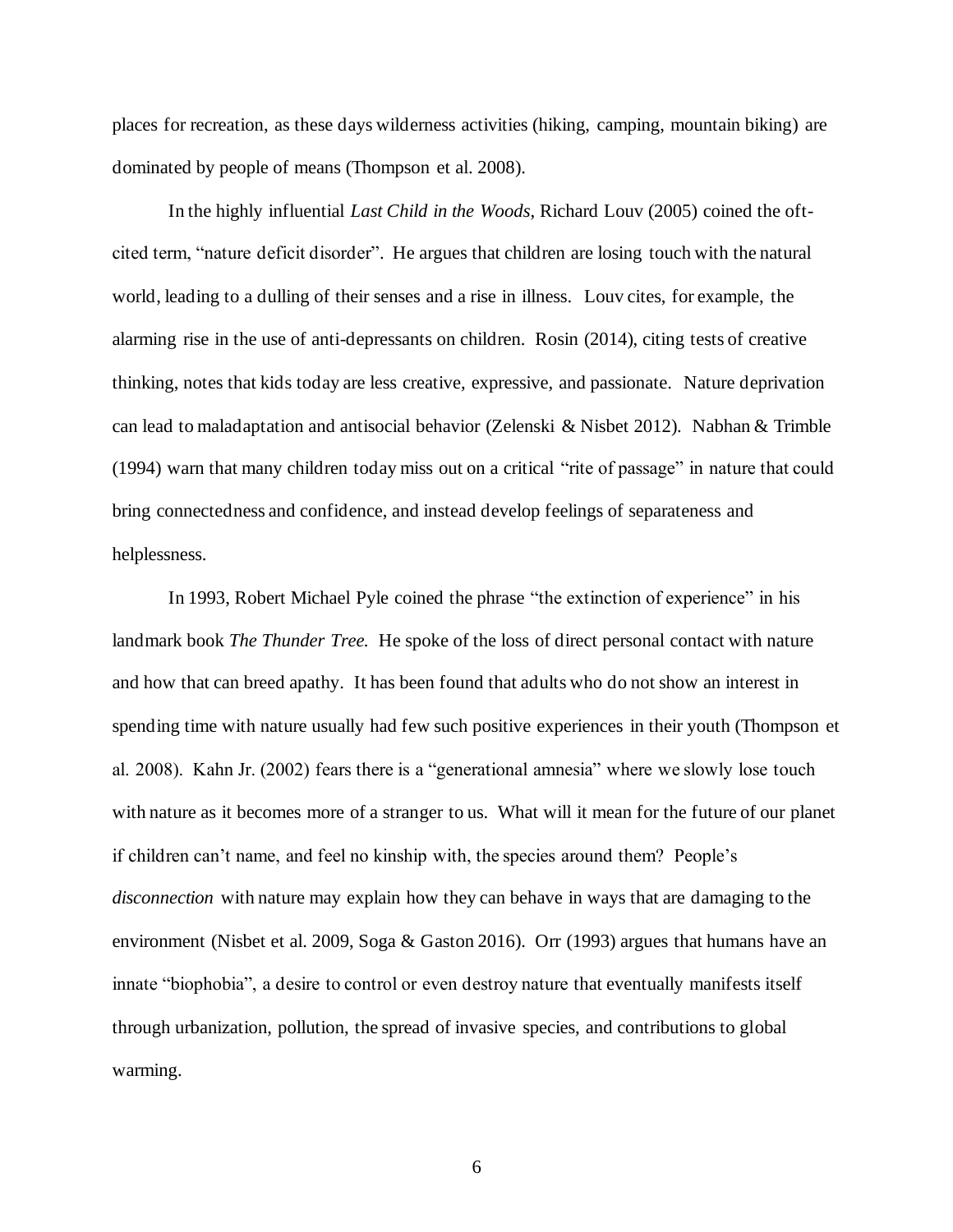#### **2. Early Spaces for Children**

There has been a belief over the past two centuries that setting aside parkland and natural areas for recreation can have a restorative effect on people's mental and physical well-being (Ulrich 1993). New York opened the first landscaped public park in the country, Central Park, over 160 years ago in 1858. At the time however, no formal play spaces were set aside for children. In fact, the nation's first public playground for children would not be built for another 45 years. Seward Park, also in New York in a densely populated area of Lower Manhattan, opened in 1903 (nycgovparks.org). This was the Progressive Era, and reformers wanted to keep children away from the negative influences of the streets and keep them from becoming a menace to society (Hart 2002). At the time, there was not much thought put into the meaning or benefit of play, and Seward Park's main features, a running track and gymnastic equipment, were there simply to provide exercise and use up kids' excess energy.

As waves of new immigrants arrived from the 1930s through the 1950s, and especially with the help of the Works Progress Administration, New York City saw a dramatic increase in playground construction (nycgovparks.org). As Parks Commissioner, Robert Moses presided over this entire period of expansion. He is credited with building an incredible 660 new playgrounds, not to mention many other parks, pools, and beaches (Ballon & Jackson 2007). He has a complicated legacy, with some scholars branding him a racist who only built parks in White neighborhoods, and others who say he was pragmatic and simply built wherever the city could find land to acquire. His pragmatism certainly influenced the design of his playgrounds. Since they could be replicated easily, he churned out the same asphalt spaces with metal jungle gyms, swings, and slides for *decades*, even though that Progressive Era model was outdated by the 1940s (Ballon & Jackson 2007).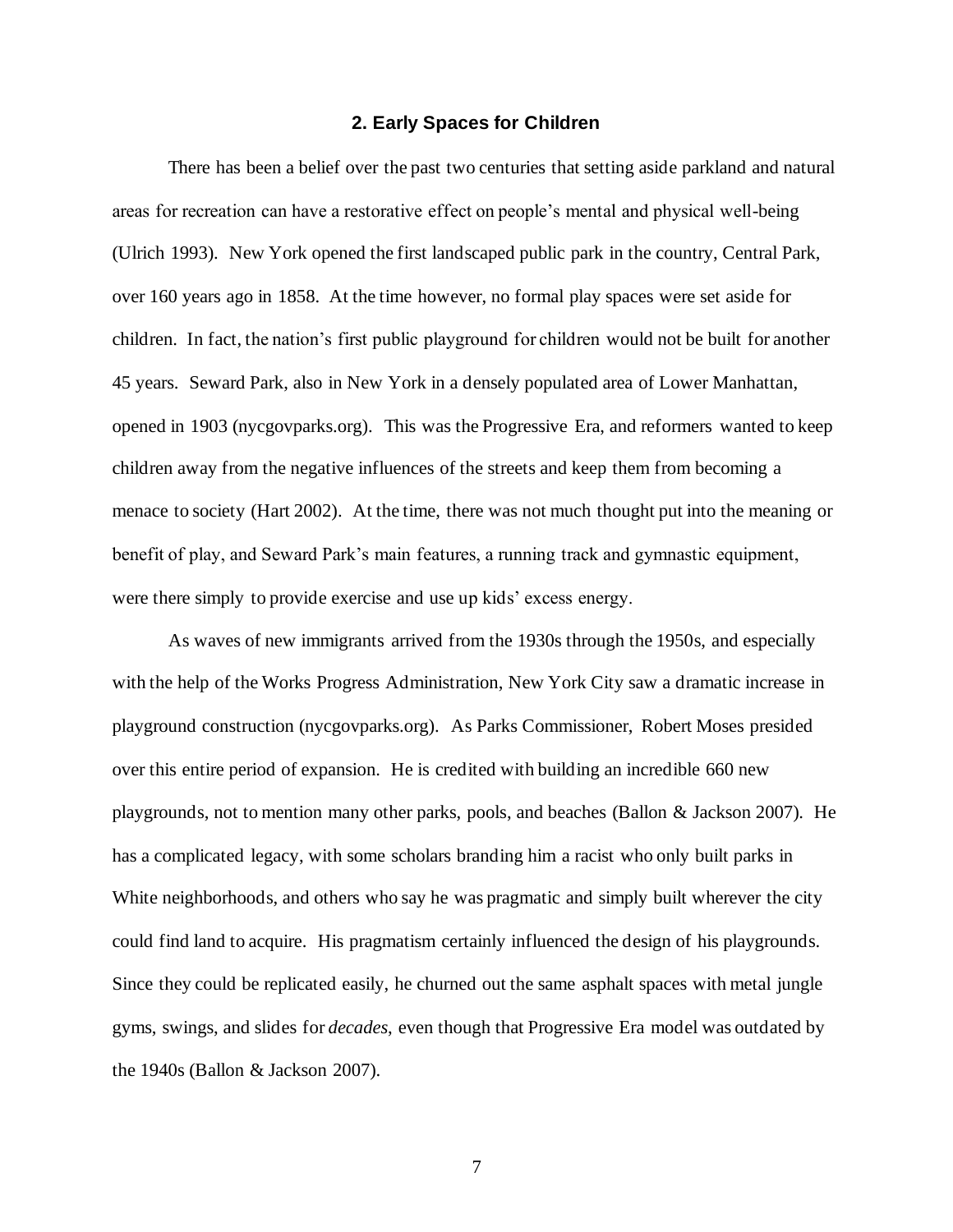#### **FIGURE 1: NYC PLAYGROUND CIRCA 1950**



source: https://www.nycgovparks.org/about/history/playgrounds

Taking office amidst the turbulence of the 1960s, Mayor John Lindsay placed importance on renovating public spaces to restore a sense of calm, safety, and pride in the city (Hart 2002). Part of this effort was building a handful of imaginative, European-inspired "adventure playgrounds", with community input, that would break the mold of the classic Moses-era playgrounds that had not been updated in decades(nycgovparks.org). Unfortunately, only a few would be built, and they tended to be in better-funded areas like Central Park. Although I lived in the Bronx, my mother occasionally took me to Central Park's "Ancient Playground", just north of the Metropolitan Museum of Art and inspired by its Temple of Dendur. It featured Egyptian-like pyramids with tunnels, an elaborate concrete waterfall, and a Tarzan rope swing between two raised platforms (that, sadly, has since been removed). By the 1970s, New York City was close to bankruptcy and resulting budget cuts led to a severe drop in park staff and maintenance (Hart 2002). Adventure playgrounds also were falling out of favor. Some felt their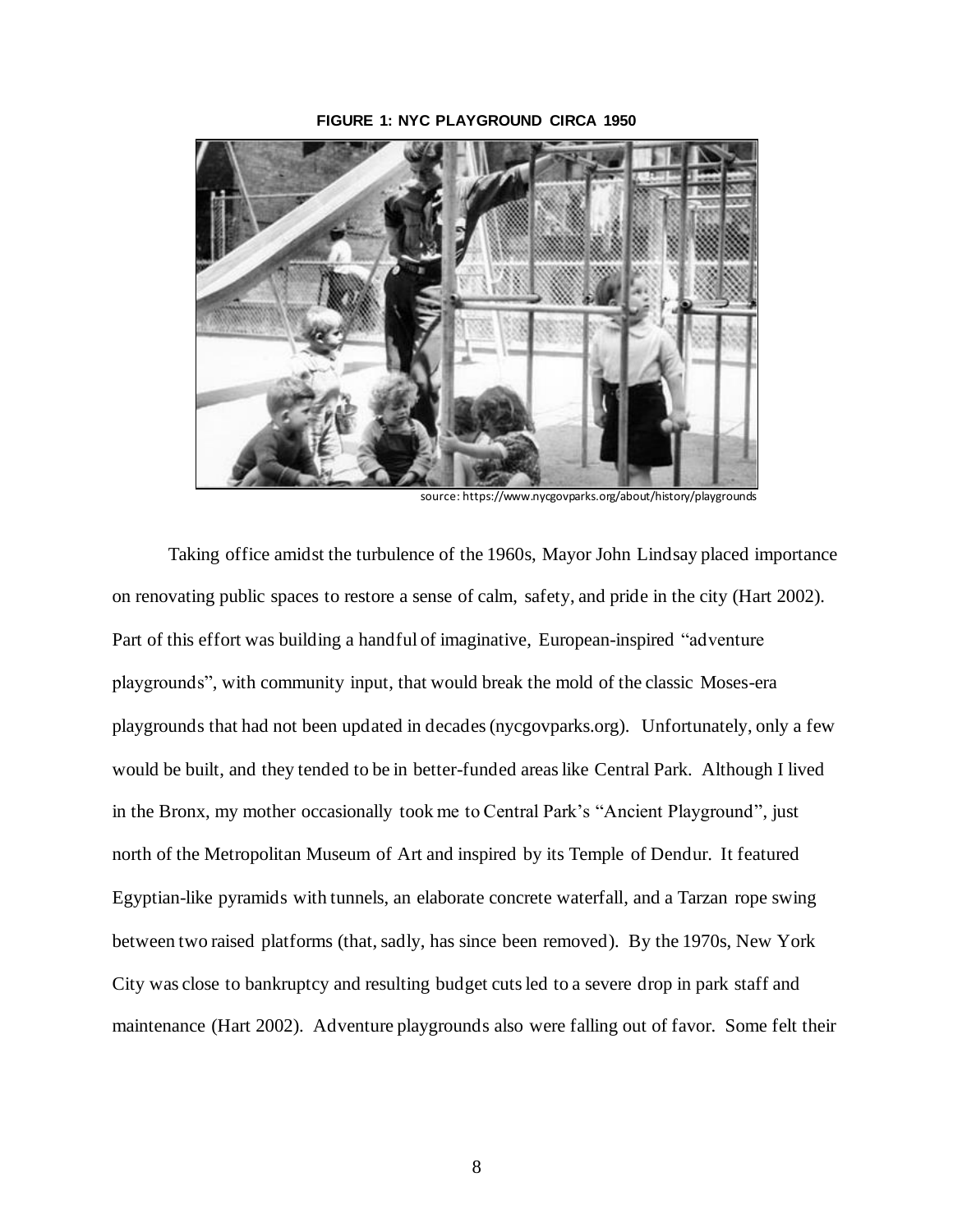offbeat designs were ugly, and parents worried about danger lurking in hidden areas (nycgovparks.org).

#### **3. Fear Sets In**

The upheaval of the 1960s may have been the end of a certain kind of innocence, and by the 1970s, when I grew up, things were not moving in a happy direction. In New York, in May 1979 when I was six years old, the city was shocked by the abduction of another six-year-old, Etan Patz, who disappeared while walking to school in SoHo. (Later the anniversary of this tragedy became National Missing Children's Day.) Aided by media frenzy, there was a growing fear of "stranger danger", and faces of missing children on milk cartons greeted families at breakfast. Letting your child go out alone was not such an easy decision anymore (Louv 2005). In the U.K. in 1971, for example, 80% of third graders walked to school alone, but by 1990 that number had dropped to 9% (Rosin 2014). In reality, abductions by total strangers remained rare, and it was the rise in divorce, and one parent or another running off with a child, that inflated statistics (Rosin 2014). Nevertheless, the increase in divorce and single parent households created an insecurity and loss of trust, and an increased attempt to protect and control children (Rosin 2014).

When it came to playgrounds, the 1970s saw a wave of hysteria, litigation and demands for the removal of unsafe equipment across the country (Hart 2002, Rosin 2014, Barry 2018). Most famously, in Chicago in 1978, a child fell off the top of a slide, hitting his head and resulting in permanent brain damage and a multi-million-dollar lawsuit. Not long after, in 1981, the U.S. Consumer Product Safety Commission (CPSC) issued its first *Public Playground Safety Handbook*. Later codified in more scientific detail by the American Society for Testing and Materials (ASTM), these guidelines lay out precisely the maximum or minimum heights,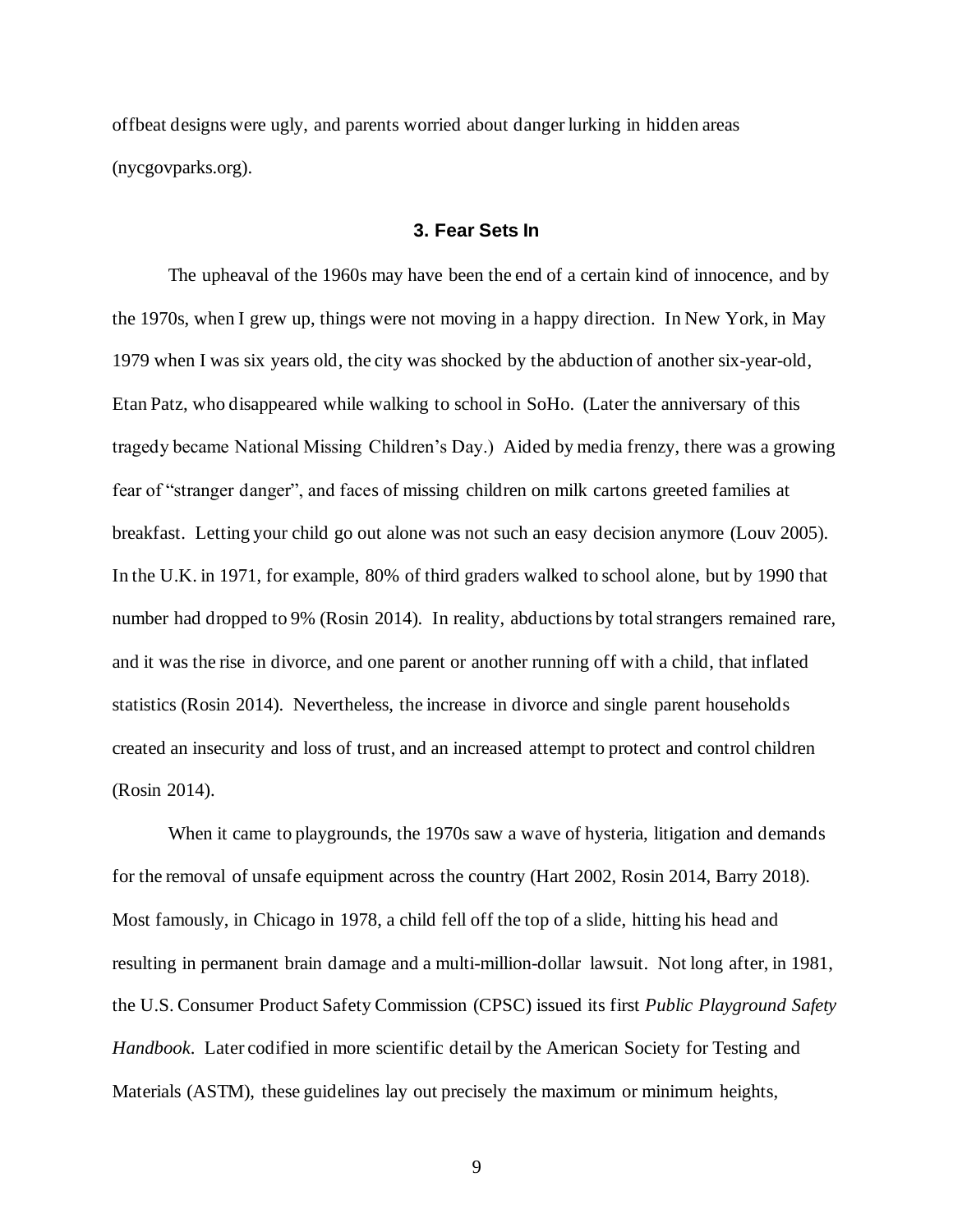lengths, and diameters of every piece of equipment with which a child could come in contact. (I currently serve as the Director of New York City's Parks Inspection Program and as such I'm required to have a thorough familiarity with these standards.)

CPSC/ASTM guidelines specify how much rubber safety surface should surround equipment (a minimum of six feet but much more for swings), where and how far apart barriers should be (gaps must be smaller than 3.5" so the smallest torso can't squeeze through), and, with the exception of swings, forbid any dangling ropes or chains longer that seven inches as they could form a loop around a child's neck. There are rules about the distance between stepping pods, the thickness of a sliding pole, and the steepness of a slide—pages and pages of specifications in small print. The goal was to minimize the risk of serious injury that could result from kids getting their head stuck or their clothing caught, or if they fell off the top of equipment. But all these prohibitions resulted in play units in the 1980s and 1990s (some still around today) that look more like cages that channel children from one set of stairs to one slide and that provide very little excitement or play value. Around the same time, sandboxes, a staple of playgrounds for decades, and one of the few sanctioned ways a child could enjoy digging a hole on public property, were emptied for fear of hidden glass or disease from animals using them as litter boxes.

While these guidelines were meant to be voluntary, and are not federally mandated, they have become law and the standard of care in some states, including California and New York. But paradoxically, the more that municipalities try to manage risk by adopting regulations like these, the more they expose themselves to liability because lawyers can easily point to one tiny piece of the playground that was not maintained to the highest possible standards. Cities, including New York, have been forced to remove equipment because of the threat of multi-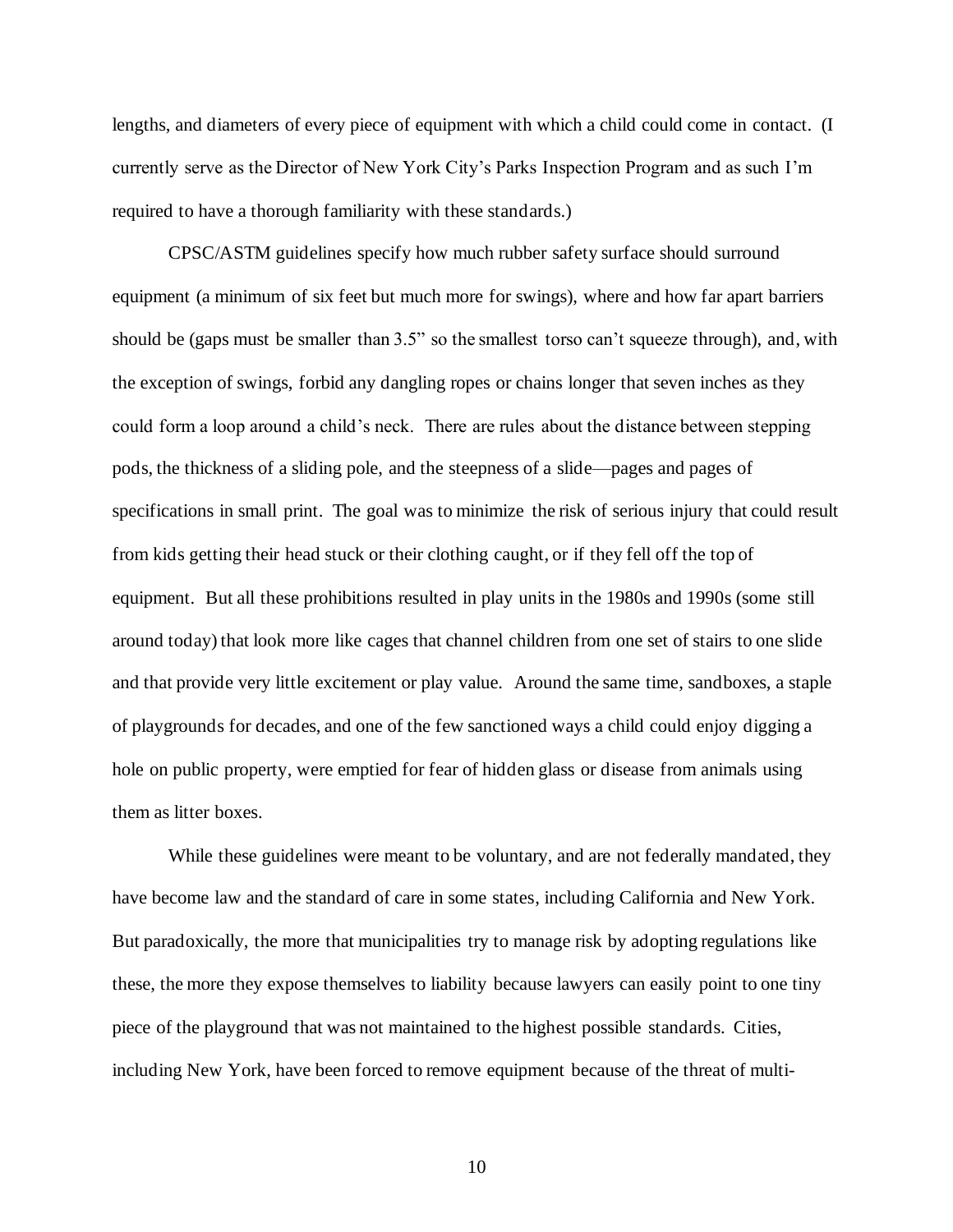million-dollar lawsuits (Rosin 2014). Because of the strict guidelines and fear of litigation, playground design has become the domain of big companies who can afford the necessary research and development (Hart 2002).

Manufacturers such as Landscape Structures and Playworld Systems offer extensive catalogs of pre-fabricated and compliant equipment with sweeping metal arches, bright colors, and futuristic molded plastic that all look very impressive, that look like money well spent, like a little amusement park (Rosin 2014). With slight variations in layout and color, you are likely to see these exact same designs in playgrounds across the country. To its credit, NYC Parks does work hard to customize designs to fit the history of a site or community wishes, and some play units have elements that hint at, say, a Viking ship or a treehouse, but they are still a far cry from the charm, surprise, and individuality of older adventure playgrounds. Overly-designed playgrounds leave little room for children to supply their own imaginations and create their own adventures.

In reality, most playground injuries are normal cuts and bruises children might sustain playing anywhere, and they tend to be the result of the child's decisions, not a fault of the equipment (Sandseter 2011). In fact, despite all the research and all the new equipment, data from the National Electronic Injury Surveillance System show playground injuries and deaths have not changed much since 1980 (Rosin 2014). There will always be "freak" accidents, but by definition they can't be predicted or prevented.

Ironically, despite, or because of, the restrictive metal barriers on modern play equipment, I often see kids climbing along the outside of the railings or even attempting to get up on the roof. Beyond that, we routinely deal with acts of vandalism in our playgrounds, such as breaking equipment, writing graffiti with markers and spray paint, and even setting things on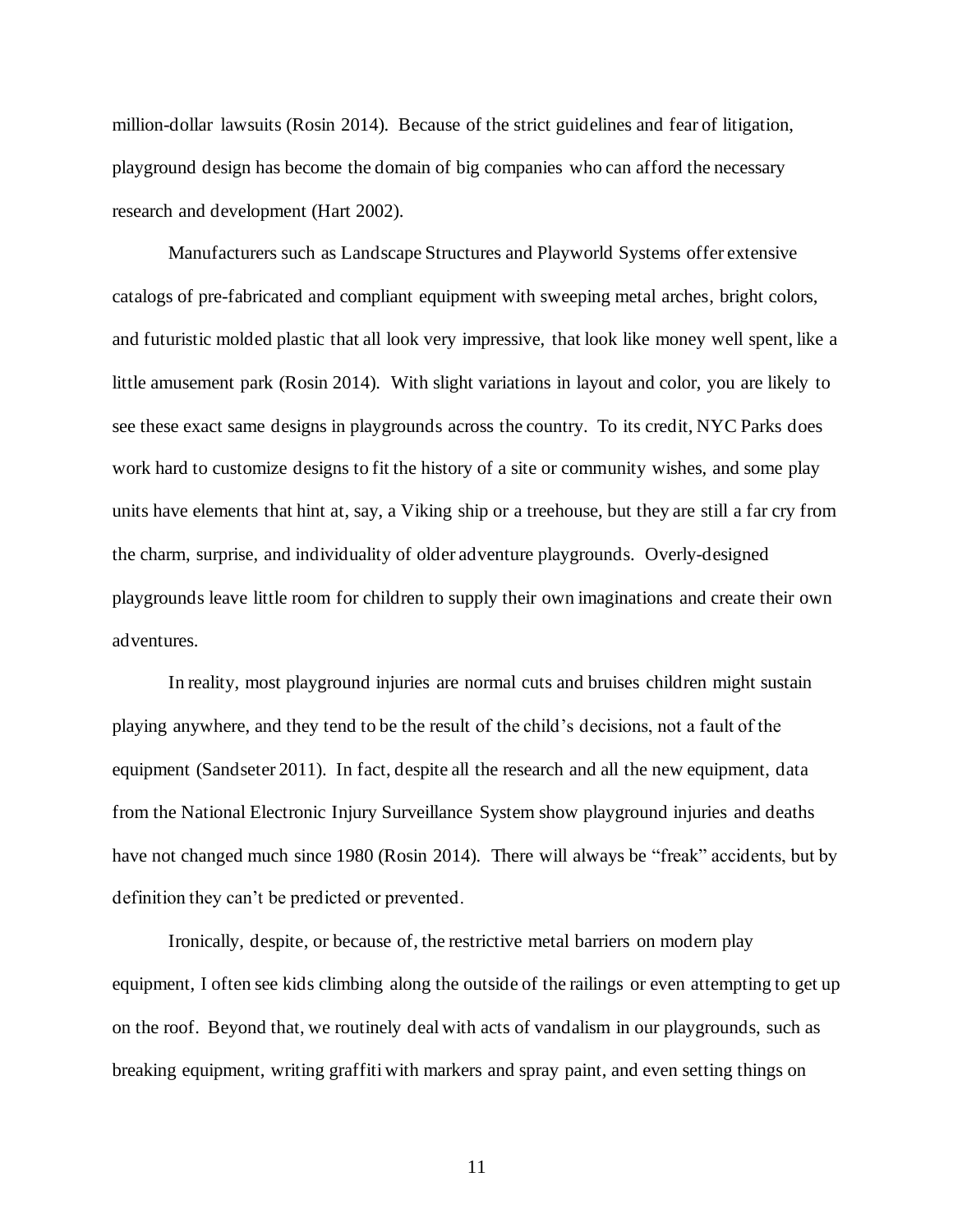fire. Even the youngest children, not meaning any harm, will pull out and rearrange the decorative Belgian blocks incorporated into many of our playgrounds. Young people are determined to manipulate their environment, express themselves, and leave their mark (Cobb 1977).

In grammar school, my favorite challenge was to get a swing going high enough that I could leap off and be propelled through midair to land on top of a nearby brick wall. Thinking about it now and what could have happened gives me chills. But this drive to test our physical boundaries is a necessary part of our evolution (Sandseter 2011). Unfortunately, here in the U.S., at some point "risk" became synonymous with "danger," and children were to be protected at all costs (Rosin 2014). There is an important distinction here. While a "danger" is a known hazard like a play unit about to collapse or a rotted tree about to fall, allowing "risky" play means allowing children to *choose* to push themselves too far, perhaps by attempting to climb higher or leap further or lift something that is beyond their present ability, and they may well fail and even hurt themselves.

Children *need* to test their abilities, and will find a way to do so no matter how safe you try to make a playground. In fact, without opportunities for risky play, where children can overcome their fears, those fears may continue throughout their lives or even become anxiety disorders (Sandseter 2011). When children run fast, use their coordination, climb up high, hide somewhere, wrestle with each other or use tools to manipulate their environment, they are learning essential survival skills and this has an important anti-phobic effect (Sandseter 2011).

#### **4. Bringing Risk Back**

World War II was a time of harsh realities when children needed to be, above all, survivors. The first official "junk playground" may have started in Nazi-occupied Denmark in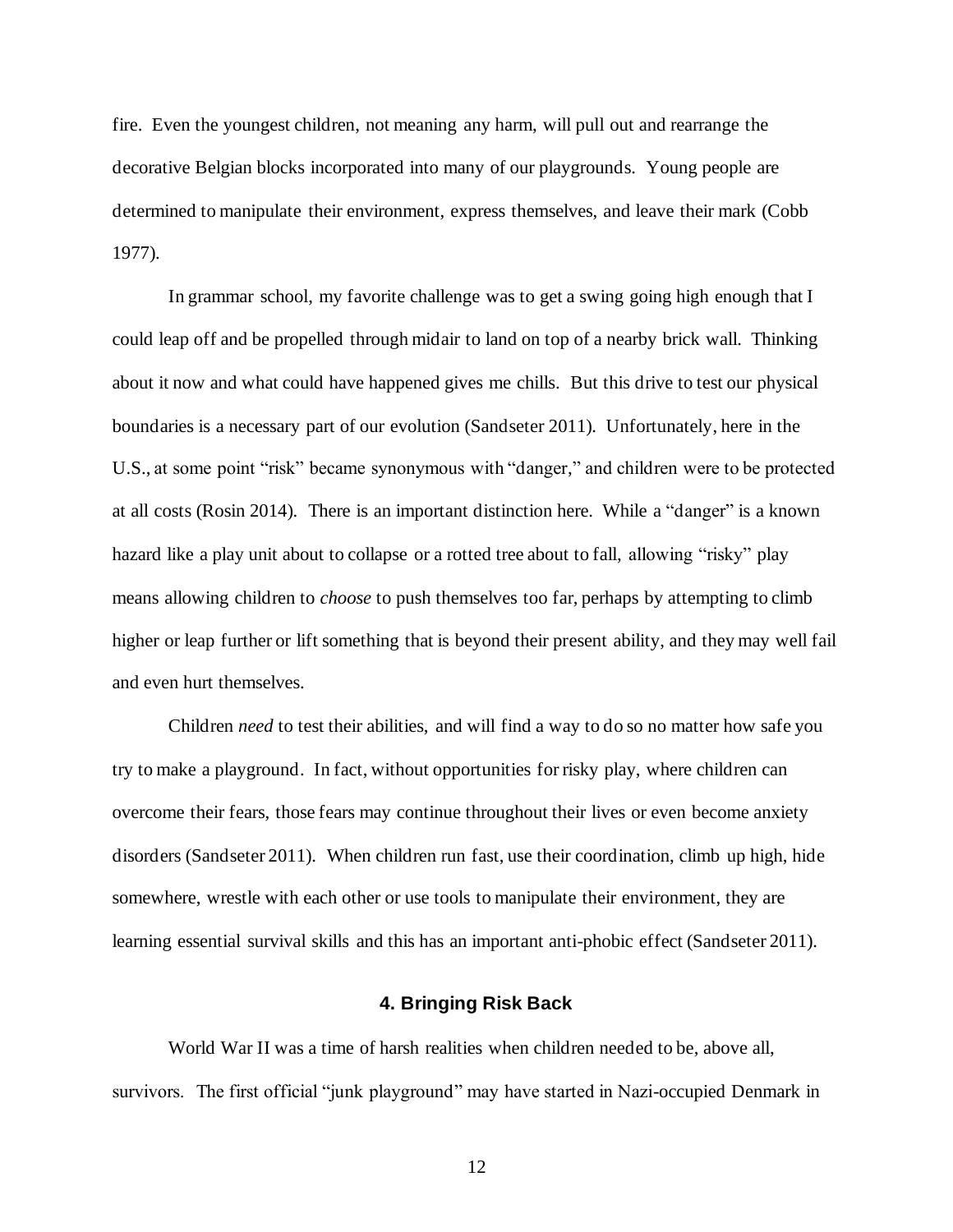1943 (Walker 2016), and the "adventure playground" movement got its start in the U.K. around the same time (Rosin 2014). The concept has since spread throughout Europe. In her 2014 *Atlantic* article "The Overprotected Kid", Rosin describes one such junk playground called "The Land" that started in Wales in 2006. It is filled with bits of wood, old tires, and dirty mattresses, and children are more or less free to construct or deconstruct as they see fit. They are never out of the watchful eye of an adult, but those adultsrarely intervene unless there is true danger.

The spirit of early adventure playgrounds has made its way into European schools. Barry (2018) describes how some primary/nursery school educators in Britain are "bringing back risk" into children's play. Instead of organized games and activities, children play outside in an unstructured (but supervised) environment that features sand, rocks, bricks, wood and even fire. Tools such as hammers and saws are available for children to use, allowing them to directly manipulate their environment, and learn what is and isn't a good idea as they go along. This is the direct opposite of "sterilized" play where everything a child comes in contact with must be clean, smooth, and safe. Today's cleaning product commercials would have parents believe that every surface of their home, and everything their child might touch, needs to be constantly disinfected. The world is not clean, smooth, and safe, so it does no good to set up that preconception in children's minds (Rosin 2014). After all, you only have to learn *once* not to touch that bush with the thorns on it (Barry 2018).

Barry notes that European public playgrounds, with parental understanding and consent, also are bringing back more of the "risk", and some countries are actively weighing the developmental *benefits* of new playground equipment and designs, and not just their legal liability. He cites a Rand Corporation study that found that playgrounds in England have more natural elements and more direct physical interaction than American playgrounds.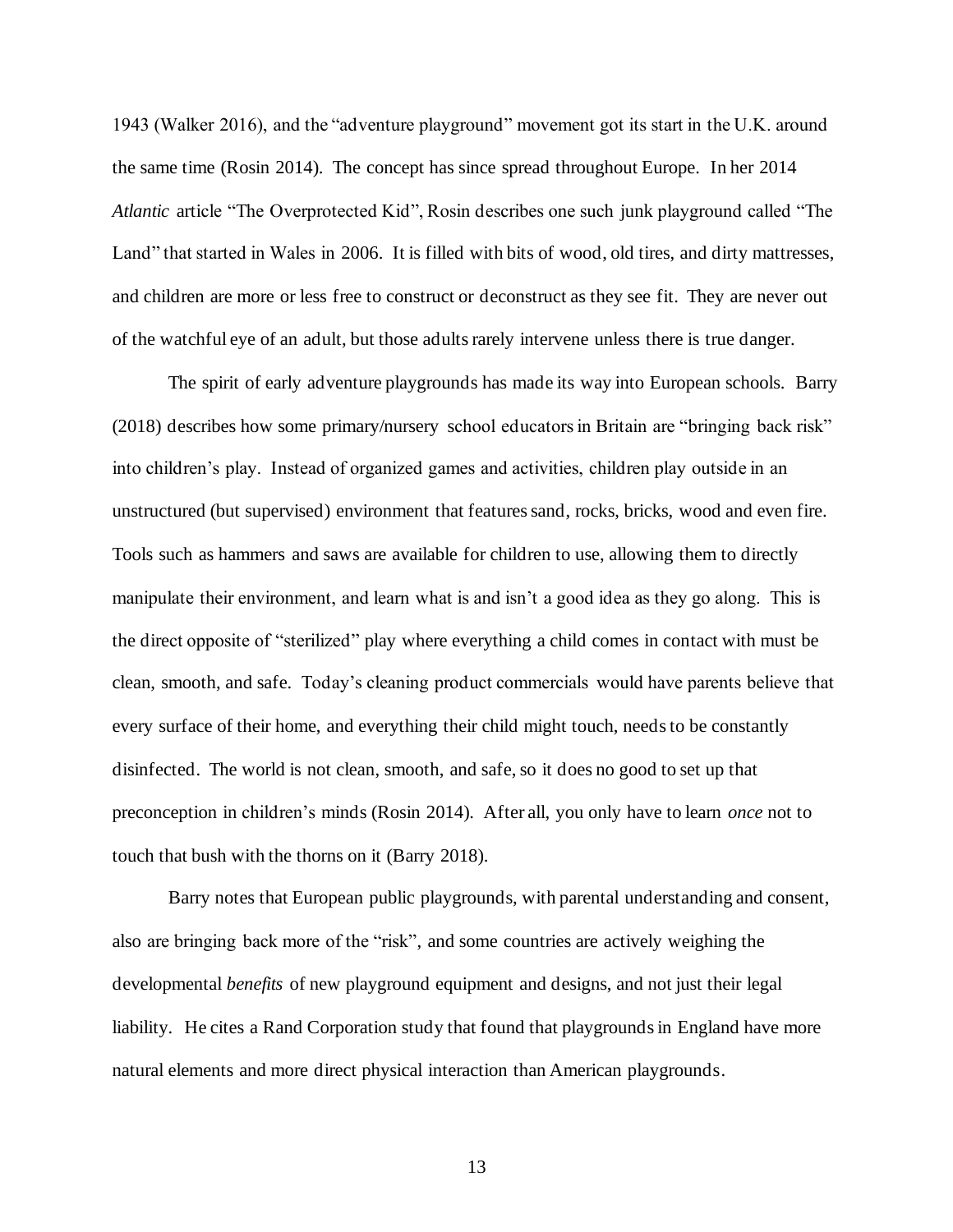Unfortunately, Barry notes that one key difference when it comes to personal injury is that in the United States people have to sue entities to recover medical expenses, and juries can award millions, whereas in many European countries, healthcare is already universal and free. In a way, those governments and taxpayers are paying up front to offset the future costs of riskier playgrounds. Louv (2005) and others have pointed to the desperate need for tort reform in this country.

One sign of shifting attitudes in this country was the publication of R.C. Moore's *National Guidelines: Nature Play and Learning Places* in 2014. Play areas with natural elements and "loose parts" slowly are being set aside for children. According to Rosin (2014), here in the U.S. there is a growing interest in European-style "forest kindergartens". In New York City, we do have a junk playground, independently managed on Governor's Island, outside the jurisdiction of the city's Parks Department. It is called "The Yard" and features piles of dirt, plywood, tires, logs, plastic tubing, broken bikes and boats, and of course tools for cutting and hammering. Like "The Land", it is staffed by play workers trained to subtly intervene or suggest without ever controlling. One reason for the hands-off approach, staff will tell you, is that unlike formal school exercises, at The Yard, lessons like communication and collaboration happen effortlessly (Walker 2016).

Milligan & Bingley (2007), concerned about the rise in mental health problems in the U.K., conducted a survey of young adults to learn about their *current* relationship to natural spaces. They revealed that while parents can play an important role introducing and reinforcing the benefits of nature, they also can transfer their anxieties about their own lives, or about nature in particular, onto their children, who might benefit from time to themselves (Crain 2003).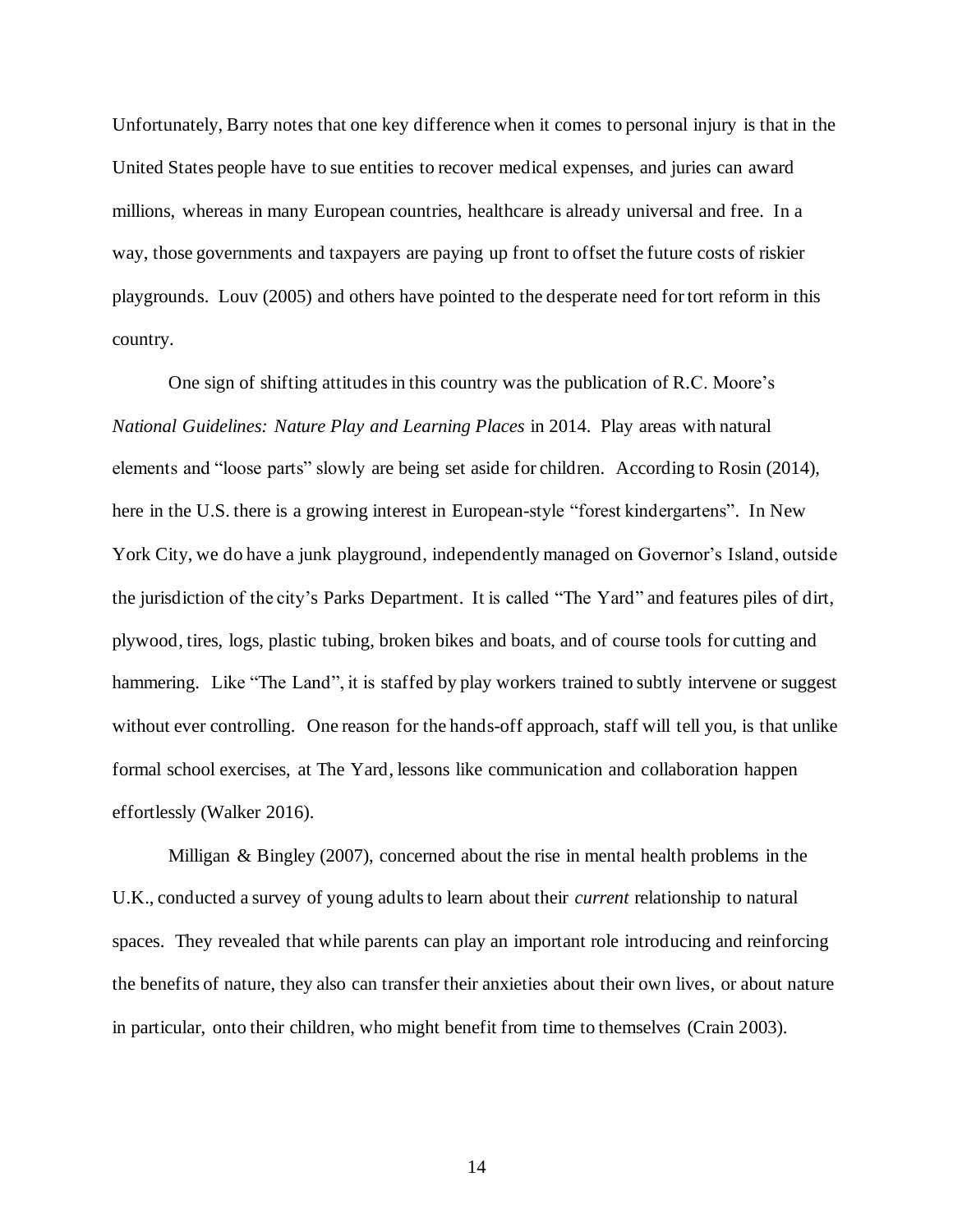#### **5. The Importance of Free Play**

All too often these days, recreation for children takes the form of structured activities like afterschool programs and sports (Clements 2004, Soga & Gaston 2016). Parents race around, taking their children from art classes to dance lessons to Little League. These programs are attractive because they are supervised, and take place at specific times that can be worked into a parent's already busy schedule. There is nothing wrong with parents wanting their children to get exercise, to socialize, to learn healthy competition, and to be exposed to new things like music or swimming to see if an interest will take hold. However, spending too much time in the company of adults can result in a loss of self-reliance (Rosin 2014). Children are left with precious little time to just "be kids", explore their world, and develop a separate sense of themselves. Hart (2002) believes that play is a basic right of all young people.

According to Crain (2003) part of the problem is society's focus on children's "futures". Parents obsess about getting their kids into the "right" kindergarten, and continue to drive teachers crazy over any poor grades that they imagine might doom their child to a life of failure. Crain says this messaging comes from the highest levels, with the federal government referring to children as a "precious resource" and tying the nation's survival to their performance on standardized tests.

Writing on the benefits of nature for children, Chawla (2015) describes the untamed places, free from adults and rules, that children can take ownership of and "colonize". Essential to this is the ability to *manipulate* one's environment. When a child digs in the soil for worms, or dams up a stream with rocks, or builds a shelter with logs, or collects insects in a jar, he learns that he can have an influence on, and can make a change to, his own environment, and that there is a power in his actions (Kellert 2002). Play is about continually modifying and adapting your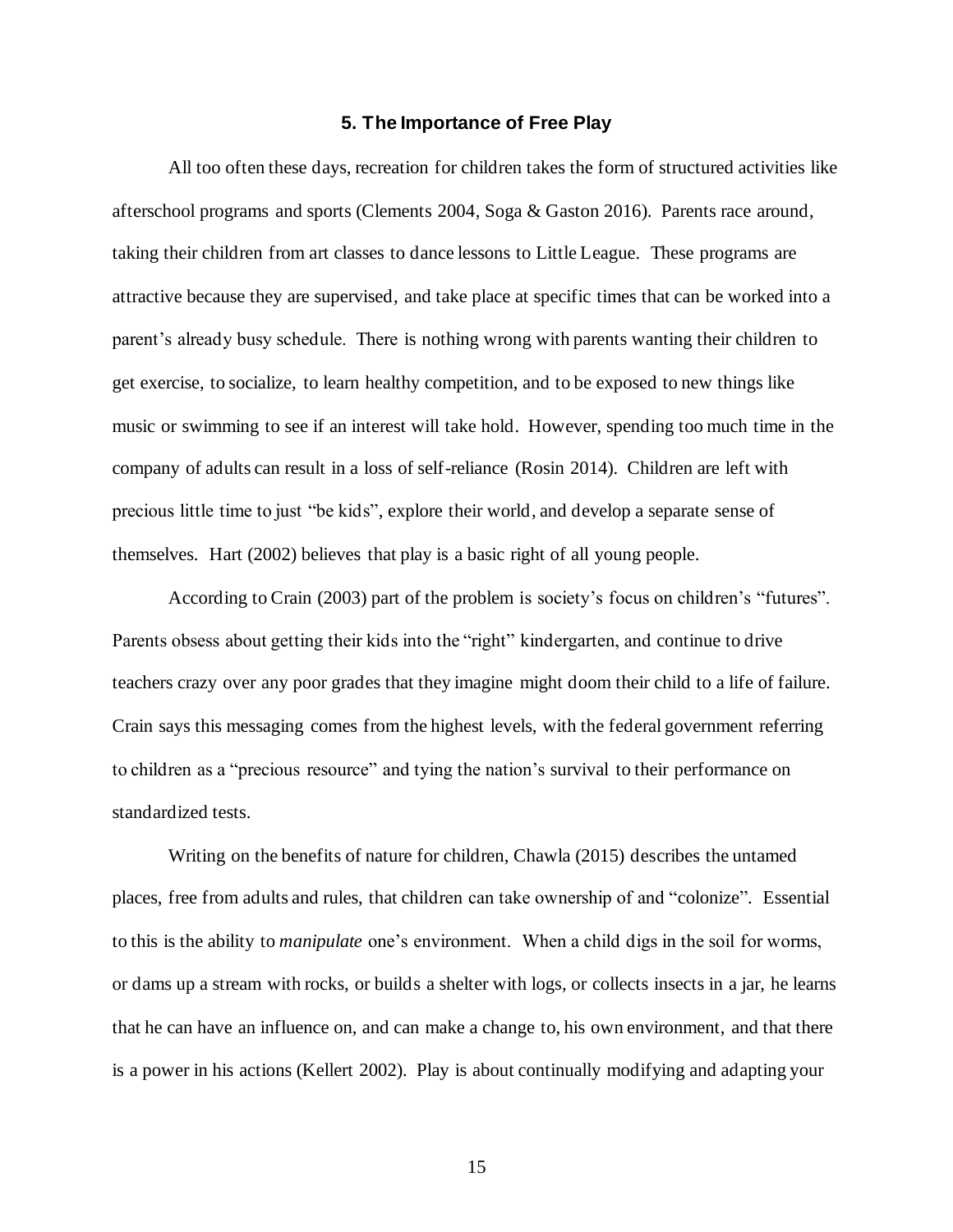world (Cobb 1977, Nabhan & Trimble 1994, Hart 2002). And nature is like a laboratory with an endless supply of materials and scenarios, where children can conduct experiments to their heart's content. They get instant feedback on what works (flat rocks hold back the water better) and what doesn't work (my log shelter collapsed because I didn't support it sufficiently) and they can keep trying. As Chawla (2007, 153-155) eloquently puts it, "nature is particularly rich in responsive affordances" and provides "a world that is inexhaustively new".

Unlike a playground with a finite set of built-in challenges, in the natural environment children can invent ever more difficult tasks or set new destinations or goals as they become confident in their abilities (Pyle 1993, Chawla 2007). Wilson (1984) notes that we are much more biologically attracted towards the natural, diverse, and unpredictable, as opposed to machines and order, because they result in a higher quality of experience. Conversely, flat spaces provide a poorer quality of exercise compared to natural settings (Louv 2005), and asphalt expanses with few options, including many schoolyards, can be stressful, and can lead to competition and fighting (Nabhan & Trimble 1994). A dozen studies have shown that, when left on their own to "free play" in nature, children are more likely to invent projects that are constructive and require cooperation (Crain 2003, Chawla 2015). Building a fort, or a treehouse, or a bridge over a stream, becomes a group effort, requiring teamwork, and any ideas for making it bigger, taller, or "cooler" are met with enthusiasm. Allowing children to freely play in nature also can subvert traditional gender roles (Nabhan & Trimble 1994).

Equally critical is the importance of allowing children to explore at *their own pace.*  According to Crain (2003), we must learn to trust that there is a method to a child's slow, deliberate pace of exploration that cannot be rushed. He shares a story about taking his young daughter to the Bronx Zoo, and how she was much more fascinated by a bug crawling along the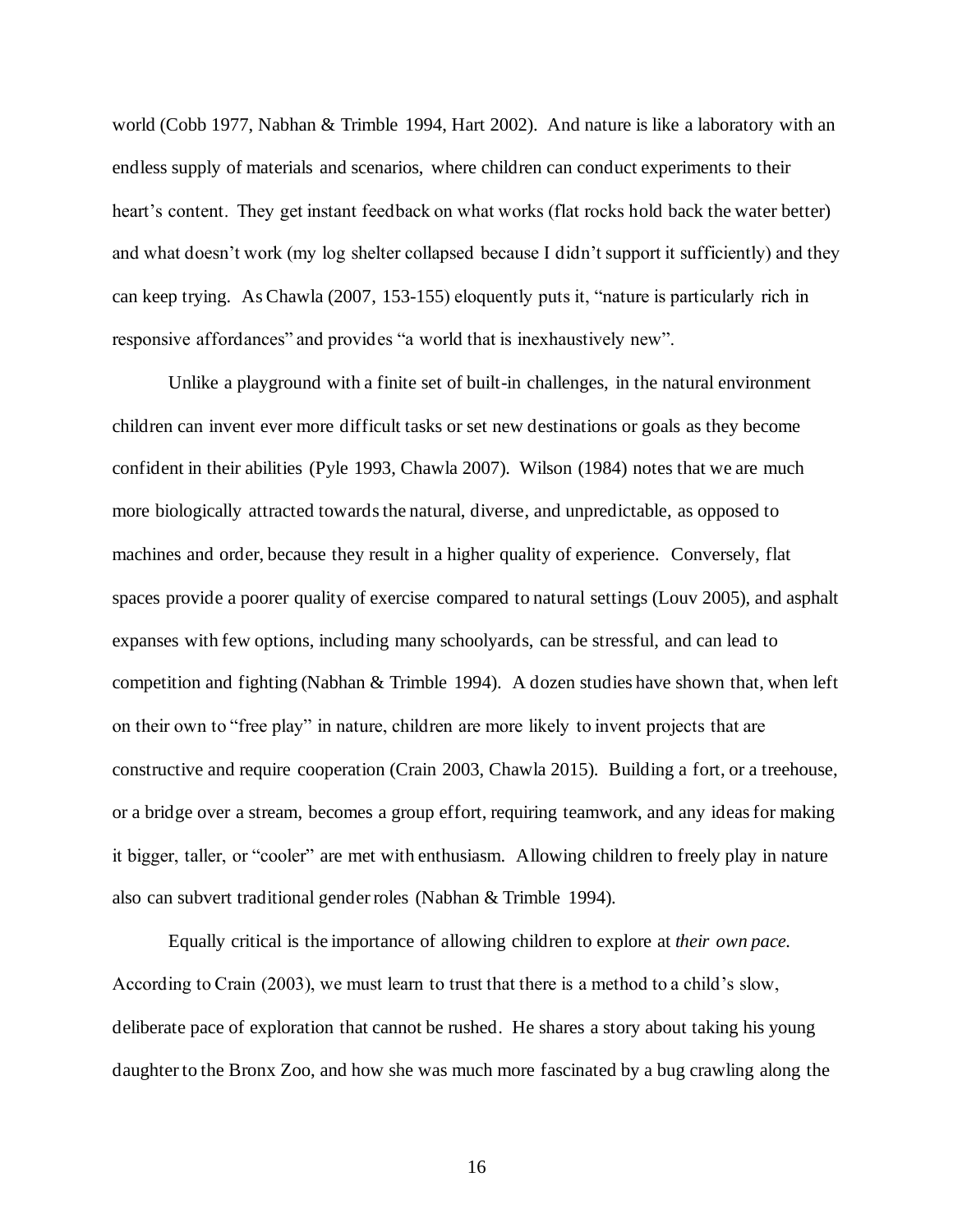path than the elaborate animal exhibits around her. Children do not always need formal "lessons"; they learn just by *being* in nature (Carson 1956), and the tiny things right in front of them (Crain 2003, Louv 2005).

Unfortunately, children do not all share the same freedom of movement. "Cognitive maps" are not maps describing physical layout and boundaries, but rather a child's perception of how they can move about and survive in the world (Matthews 1992, Chawla & Salvadori 2003). Matthews (1992) notes that "socio-psychological barriers" in children's mental maps can be as restricting as physical ones. A child's range of movement can be limited by his parents and his surroundings. How far is he allowed to travel? What dangers, like crime or traffic, might he encounter along the way? In his pioneering 1979 study, *Children's Experience of Place,* Roger Hart spent time directly with children to learn about the places that were special to them. For example, instinctively, when they're outside, children love finding and building their own little shelters (Crain 2003). But there is a conflict between children's free range, which is limited by their own and their parents' fears, and their innate drive to explore and thereby reduce those fears (Hart 1979). Children need space to learn what *not* to fear (Nabhan & Trimble 1994).

Because of these factors, children living in the exact same environment can have very different perceived boundaries (Hart 1979). Culturally, boys have been given more freedom to explore and tend to travel farther from home, whereas girls get to know individual spaces more intimately (Nabhan & Trimble 1994, Chawla & Salvadori 2003). However, Nabhan & Trimble go on to note that girls tend to be more appreciative of the connections, rather than the distinctions, between things. Children who walk to school are more likely to have a greater knowledge of the details in between and connect them into a "big picture" than children who are driven every day. Matthews (1992) notes that the mental maps of children in disadvantaged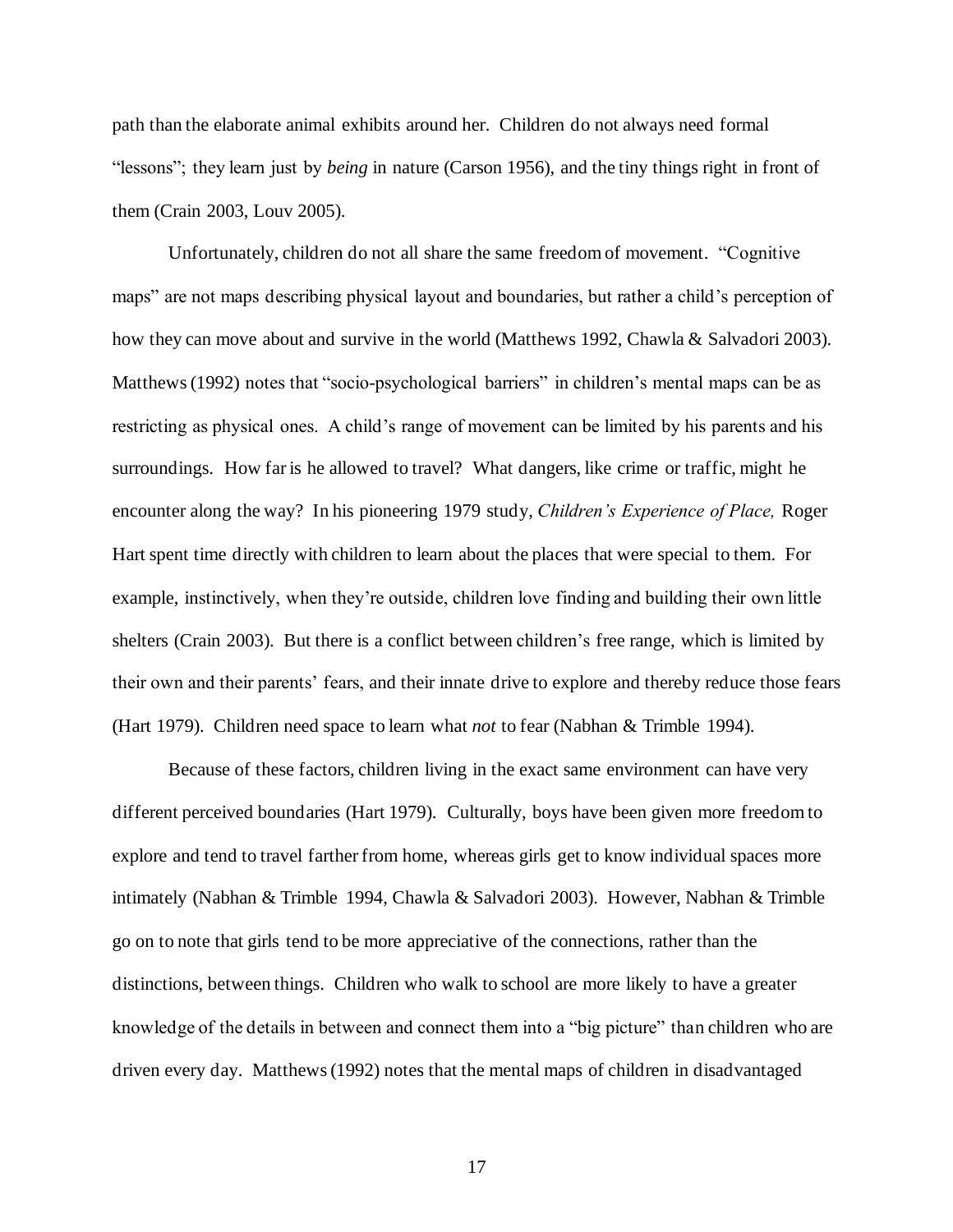neighborhoods can be smaller in range and lacking in detail when compared to children of means. Range of movement is critical to enriching children's experiences and allowing them to map the larger environment (Matthews 1992, Chawla & Salvadori 2003).

There is a special awareness and alertness that kicks in when we find ourselves in a new place and do not quite have our bearings (Arvay 2018). For a young child, *everywhere* new presents this possibility. We can still relate to this experience today when we go on vacation, especially to a wild or exotic place. Personally, I am still drawn to the high of that feeling of aliveness (and mild danger) when I do not know what is going to happen next, or what is around that corner, and I must fend for myself and figure things out. It is so primordially satisfying. (Interestingly, my wife, who had significantly less freedom of movement and encouragement in her childhood, does not find this amusing, and prefers a careful plan and minimum of surprises.)

#### **6. The Benefits of Nature**

As infants, we are born into a natural ecosystem and our "ecological selves" need nurturing and should not be deprived of this connection (Barrows 1995). It is when we see ourselves or our children as wholly separate from nature that we do harm. Rather, each life should be seen as a "porous, permeable, sensitive essence" inseparable from those around it (Barrows 1995, 110). In 1984, the eminent biologist E.O. Wilson published his seminal work *Biophilia*. He argues that humans are *born* with an innate love for and connection to nature, especially living things. There is an unbroken chain of energy that flows through all creatures. Additionally, Ulrich (1993) suggests we might be biologically inclined to *seek out* restoration in nature.

The amount of research on the benefits of nature is quite extensive, and as I write this there are likely new books and articles being published. Nature can make us happy, healthy,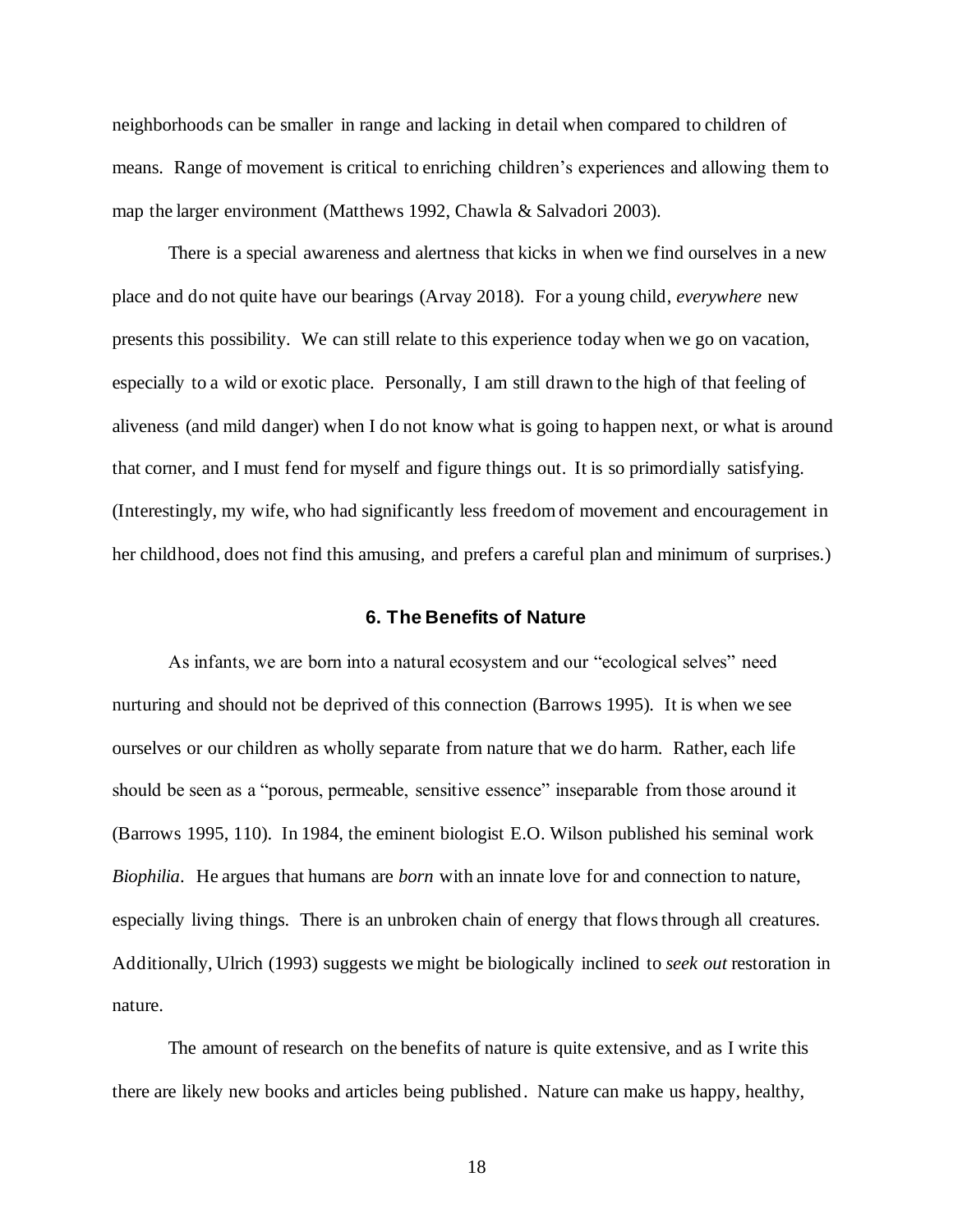relaxed, and productive (Kahn Jr. 2002). Kellert (2002) notes that early contact with nature plays an important role in our emotional development and can instill enthusiasm and passion. Nature has the power to stimulate all of our senses and leave lasting positive impressions (Carson 1956). Think of those times when a particular smell, after many decades, *instantly* transports you to some happy childhood memory. Cobb (1977) writes of magical, transformative moments of "elation" in childhood. Unlike a predesigned playground, only nature can deliver true "surprise" (Pyle 1993).

Studies show that exposure to greenery improves alertness and cognition (Schertz  $\&$ Berman 2019, Weir 2020). Nature has softer edges and soothing sounds, which might mean there are fewerstimuli forcing us to stay alert and keep processing, leaving us with more capacity for reflection (Schertz & Berman 2019). The Japanese practice of "shinrin yoku" (forest bathing) involves walking through the woods and letting the sights, sounds, and smells wash over you. Arvay (2018), delving into the actual chemistry of biophilia, notes that terpenes, the compounds that trees emit when "talking" to each other, seem to stimulate our own immune systems. Perhaps there *is* a universal language among living things. Hart (1979) notes that children can be particularly engaged by water elements such as streams and ponds, and Weir (2020) suggests that time spent in nature's "blue spaces", such as a stroll along the beach, can be just as restorative as a hike in the woods.

Nature has short- and long-term health benefits, including lowering the risk of diabetes and heart disease (Soga & Gaston 2016). Time spent in nature also can lower the risk of future mood, eating and substance abuse disorders (Weir 2020). Studies show a strong link between "connectedness" and happiness (Zelenski & Nisbet 2012). People can benefit from daily doses of green space ("vitamin G") all their lives.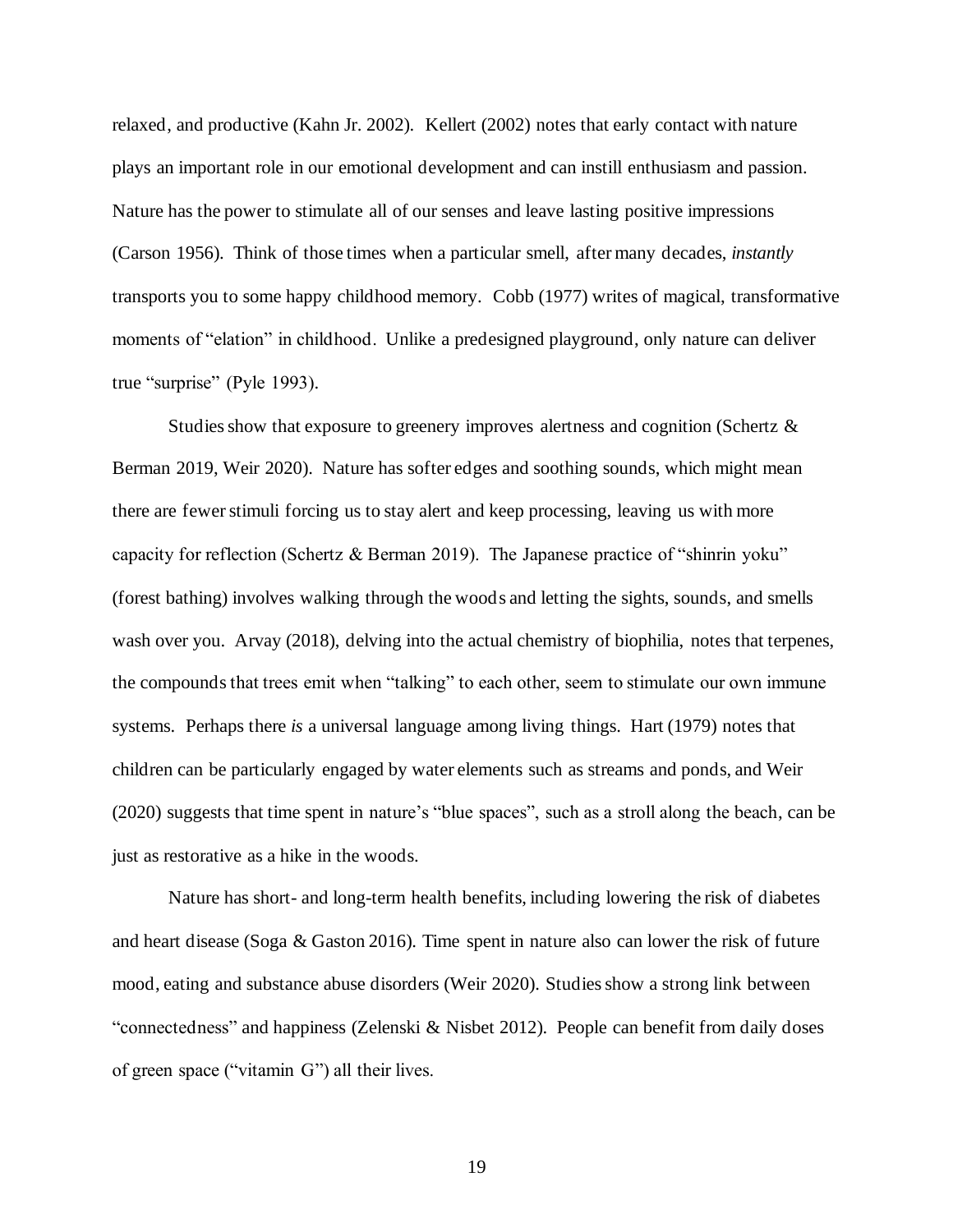Nature can inspire the imagination of creative types as much as budding

environmentalists (Ulrich 1993, Chawla 2015). Nature can relieve stress and anxiety, and studies have shown that the less stressed we feel, the more we can concentrate on the task at hand (Kellert 1993, Arvay 2018). That task might be writing or taking a test or some other intellectual pursuit, but might be, as other studies have shown, recuperating in a hospital, or reflecting on your mistakes while incarcerated (Ulrich 1993, Kahn Jr. 2002). For similar reasons, spending time in nature also has proven effective for children with attention deficit hyperactivity disorder (Crain 2003, Louv 2005, Arvay 2018).

Weir (2020) cites studies that show that exposure to green spaces can even make us more cooperative. Awe in the face of nature can have a humbling power, reminding us that we are only *part* of a whole (Cobb 1977). I am sometimes overcome with joy when I witness or read about an act of kindness. It is as if in those moments, I'm catching a glimpse of humanity's true alignment. We are all creatures of this same earth, and spending time in nature helps to *reorient* us.

Unlike advertisements and social media that exert enormous pressure on the self-image of young people, in the chaos of nature there is an acceptance of the *imperfect* (Arvay 2018). Developing an early appreciation for the importance and diversity of all lifeforms strengthens a child's own feeling of validity in the world (Nabhan & Trimble 1994). The ideal, according to Cobb (1977), is to nurture in them a "compassionate intelligence". It changes your world completely, and raises entirely new questions, if you accept that as humans, we are just one small part of nature.

Children feel a strong affinity for animals and playing among them can foster empathy and respect for diversity (Nabhan & Trimble 1994, Crain 2003, Sandseter 2011). For Wilson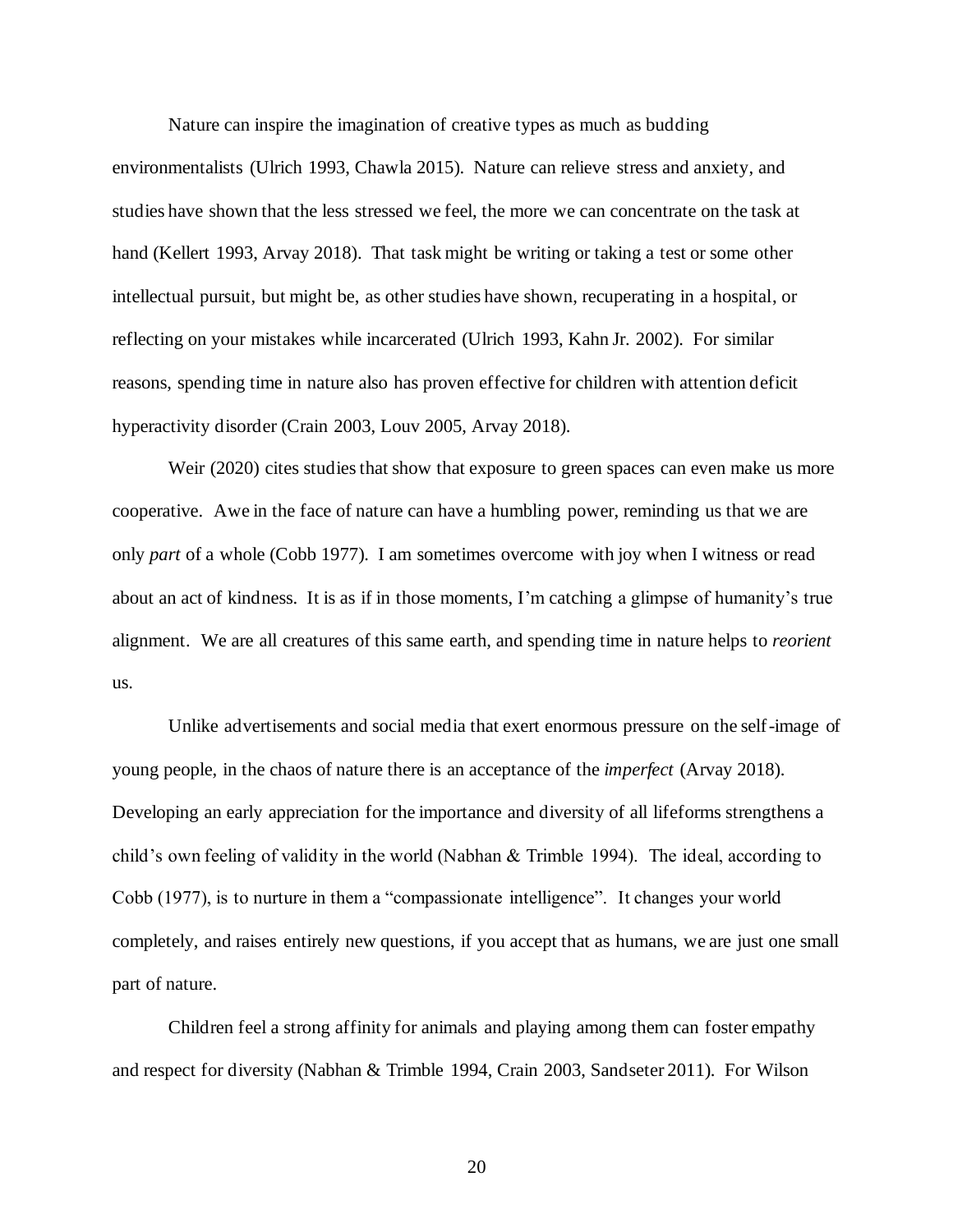(1984, 19-22), "every species is a magic well", and knowing them "elevates the very concept of life". One study found that children up to age seven dream about animals 38% of the time (Crain 2003). In their work with young people, Milligan & Bingley (2007) note we also have an emotional response to trees, perhaps because they are steady and sturdy in an otherwise changing and uncertain world. Children often ascribe human traits to trees and talk of them as having feelings and rights, and this empathy, like that for animals, while born in innocence, is one that should be nurtured for life (Pyle 1993, Gebhard et al. 2003, Milligan & Bingley 2007).

Nisbet et al. (2009) introduce the concept of "nature relatedness" as a factor in behavior and notes that there is a difference between *fondness* for nature, that many exhibit in some form or another, and a deeper connection that leads to actively *protecting* it. When someone feels a relatedness to nature, they understand their position within, and connection to, all living things around them. They are a part of nature and not just a spectator. This has been described as an "eudemonic" well-being that comes from having a meaningful purpose in life (Weir 2020). The more you feel connected, the more environmental abuses pain you and motivate you to action.

#### **7. Forming a Connection**

Chawla & Salvadori (2003) argue that children are a "bridge" to a sustainable future. If we do not instill the right values in them now, at this formative point in their lives, who will care for the planet when we are gone? As we destroy our environment, we destroy the "wellsprings" children use to form these values (Kahn Jr. 2002, Kellert 2002).

Chawla (1998) reviews early efforts to understand the motivations behind environmental concern and action. She describes Tom Tanner's pioneering work in 1980 on "significant life experiences" (SLE's). He surveyed environmentalists and discovered that early moments alone, or perhaps with a group of friends, in nature had a significant impact on their future attitudes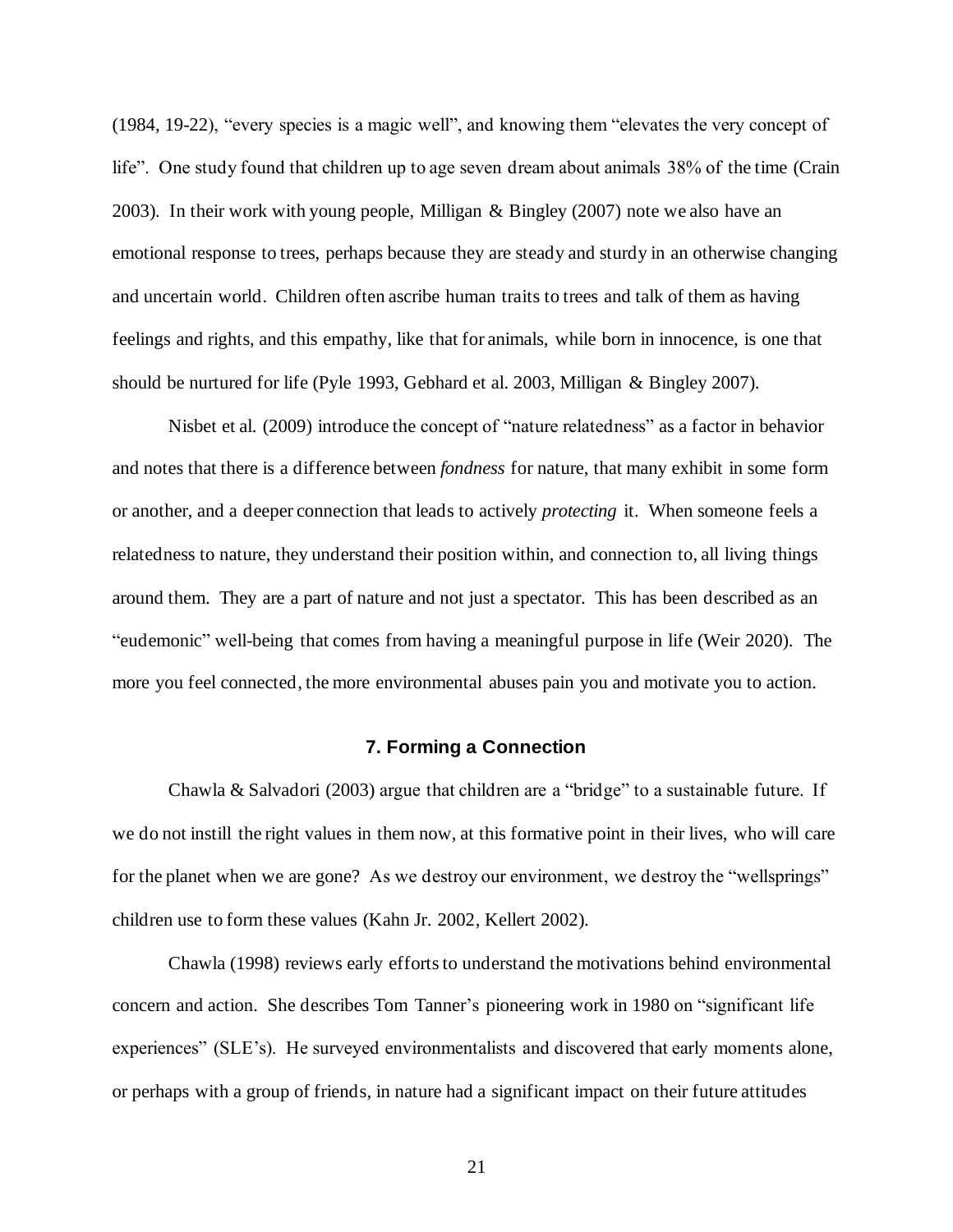toward the environment. He was looking for patterns of influence that might be replicated with the young. In the early 1990s Joy Palmer found similar results in her research, as did Chawla who has written extensively on the subject for decades. In an approach similar to Tanner, Chawla (1990) reviewed 38 autobiographies of people from different fields, looking for patterns of special places and moments recalled from childhood. Similar to Cobb's "moments of elation", Chawla describes "ecstatic places" that can leave a lasting impression, and that these places can be small bits of nature close to home. Wilson (1984) writes of how he still "summons" his childhood patience and wonder whenever he needs it in his adult pursuits.

While much research pointed to a link between childhood experiences and future attitudes and behavior, Chawla (2007) was interested in the *mechanisms* by which these experiences have "sticking power". What special qualities were present that ensured a continuing influence? She emphasizes the importance of *first-hand* experience. "Secondary experiences" like books, videos and lectures may be interesting and even inspiring, but there is no substitute for the three-dimensional and multi-sensory environment of the real world. It is more effective to *stir* people's emotions than to dictate to them (Nisbet et al. 2009).

Equally important to ensure a successful bond with nature, according to at least 30 studies, is a strong parental or other mentoring influence (Nabhan & Trimble 1994, Chawla 2015). As much as has been said thus far about giving children "alone time" free from structure and adult instructions, parents can play a critical role by both ensuring that they have such experiences in the first place, and engaging them about those experiences afterwards. Around five to seven years of age, children experience a shift from "creative" to "rational" thinking (Crain 2003). This suggests a limited window of opportunity to truly nurture their imaginations. Parents, who need not be experts, but who actively encourage their children's interest in nature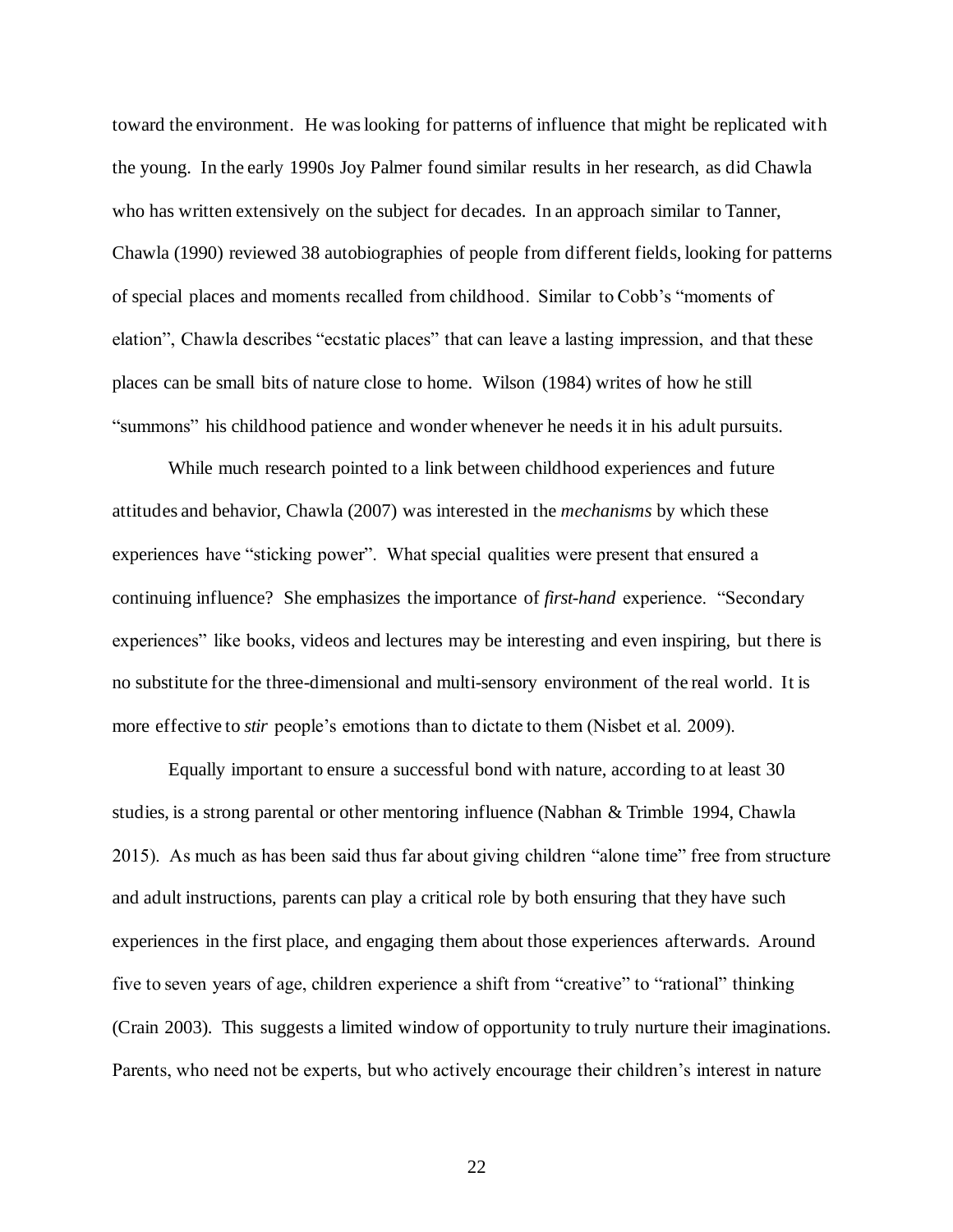and do their best to name animals and plants when asked, help reinforce that these are good interests and worthy of everybody's time (Carson 1956, Kals et al. 1999).

As concern grew over China's serious environmental problems, Li  $\&$  Chen (2015) surveyed "environmentally minded" college students to discover their early influences. Fully half of them said their emotional affinity began as early as 1-7 years of age. They also cited natural experiences and involvement in organizations as the most significant factors. After reviewing the research on SLE's thus far, Chawla (1998) concluded that children's future environmental attitudes are shaped by multiple, positive, reinforcing experiences early in life and exposure to negative stories of environmental abuse. What seems to be key is the formation of a special bond with nature early in life, recognizing the earth as a living entity (Kellert 2002) and perhaps even a friend, and thus taking any mistreatment of it personally and feeling compelled to defend it. Wilson (1984), himself an example, notes that our early loves and obsessions can remain a guiding force.

Others confirm that some combination of experiences, education, parental influence and news of environmental disasters leads to a greater connection and motivation later in life (Kals et al. 1999, Ewert et al. 2005). Since reinforcement seems to be key, Li & Chen (2015) go on to recommend that environmental education be a lifelong process. Still, a child's relationship to nature can be tenuous and further influenced positively or negatively by society (Milligan & Bingley 2007, Collado et al. 2015).

But how "natural" does an experience have to be? Wells & Lekies (2006) set out to find what types of experiences set children on life-courses of concern and action. They found that early exposure to "wild nature" left a strong impression that influenced both future beliefs and actions. More "domesticated" pursuits like gardening or reading about nature might have given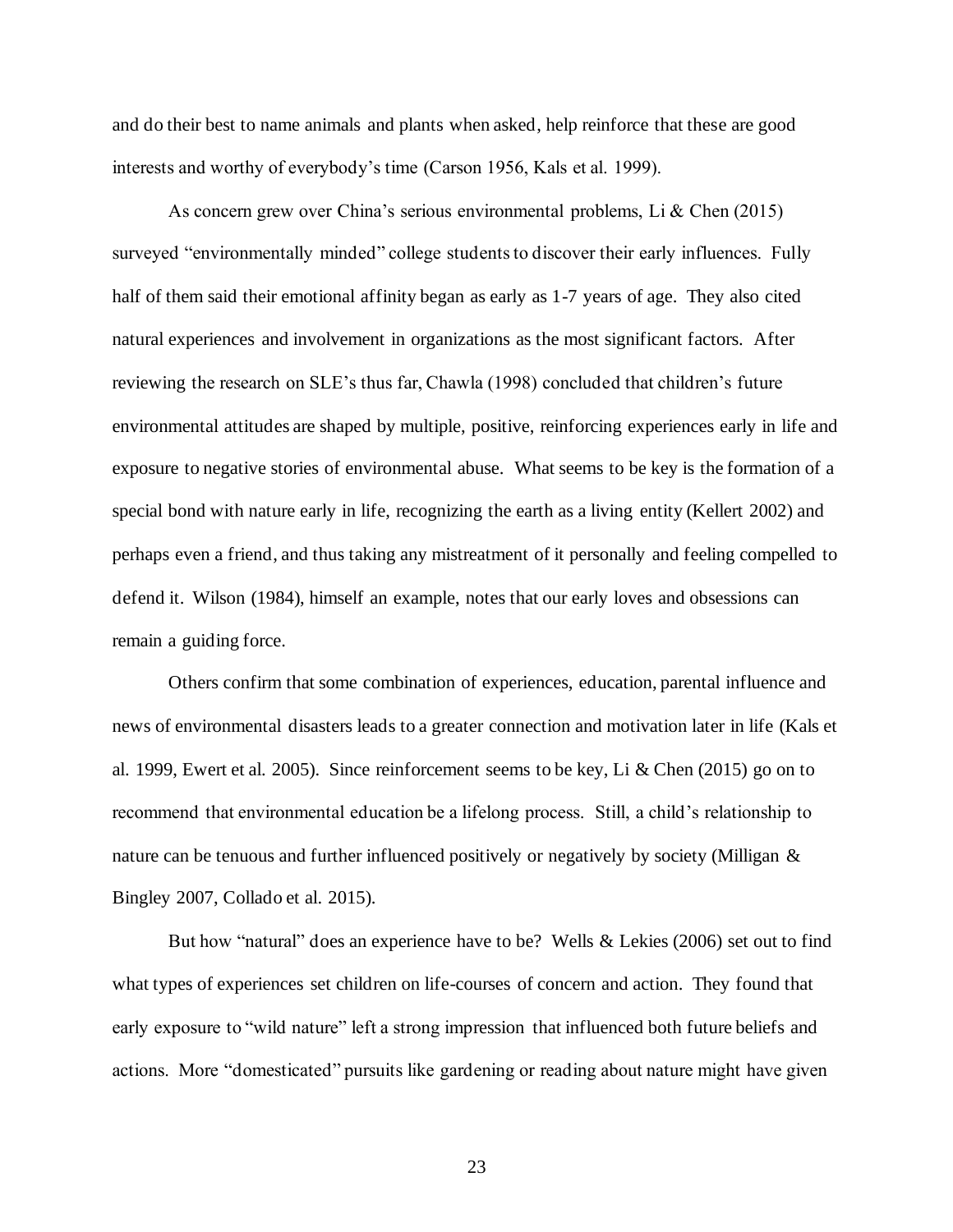them opinions but were not enough to change their behavior. The difference, they argue, is that children need to be "fully engaged". It is much easier for a child to learn and feel fulfillment from physical experiences (Hart 1979). Formal nature education in classrooms was not, by itself, a strong predictor of future environmental action (Wells & Lekies 2006). You can have a scientific interest in nature without feeling an emotional affinity (Kals et al. 1999). On the other hand, there also are those sympathetic personalities out there that can be moved to support *any*  cause if properly motivated.

Interestingly, those living on farms or other rural areas do not necessarily have different attitudes or easier access to nature play (Collado et al. 2015). A farm full of crops and animals may be an idyllic escape for a city dweller, but those who grew up there associate it with long hours of tiring work. A child in a big city might actually have easier access to a quality playground or hiking trails than a child in a remote rural area who cannot easily walk to any places on her own. Even as adults, time spent *working* outdoors and/or living in a rural area does not always correlate with an affinity for nature (Collado et al. 2015), suggesting that the type and quality of experience play an important formative role. Collado goes on to note that people living in urban areas sometimes exhibit a *greater* concern for the environment. Perhaps, being further removed, natural areas are seen as special or sacred places more in need of protection. But, because of this separation, children in urban areas can develop misconceptions about nature, seeing it as gross or scary, and these feelings can amplify over time (Collado et al. 2015).

Ewert et al. (2005) also note the importance of "place attachment". People can feel a stronger bond with nature if they think back to a specific area, however small, that had special meaning for them. For Pyle (1993), who later became a biologist and noted nature writer, that special place was an old irrigation canal that ran by his home on the outskirts of Denver. Having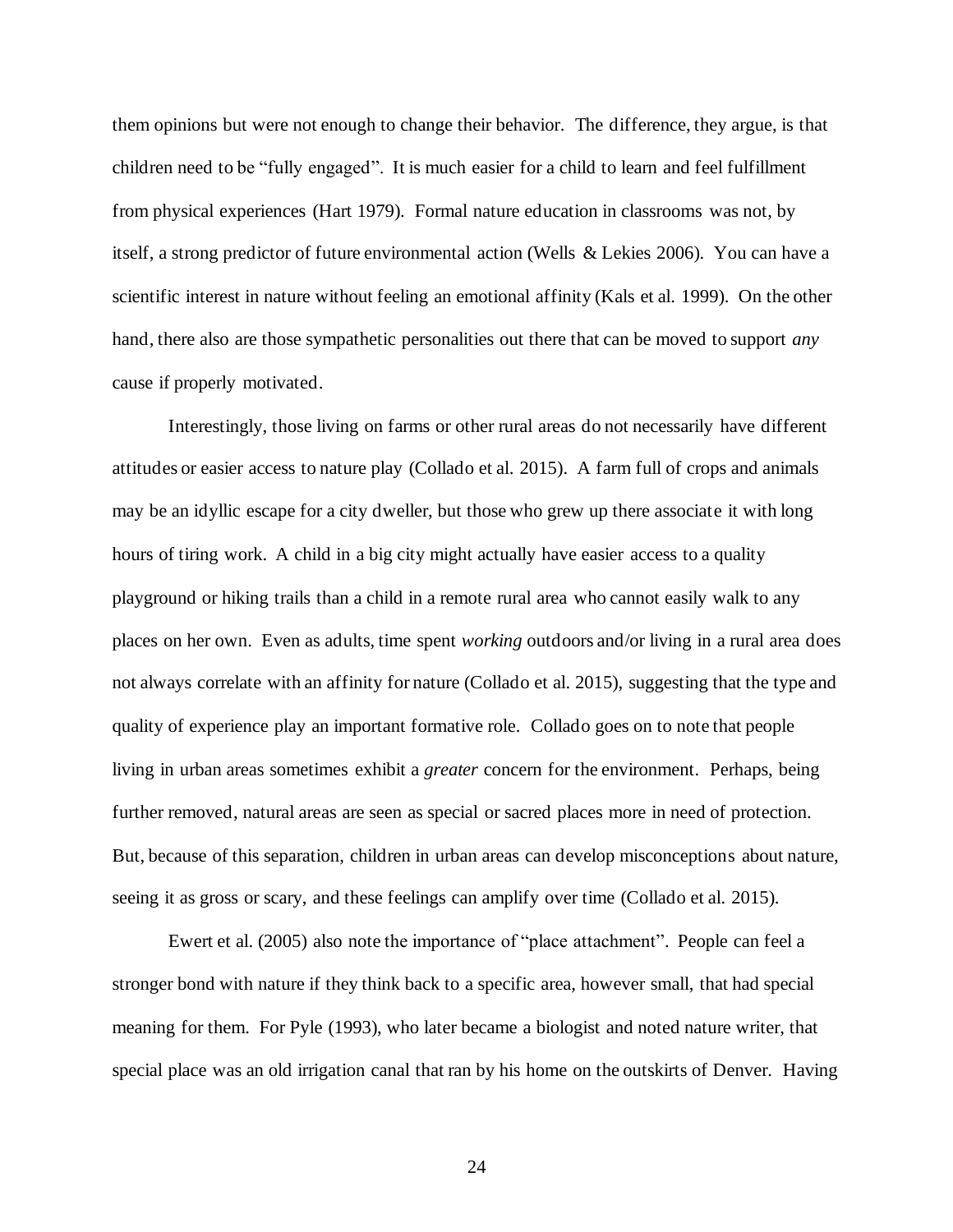the freedom in his childhood to follow its meanderings sent him on a course of lifelong discovery.

As noted earlier, parents can play an important role by ensuring that nature is a part of their children's lives. Wilson (1984) and Barrows (1995) suggest we are born inseparable from the ecosystems around us, and it is in our DNA to stay connected to them. But genes work in context, and children need a world in which those traits can flourish. Even if a child just plants a seed in a pot in a windowsill (a supposedly "domesticated" pursuit), she might be planting a much greater and long-lasting seed of wonder and curiosity (Carson 1956). In fact, if you could see through a microscope the complex interactions of millions of microorganisms, you would realize there is an entire world in a handful of soil (Wilson 1984). It is the sense of wonder that is the first step towards knowledge, which leads to more wonder and a never-ending cycle of exploration (Cobb 1977, Wilson 1984, Kellert 1993, 2002).

#### **8. Bringing Nature Back**

Pyle was lucky to have access to a bit of untamed, pre-suburban "wilderness". Cities may redevelop land in the name of progress, but this does not necessarily result in increased access or opportunities for children, and may well result in even more restrictions (Hart 2002). Housing subdivisions, while ensuring a safe and orderly existence for adults, can come with strict rules about the appearance and use of any greenery. Children or teenagers hanging out in the woods, who could start a fire, or divert a stream and cause a flood, are seen as a threat to their own or others' safety (Louv 2005, Thompson et al. 2008). Many of New York City's smaller neighborhood parks, ostensibly built to bring a little nature into people's lives, surround a portion of their lawns and plantings with fences to keep patrons from trampling them. In some cases, the entire park or playground is surrounded by a high chain link or wrought iron fence. While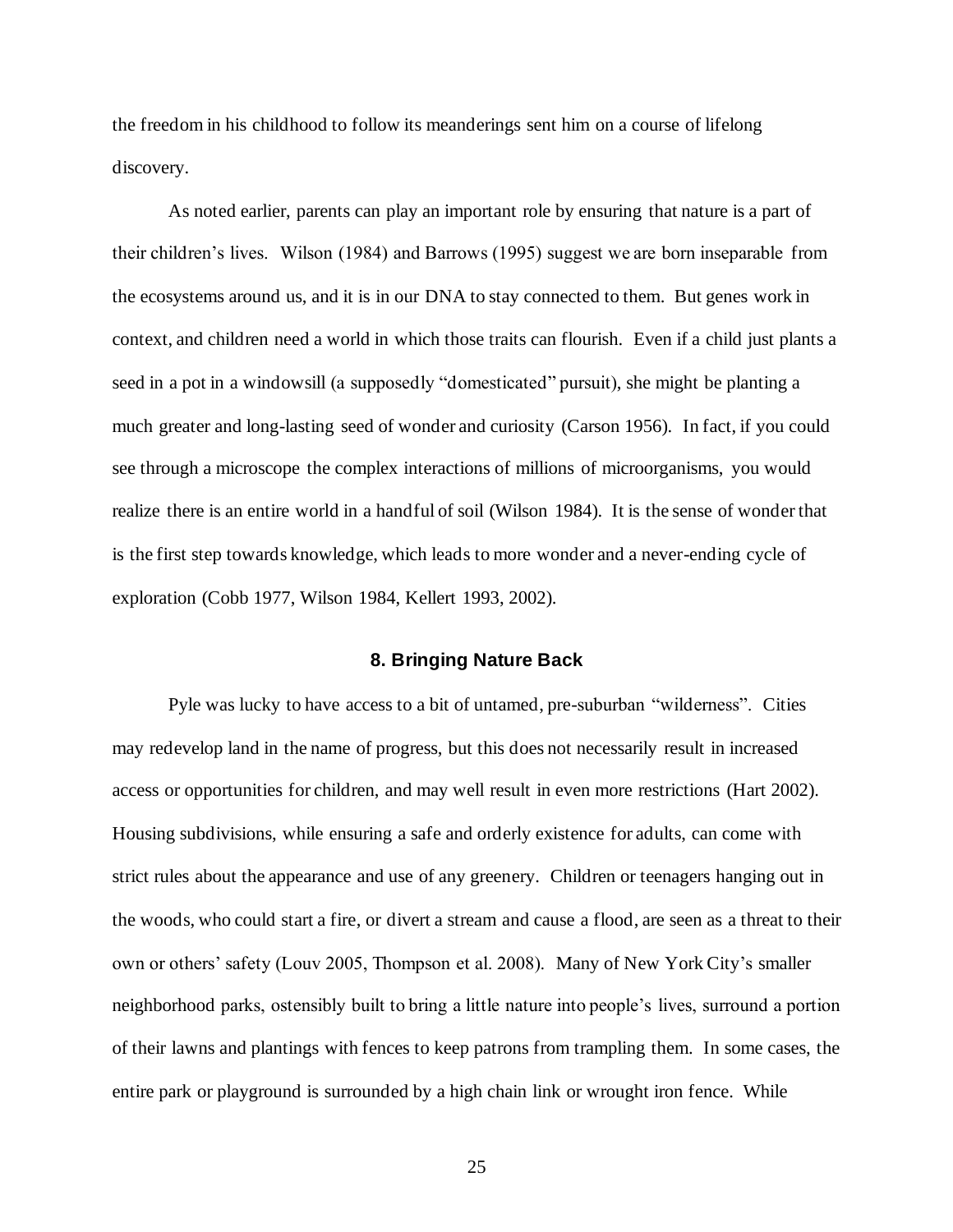discouraging undesirable activity at night, high walls or fences also create a separation between the green space and the surrounding community. The city's *Parks Without Borders* initiative attempts to address this by redesigning park edges to make them more welcoming and integrated into the neighborhood (nycgovparks.org).

It is essential to provide safe, traffic-free routes so children and their families can connect with nearby green spaces (Kellert 1993). Matthews (1992) argues that even the most thoughtfully designed playground is still a segregated space, built for the convenience of adults. Ideally, public spaces or housing developments should set aside little patches of wild nature or running water that help people of all ages feel connected, contribute to their well-being, and let little moments of magic happen (Chawla & Salvadori 2003, Soga & Gaston 2016).

Here in New York City, our combination of hardscape and an outdated drainage system results in heavy rainfall overwhelming treatment plants and sending sewage straight into our rivers. To mitigate this, the Department of Environmental Protection (DEP) has been building "bioswales" throughout the city, little plantings along street edges that divert and retain some of the storm runoff. Whereas older asphalt paths and ballfields channeled water into drains as efficiently as possible, newer park designs incorporate DEP-funded greenery called "rain gardens" to capture this water, in some cases even bringing it in from the street outside. What may have started as a practical need to protect our waterways (and avoid fines from the Environmental Protection Agency) has resulted in tiny corrective returns to nature in our public parks. Instead of mowing all lawns to a uniform height, some parts of our parks are now being left to grow as meadows, reducing the need for herbicide and other maintenance, and encouraging biodiversity. A few parks even have dedicated "pollinator gardens" to provide safe habitat for these species. I am also happy to report that sand, and even play tables for mixing it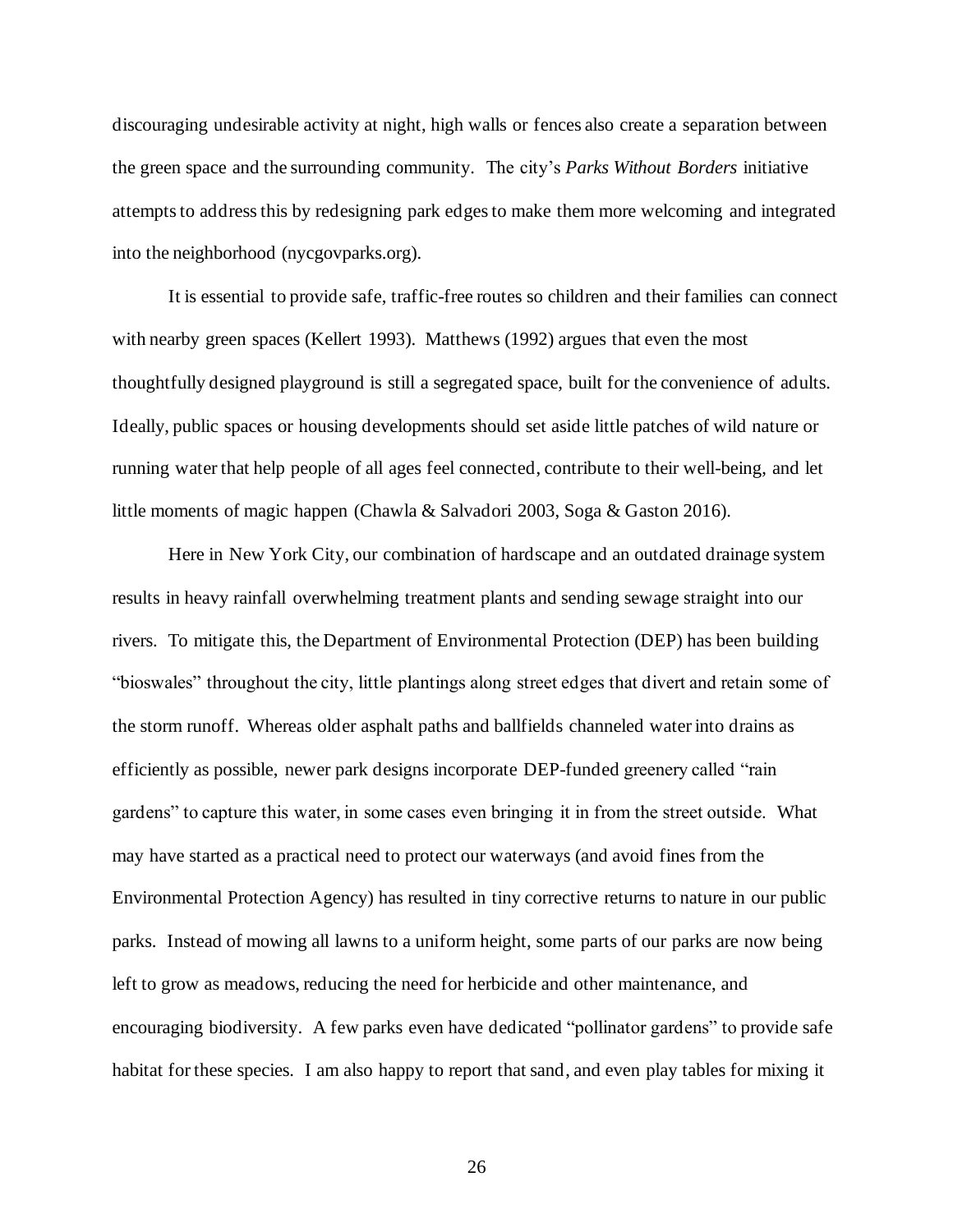with water, is making a comeback in our playgrounds. These efforts, while helping to address important issues, also help reverse the legacy of Moses-era designs and bring a bit of wilder nature back into people's lives.

Of course, the New York City park system does include large stretches of wild nature. Approximately 10,000 acres out of 29,000 total acres of parkland are forests, wetlands, or meadows(nycgovparks.org). One-hundred thirty-five parks across the city have some or all of the land set aside as "Forever Wild", and the agency's Natural Resources Group, a team of biologists, ecologists and cartographers, works to protect them. They partner with the Natural Areas Conservancy, a not-for-profit that helps maintain the city's forests and coasts with an eye towards resiliency (naturalareasnyc.org). Guiding people into these natural areas are the city's Urban Park Rangers, who maintain exhibits in nature centers in each borough and lead programs like nature walks, wildlife photography, and camping and survival skills throughout the year.

Despite very real maintenance and liability concerns, NYC Parks also has experimented with "free play" in a few locations. With design assistance from The Rockwell Group, the city opened "Imagination Playgrounds" in Lower Manhattan in 2009 and Brownsville in 2016 (nycgovparks.org). They feature sand and running water and, more importantly, "loose parts" in the form of foam blocks of different shapes that staff distribute, and kids turn into forts or waterfalls or whatever their creativity and teamwork can dream up. Elsewhere in Brooklyn, in Prospect Park, the "Donald and Barbara Zucker Natural Exploration Area," cautiously not classified as a playground, was created in 2013 and features logs and other natural materials as its loose parts. There are plans to expand natural exploration areas to other areas of the city.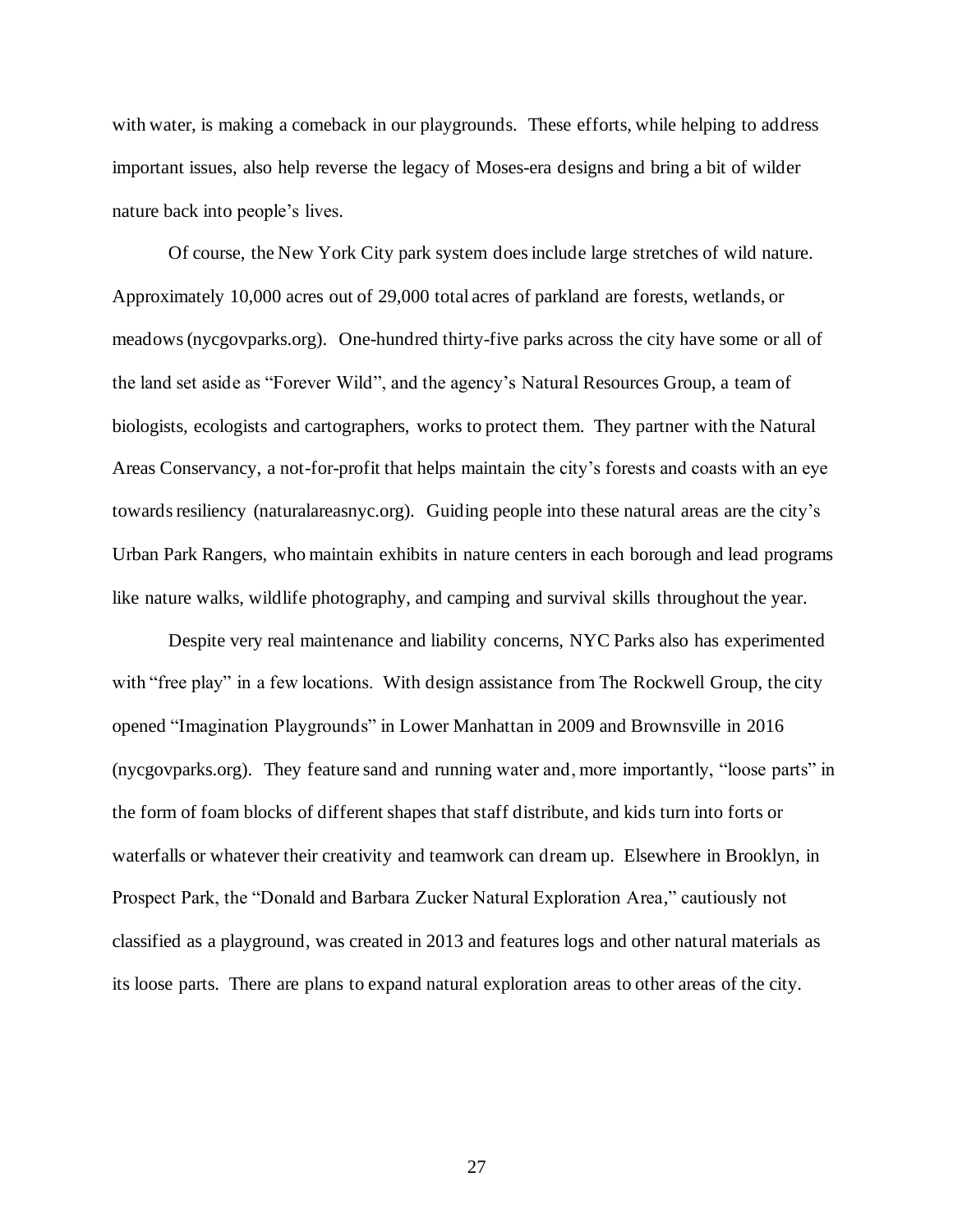#### **FIGURE 2: NYC NATURAL EXPLORATION AREA**



source: https://static.mommypoppins.com/styles/image620x420/s3/zucker\_playground\_img\_0912-1024x768

Obviously, not every part of New York City can be returned to its natural state, and in any city, there will always be *some* inequities in the distribution of green space. The city estimates that just under 82% of residents live within "walking distance" of a park, which is defined as 1/4 mile for small neighborhood parks and other "open space resources", and 1/2 mile for larger parks with more amenities and pools (nycgovparks.org). While 82% sounds fairly impressive, it also means about a million and a half city residents currently *do not* have easy access to healthy open space. As part of its "OneNYC" initiative, the city has set a goal of increasing access to 85% by 2030.

#### **9. The Bronx in Particular**

According to NYC Parks (nycgovparks.org), as of June 2020, there were 399 separate park properties totaling 7,103 acres in the Bronx. With a total borough acreage of 36,480, this means about 19.5% of the Bronx is parkland of one kind or another. By contrast, even with massive Central Park, Manhattan's percentage of parkland is around 13.6%. With the relatively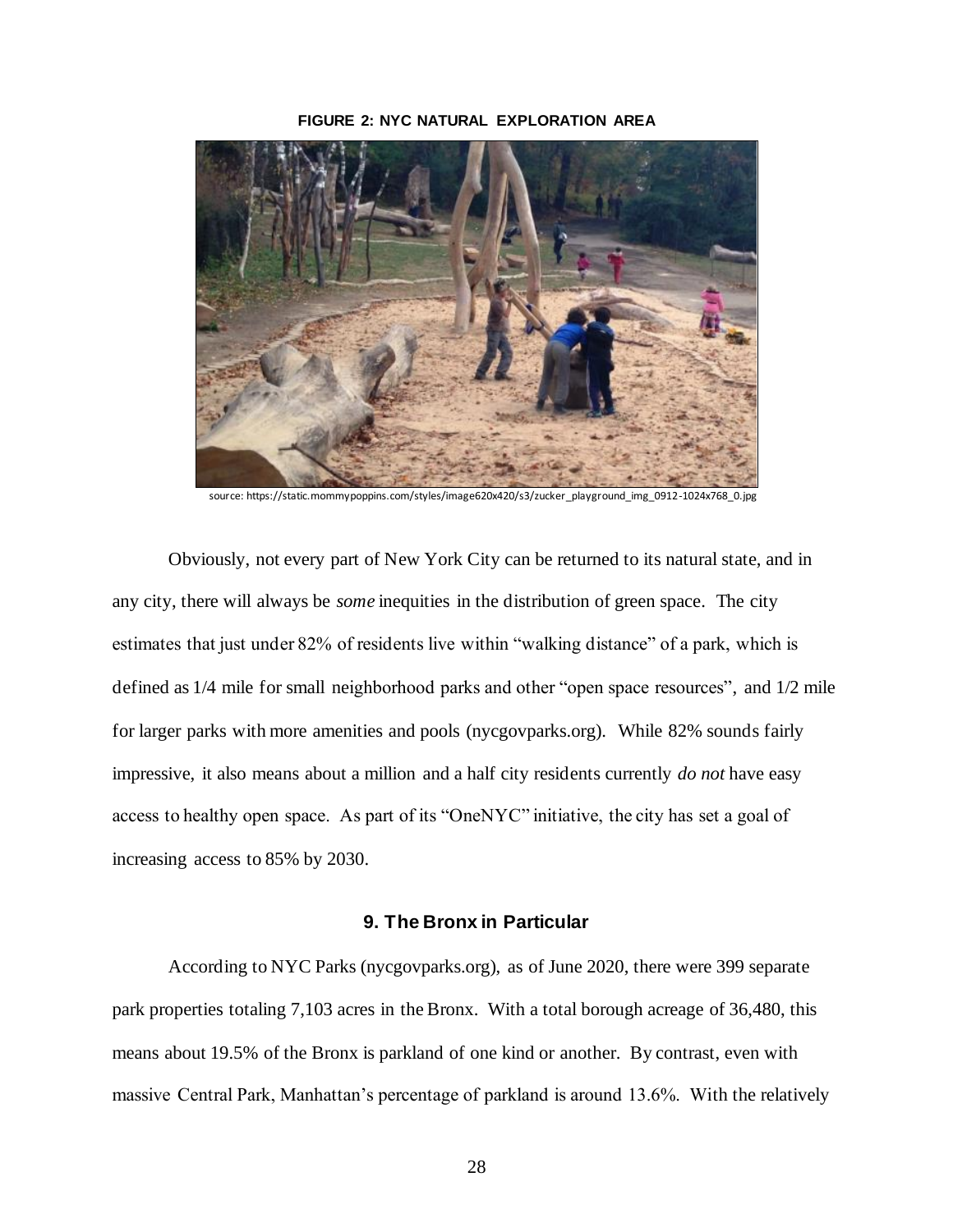recent addition of Fresh Kills Park, Staten Island has slightly overtaken the Bronx as the leader in percentage of parkland, at just over 20%. The Bronx, however, still boasts the largest single park in the city, Pelham Bay, at 2,765 acres. Central Park, by contrast, is about 70% smaller, at only 843 acres. Additionally, at 1,146 acres, Van Cortland Park in the Bronx is the city's third largest park and contains substantial forested areas with hiking trails.

The Bronx's generous proportion of parkland can be traced back to 1895. City planners, concerned about the rapid growth of Manhattan and the possibility of similar greedy real estate speculation and overcrowding in the Bronx, set aside just under 4,000 acres to create Van Cortlandt, Pelham Bay, Bronx, Crotona, Claremont and St. Mary's Parks (Jonnes 1986). These parks were primarily in the less-developed north and east portions of the borough, and were consolidations of the former estates of families such as Lorillard, Bartow, Morris, and of course the Van Cortlandts (Gonzalez 2004). Hoping to relieve the city's unhealthy congestion, the New York Park Association touted these new green spaces as "lungs for the Metropolis" in their public relations campaign (Gonzalez 2004). Bronx Park would go on to include the renowned New York Botanical Garden and Bronx Zoo. To connect the largest parks, the Mosholu, Pelham, and Crotona parkways were built, and today these also serve as important parkland for local residents.

Between the 1920s and 1940s, the Bronx would indeed see a rapid urbanization, as waves of immigrants took advantage of newly extended subway lines and spacious new apartment buildings (Gonzalez 2004). Later, the post-war boom would bring further changes to the borough's housing and demographics. In the 1950s, many blocks of older apartment buildings and single family homes were torn down to make room for tall housing projects, especially in the South Bronx. Unlike older tenements, these new buildings offered modernity, fresh air and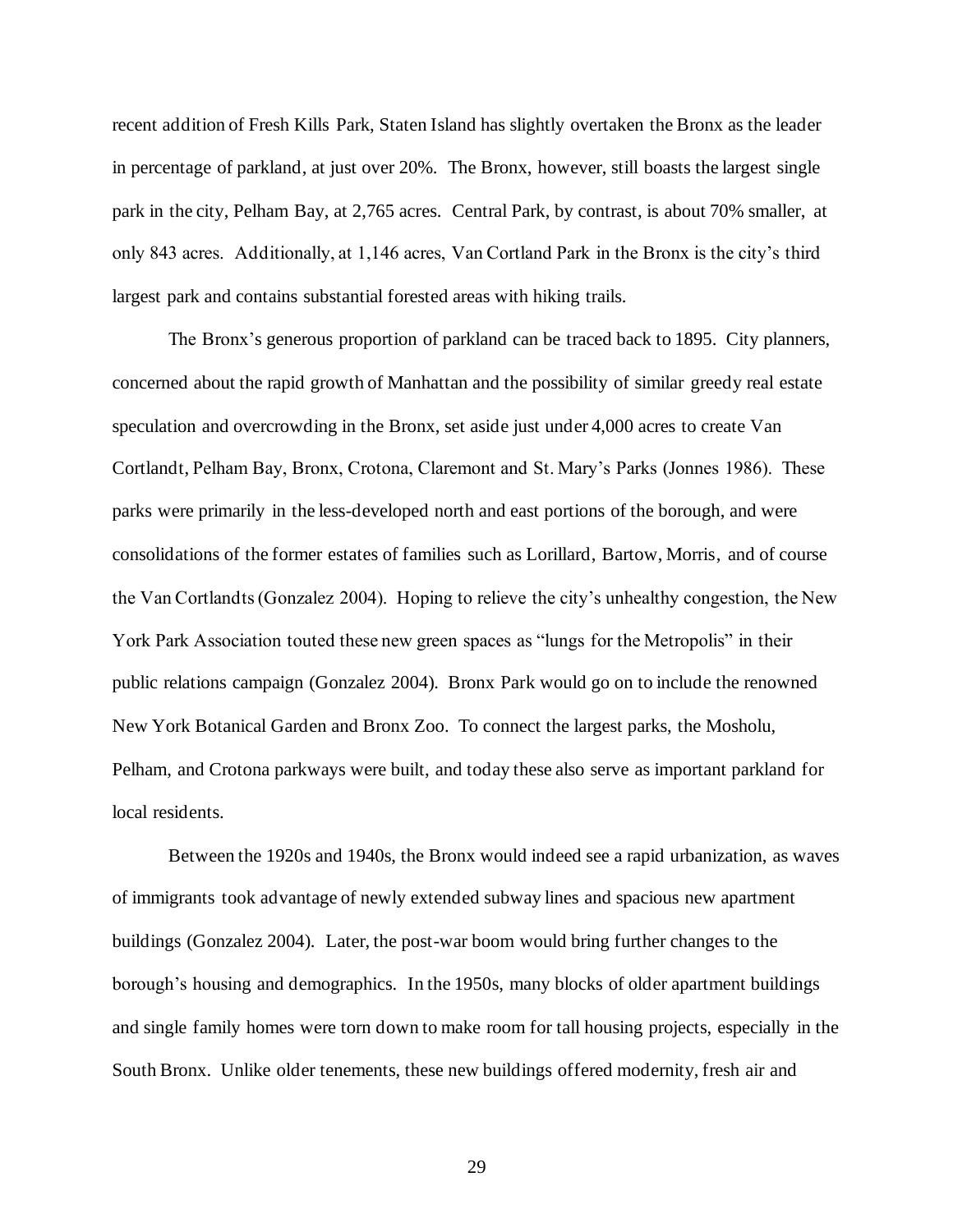greenery, but their design led to a disconnection from the surrounding neighborhood and a loss of vibrant street life (Jonnes 1986). In the 1960s and 1970s, as Whites fled to the suburbs or to Co-op City in the northeast Bronx, poorer Blacks and Hispanics, some displaced by urban renewal elsewhere, took their place, becoming two-thirds of the population by 1980 (Gonzalez 2004). According to the latest census, the Bronx's population of 1.4 million is 44% Black/African American, 9% White non-Hispanic, and 56% identify as Hispanic/Latino. Over one-fourth of its residents (26%) are below the poverty line, as compared to the New York City average of just under 18%. The Bronx also has a higher proportion of persons under 18 years of age, approaching 25%, compared to New York City as a whole at just under 21% (census.gov).

Also undermining the connections between neighborhoods (and access to parks) during the post-war period was the construction of several expressways. Most infamously, the Cross Bronx, built between 1948 and 1963, cut a seven-mile gash through the center of the borough and displaced tens of thousands of families, especially in the Bathgate, East Tremont, and West Farms neighborhoods (Jonnes 1986, Ballon & Jackson 2007). The Deegan, Sheridan, and Bruckner Expressways were being built elsewhere in the borough at the same time. Unlike earlier parks and parkways, these expressways were designed for the efficient movement of commercial and commuter traffic *through* the borough, with little or no provisions for greenery (Ballon & Jackson 2007). Of course, the other boroughs were not immune to the building of highways that disfigured their neighborhoods, with the Brooklyn-Queens Expressway being a notable example.

While expressways like the Deegan and Bruckner provide other residents of the city quick access to parks like Van Cortlandt and Pelham Bay, which includes Orchard Beach, they also create physical obstacles for pedestrians. For example, a hiker traveling the full length or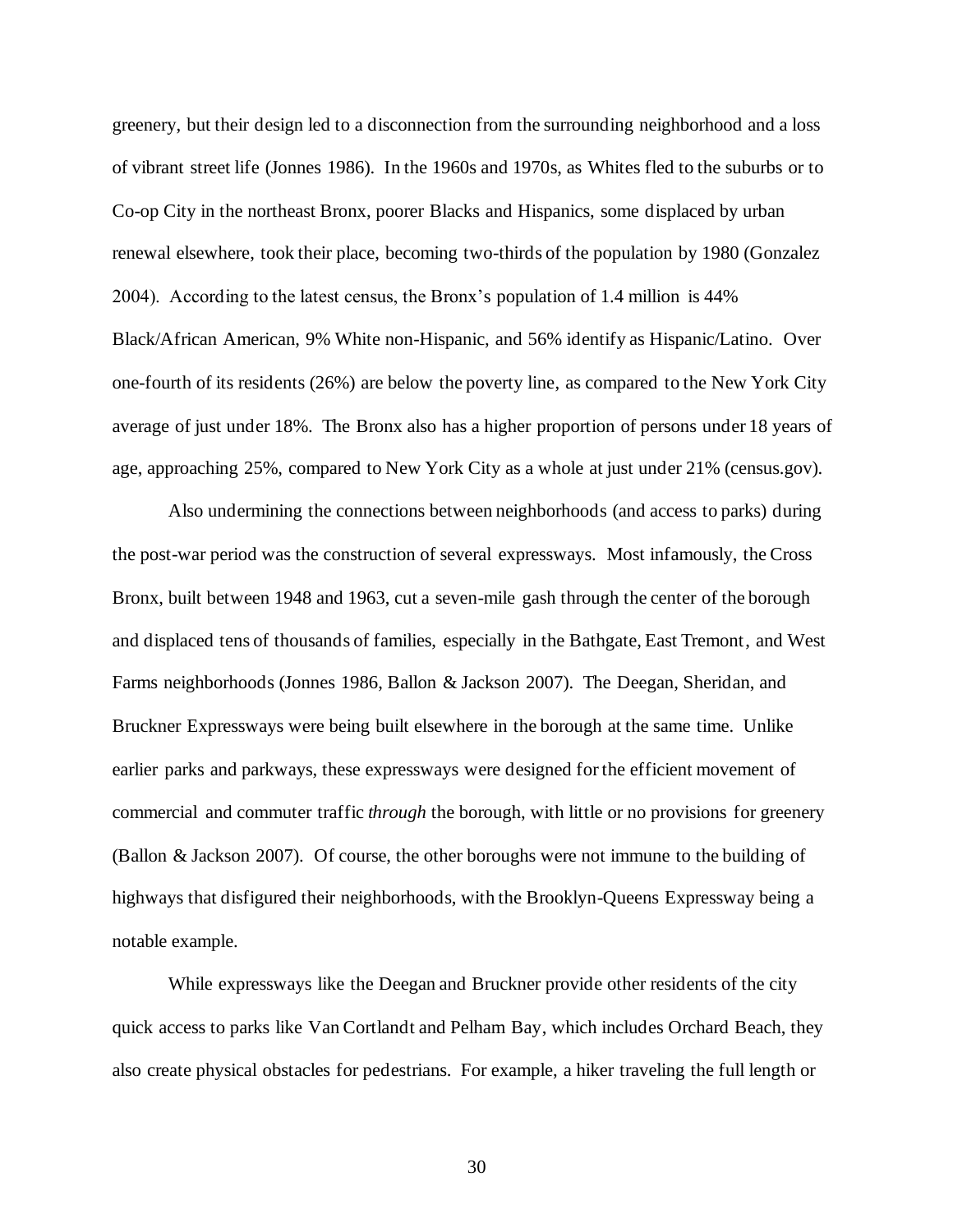width of Van Cortlandt Park will encounter, and possibly have to detour around, some combination of the Saw Mill and Mosholu Parkways and the Deegan Expressway, all of which run straight through, and have intersections within, the heart of the park. While not bisecting parks as severely, the Bruckner Expressway along Pelham Bay Park, the Bronx River Parkway within Bronx Park, and the Cross Bronx Expressway just north of Claremont and Crotona Parks also create challenges, not to mention noise and air pollution, for local residents. Access to large, unbroken green spaces can be difficult in other boroughs as well. For example, Flushing Meadows-Corona Park, in a densely-populated section of Queens, is squeezed between the Grand Central Parkway and Van Wyck Expressway, and has the Long Island Expressway running straight through it. In one positive development, the Bronx' Sheridan Expressway, which was never fully completed, has been decommissioned and turned into a tree-lined boulevard, with crosswalks providing local residents with safe access to Starlight and Concrete Plant Parks along the Bronx River, themselves reclamations of former industrial land.

Figure 3, a map produced by NYC Parks and posted to its public website, shows the neighborhoods of the Bronx, the parks and playgrounds (dark green), and the ¼ mile or ½ mile "walking distance" buffers around them (light green). The areas left over in white are the ones that do not have parkland within easy walking distance per NYC Parks' definition. Notably, the majority of those areas are located in lower-density, middle class or affluent areas such as Morris Park, Throgs Neck, Williamsbridge, Co-op City and Riverdale. One could make a reasonable assumption that these residents are more likely to own cars or otherwise have the means to travel farther for recreation, although young people would have fewer options on their own.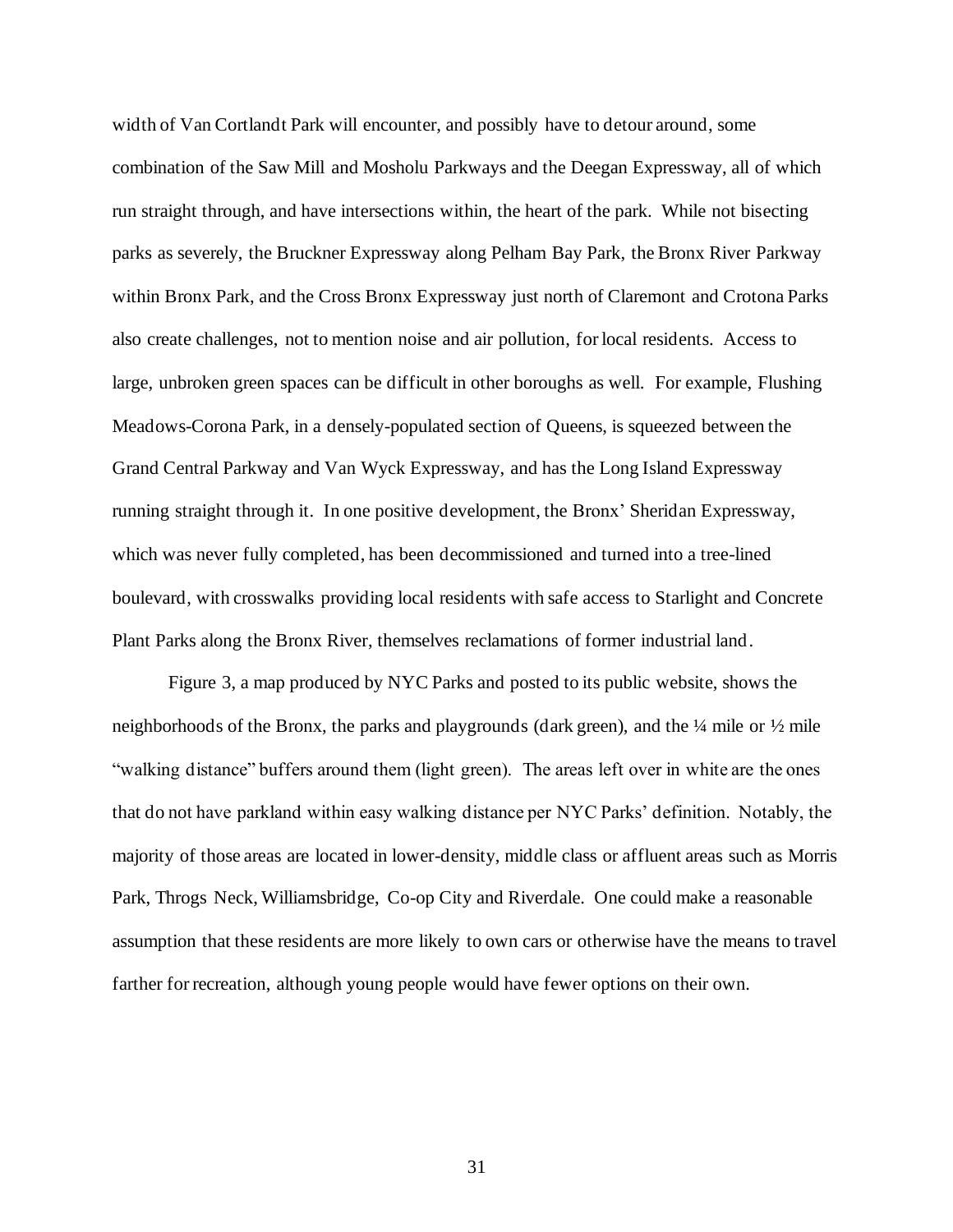

**FIGURE 3: BRONX WALK-TO-PARK MAP**

source: https://www.nycgovparks.org/pagefiles/130/Walk-To-A-Park-bx\_\_5b75adfc380c4.pdf

It also should be noted that, while some areas like Fordham, Morrisania or Parkchester appear to be well-served in terms of walking distance, this is largely due to an abundance of small neighborhood parks and playgrounds. These properties, while offering play equipment, handball and basketball courts, sitting areas, and some trees and landscaping, are not likely to have wilder natural areas. Figure 4, a map produced by the Natural Areas Conservancy, shows the distribution of forests and wetlands in the Bronx, almost all of which are in the northern half of the borough and a legacy of those same large parcels wisely set aside in 1895. The only exceptions are a handful of smaller natural areas closer to Long Island Sound in the Soundview and Clason Point neighborhoods. If, however, we include more landscaped stretches of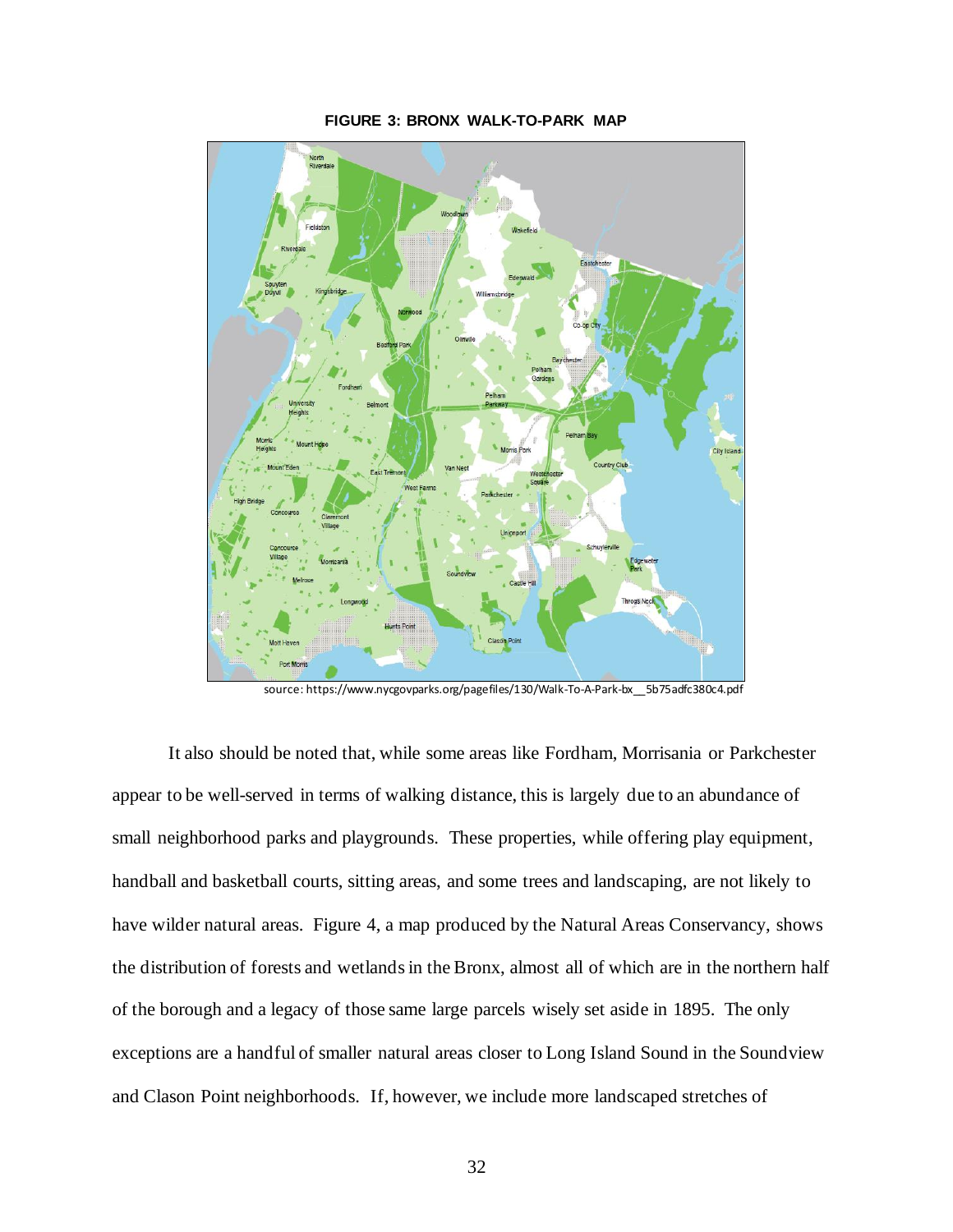parkland, large enough to make one feel transported from the surrounding streets, then mediumsized Crotona, Claremont, and St. Mary's in the South Bronx would qualify. Larger natural areas are not evenly distributed in the borough, and well out of walking range for many residents.



**FIGURE 4: BRONX NATURAL AREAS MAP**

source: https://naturalareasnyc.org/map

### **IV. METHODOLOGY**

To support the theory that public parks in an urban environment like the Bronx can provide enjoyable, memorable, and formative interactions with nature, I conducted a survey of college students in that borough. Unlike some of the research discussed earlier, the purpose of this study was not to tie together early experiences and environmental activism, specifically, but rather to discover whether such positive experiences are possible at all in this setting. College students would be old enough to articulate about their experiences and attitudes, while not being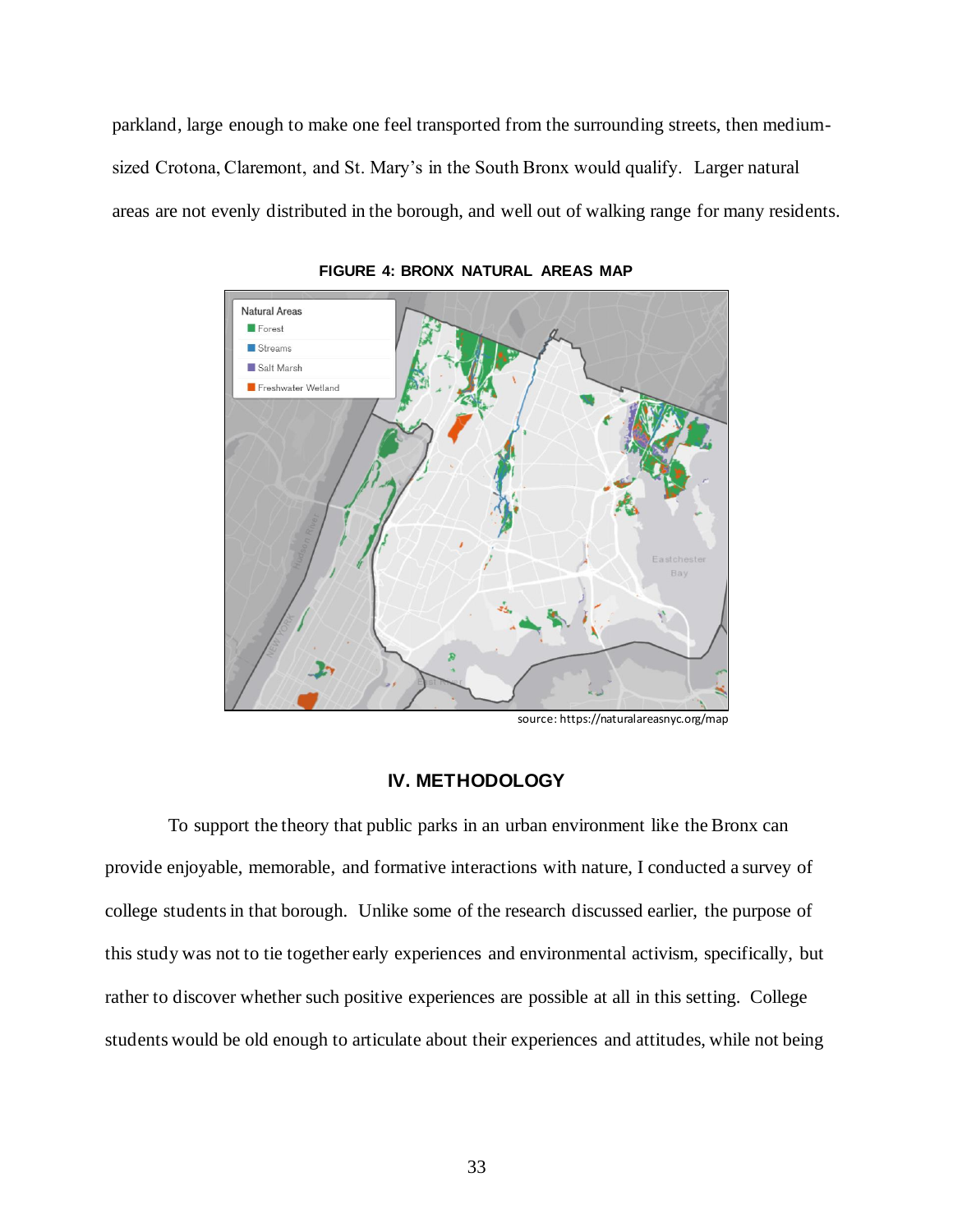too far removed from those experiences in a way that would make recalling them difficult or less trustworthy.

Prior to administering the survey, in late September 2021 I submitted the goals of the study, the methods that would be used, and copies of the actual survey, recruitment and consent documents to the Hunter College Institutional Review Board (IRB) using its new IRB Manager platform. After making a few minor but necessary edits to the protocol, it was approved in late October 2021, with a determination that it qualified for exemption based on the limited and anonymous data it would be collecting. Arita Winter-Potter of Hunter College IRB graciously made introductions between me and the Human Research Protection Coordinators at the research sites. The coordinator at Bronx Community College replied quickly with his approval in early November 2021. The coordinator at Hostos Community College requested additional details including the IRB approval letter, further information about the study, and any relevant consent documents, which were all provided. After reviewing with the Provost, permission to proceed at Hostos Community College was granted in the second week of November.

While there are other colleges in the borough, such as The College of Mount Saint Vincent, Manhattan College, and Fordham University, as well as another CUNY location at Lehman College, I reasoned that these two community colleges were more likely to have a majority of students who actually grew up in the Bronx. It was also my hope that being a researcher from another CUNY institution, Hunter College, would simplify and facilitate the administration of such a survey. Similarly, while it may be interesting to someday study the geography of park usership, I chose to make this survey anonymous to simplify permissions and record keeping, to increase chances of participation, and because it was evidence of experiences in *any* of these parks that I was hoping to capture.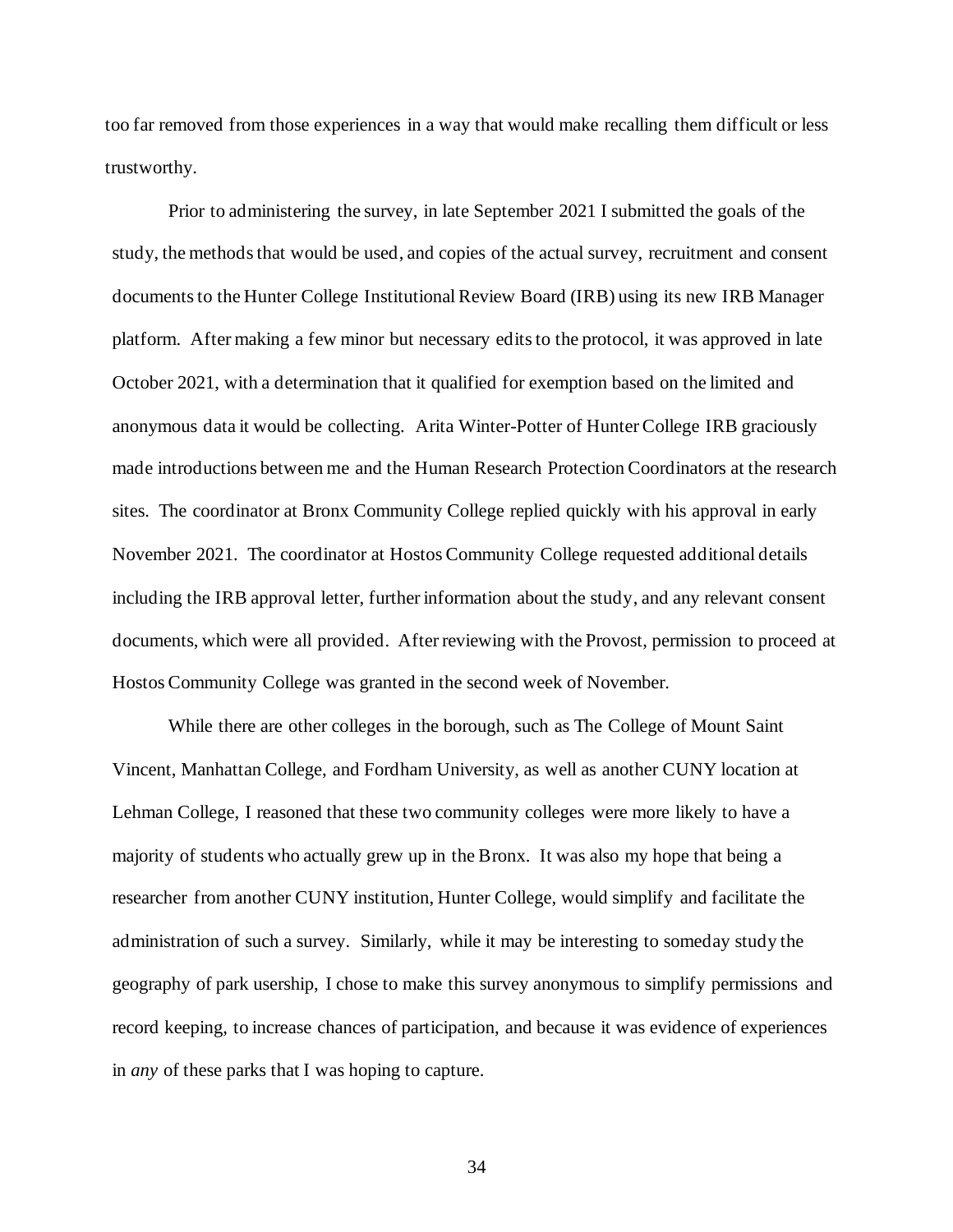The survey began with brief consent language informing students of the purpose of the study, that it is entirely independent of the student's classes and instructors, that it is voluntary and anonymous, and that it should take no more than 10 minutes to complete. Once the student agreed, they were presented with 17 questions (see Appendices D and E for full text). Questions 1-5 were basic demographics such as their college, gender, age group and ethnicity. Questions 6-11 were about the frequency of visits to parks in the Bronx in their youth, and what interactions with nature took place. Finally, questions 12-17 explored how they felt about these experiences and what influence they may have had on their attitudes or behavior today. Each question was multiple-choice, although some included an option for writing in one or more alternate responses. The questions were presented one at a time, and students had the option of skipping any questions they did not want to answer. Students could go back and review their answers before submitting.

The survey was administered using SurveyMonkey, a popular and reputable online platform in use for many academic and business purposes. A standard student monthly subscription allows for the creation of unlimited surveys with unlimited questions, and a maximum of 1,000 responses per month, more than sufficient for this study. Since there are a large number of Spanish-speaking students at these two colleges, the survey, including consent language, was translated into Spanish with the gracious assistance of Ramiro Campos at Hunter College. Students were given the option of completing the survey in English or Spanish, and every effort was made to ensure the order and meaning of the questions were otherwise identical.

There were, however, some differences in how the survey was distributed at the two colleges. For Bronx Community College, I used the faculty directory on their public website to identify just over 50 names of professors in the Earth Science, English, and World Languages  $\&$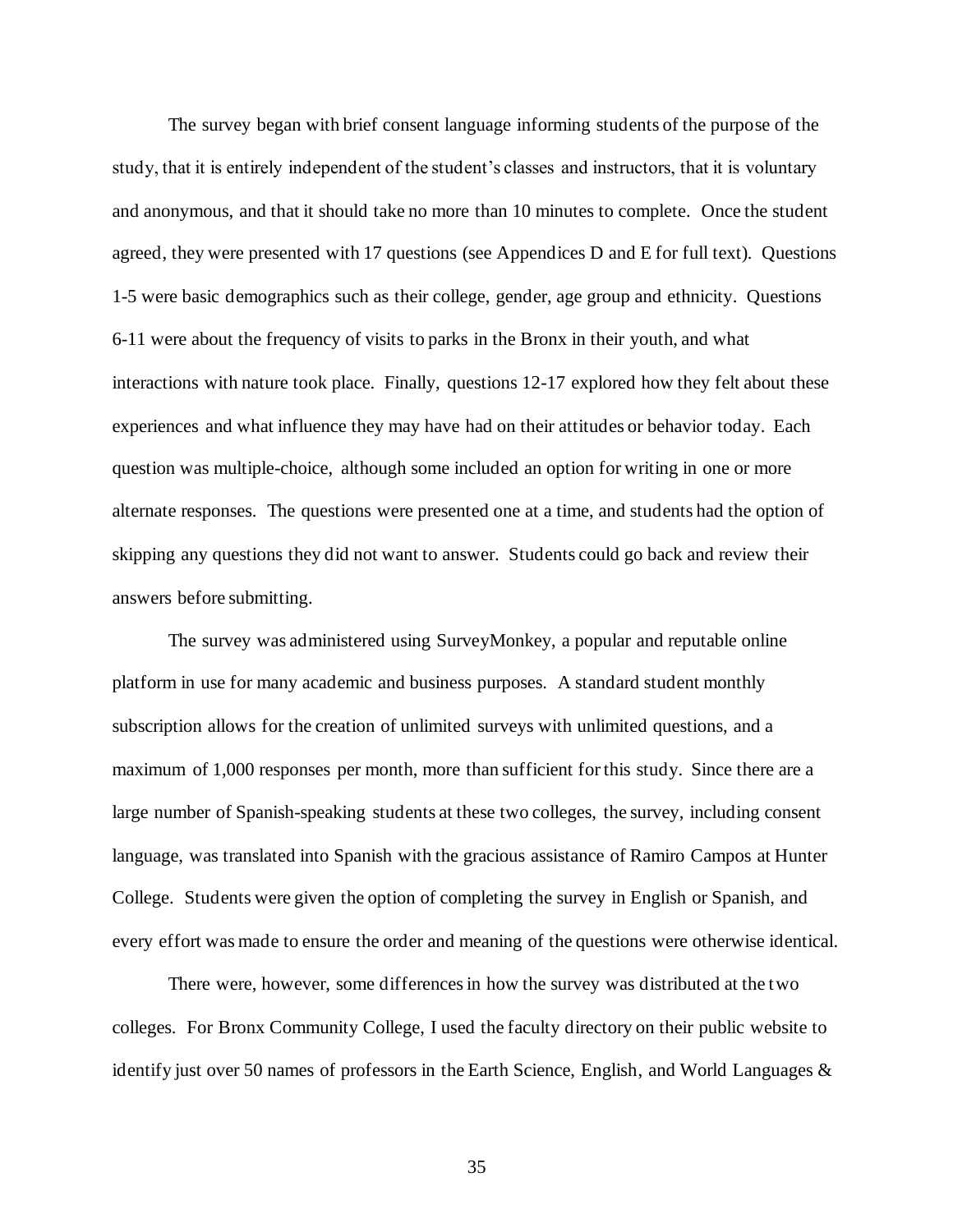Cultures departments. No attempt was made to target only those students whose majors suggested an interest in the environment, but rather it was hoped that some of these professors were teaching larger, core curriculum classes and that would result in a large and diverse response. The professors received an introductory email from my advisor, Professor Ines Miyares, explaining and supporting the research. An attachment to the email included the recruitment script to be read by the professor to the class, the announcement about the survey to be forwarded as an email or posted on Blackboard, and web links to the English and Spanish versions of the survey. One professor in the English department responded positively by email and agreed to administer the survey to her students. At Hostos Community College, the HRPP coordinator instructed that he would reach out to faculty and provide names of those who expressed interest and to whom I could send the survey materials. Over the course of approximately two weeks, only one faculty member's name was provided, a professor in the Natural Sciences department. He was sent the introductory email and recruitment document.

#### **V. SURVEY RESULTS**

A total of 13 surveys were received, 5 from Hostos Community College and 8 from Bronx Community College, including 1 survey taken in Spanish. Considerably more women (10) responded to the survey than men (3). The most common age group of the respondents was "20-24", at 54%, followed by the "30+" age group, at 38%. A majority of the respondents (77%) identified as being of "Hispanic, Latino or Spanish origin". The most common ethnicity chosen was "Black/African American" at 46%. Interestingly, although "Multiracial or Biracial" was an option, almost a third of respondents (31%) chose "A race/ethnicity not listed here" instead. Table 1 below summarizes the demographics of the sample group.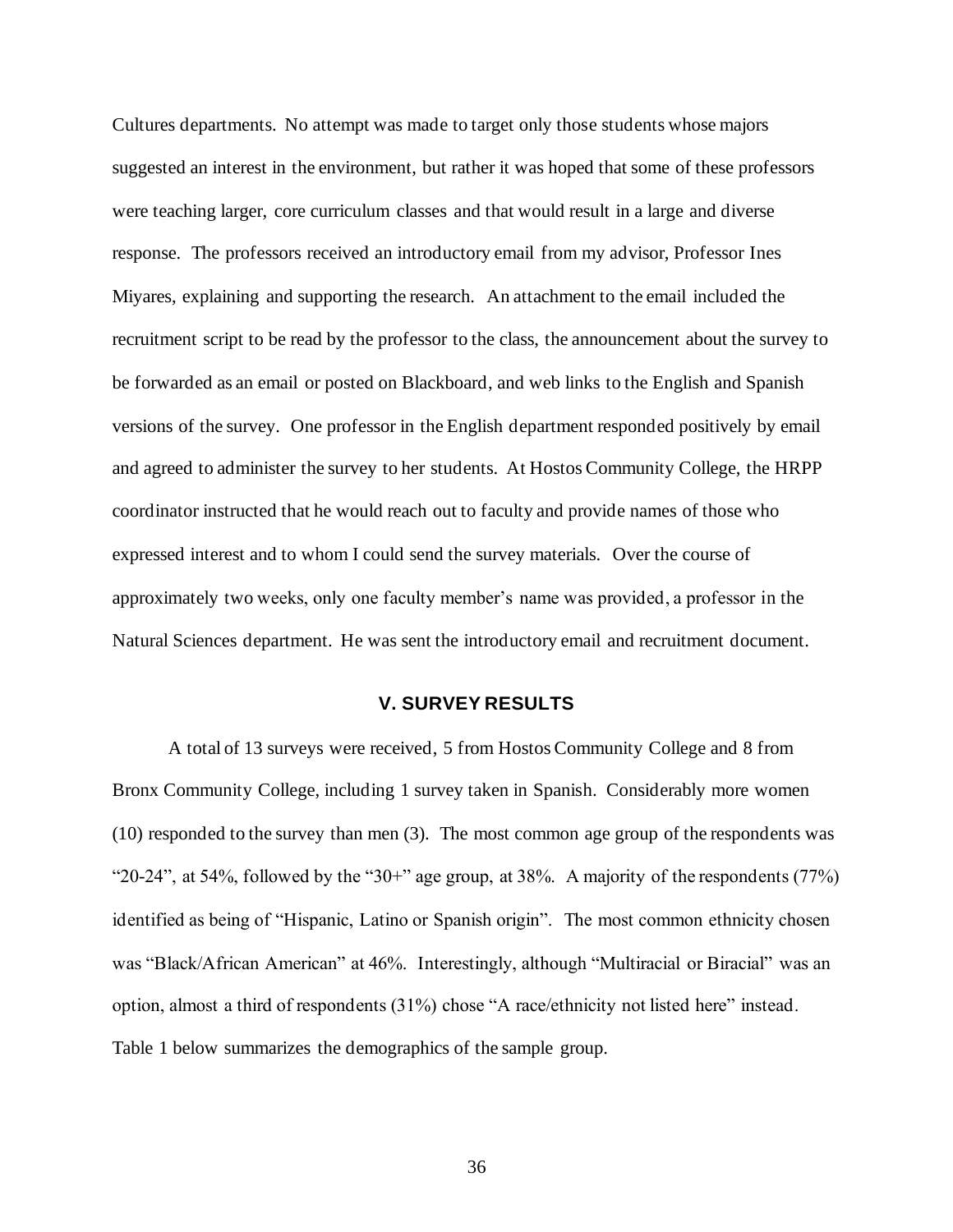| $n = 13$                                                          | Responses      | % of Total |  |
|-------------------------------------------------------------------|----------------|------------|--|
| (Q1) School                                                       |                |            |  |
| <b>Bronx Community College</b><br><b>Hostos Community College</b> | 8<br>5         | 62%<br>38% |  |
| (Q2) Gender                                                       |                |            |  |
| Woman                                                             | 10             | 77%        |  |
| Man                                                               | 3              | 23%        |  |
| (Q3) Age group                                                    |                |            |  |
| $20 - 24$                                                         | 7              | 54%        |  |
| $30+$                                                             | 5              | 38%        |  |
| 15-19                                                             | 1              | 8%         |  |
| (Q4) Hispanic, Latino or Spanish origin                           |                |            |  |
| Yes                                                               | 10             | 77%        |  |
| No                                                                | 3              | 23%        |  |
| (Q5) Ethnicity                                                    |                |            |  |
| <b>Black or African American</b>                                  | 6              | 46%        |  |
| A race/ethnicity not listed here                                  | 4              | 31%        |  |
| White or Caucasian                                                | $\overline{2}$ | 15%        |  |
| No response                                                       | 1              | 8%         |  |

#### **TABLE 1: SURVEY DEMOGRAPHICS**

Finding students who had experiences in the Bronx as children was an essential component of this study. When asked if they spent all or part of their childhood in the Bronx, 7 of the 13 respondents (54%) replied "Yes". The next question asked about the frequency of childhood visits to parks in the Bronx in the summer (when presumably weather was most agreeable and children were off from school). The 6 respondents who indicated that they had not spent any of their childhood in the Bronx also chose "Never" when asked about visits to Bronx parks, which suggests these questions were understood and answered correctly. Focusing on the 7 that *did* spend time in the Bronx, all but one of them visited parks once a week or more during the summer. Table 2 below summarizes respondents' time spent as a child.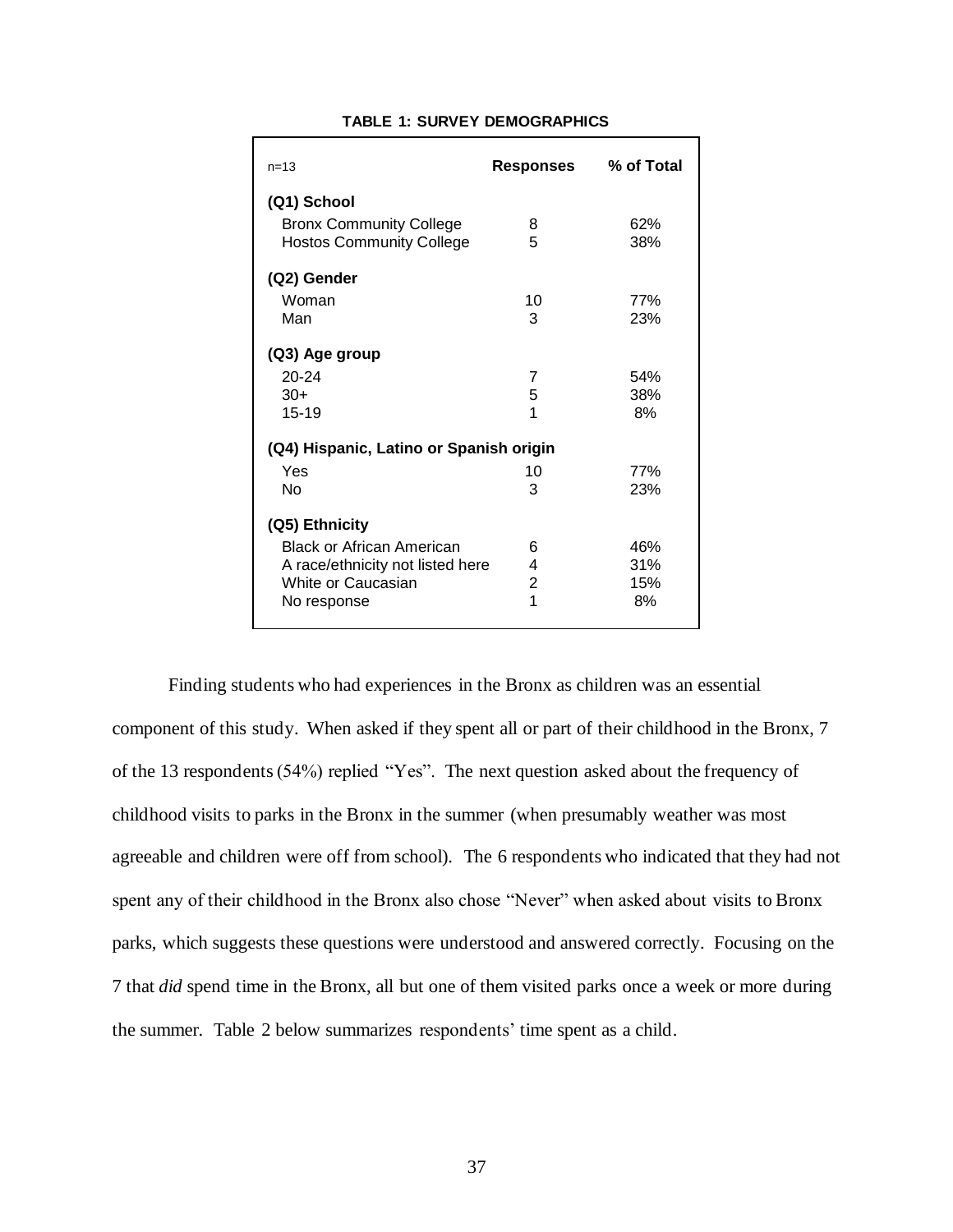|                                                           | <b>Responses</b> | % of Total |  |
|-----------------------------------------------------------|------------------|------------|--|
| $(Q6)$ Spend all or part of childhood in Bronx $(n=13)$   |                  |            |  |
| Yes                                                       |                  | 54%        |  |
| No                                                        | 6                | 46%        |  |
| (Q7) Frequency of visits to Bronx parks in summer $(n=7)$ |                  |            |  |
| Every day                                                 | 2                | 29%        |  |
| Several days a week                                       | 2                | 29%        |  |
| Once a week                                               | 2                | 29%        |  |
| A couple times a month                                    | 1                | 14%        |  |

#### **TABLE 2: CHILDHOOD VISITS TO BRONX PARKS**

Continuing with the 7 respondents who visited Bronx parks in their childhood, the next two questions explored whether these visits were sufficient. 71% said they would have liked to visit parks more often than they did. When asked why, over half of them (57%), concerningly, indicated that their "Park was not safe". The choices "Park did not have anything I liked" and "I went other places during the summer" also received multiple responses. Two respondents wrote in their own reasons. Table 3 below summarizes respondents' opinions on the frequency of their park visits.

| $n=7$                                           | <b>Responses</b> | % of Total |  |
|-------------------------------------------------|------------------|------------|--|
| (Q8) Wish could visit parks more often as child |                  |            |  |
| Yes                                             | 5                | 71%        |  |
| No                                              | 2                | 29%        |  |
| (Q9) Reason(s) parks not visited more often     |                  |            |  |
| Park was not safe                               | 4                | 57%        |  |
| Park did not have anything that I liked         | 2                | 29%        |  |
| Went other places during the summer             | 2                | 29%        |  |
| Had other obligations                           |                  | 14%        |  |
| Other: "dirty/rusty play area"                  |                  | 14%        |  |
| Other: "no adult to supervise"                  |                  | 14%        |  |

**TABLE 3: LIMITS ON VISITS TO BRONX PARKS**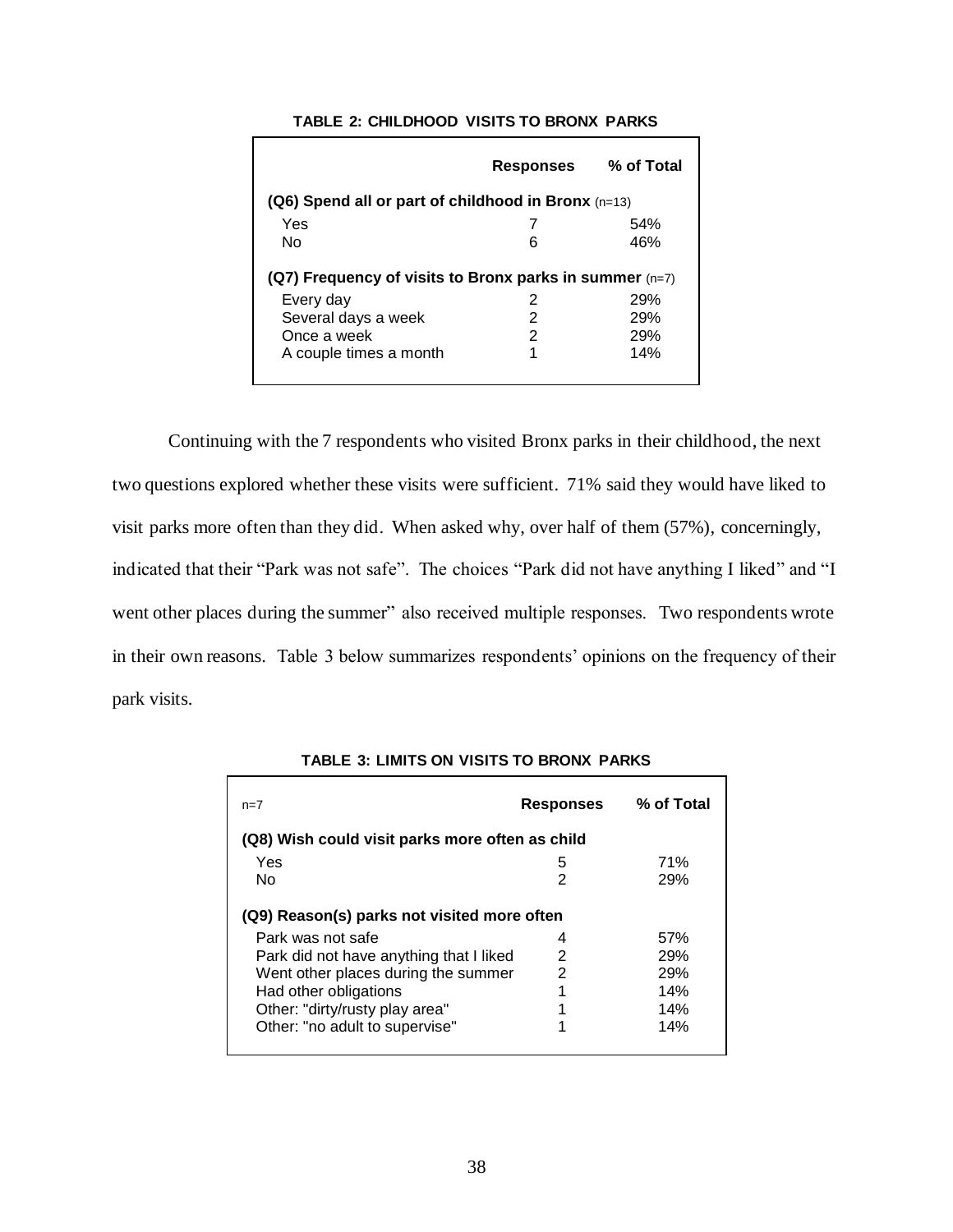Moving closer to the goal of the survey, the students were then asked if they remember interacting with nature at these parks, and what those interactions were. Of the 7 students who grew up and visited parks in the Bronx, all but one (86%) said they did have memories of interacting with nature. Of these 6, the most common activities were "Observing animals" or "Taking pictures of nature" (67%). It is worth noting these are considerably more passive activities that don't involve direct contact with nature. Still, more active forms of participation, such as "Collecting plants" or "Digging in the soil", were noted by 50% of the group, and a third of the respondents (33%) remember collecting insects or rocks. Encouragingly, 5 of the 6 respondents (83%) remembered participating in more than one activity, although surprisingly, "Climbing trees", "Playing on the beach", and "Participating in organized activities" were not selected by any of the respondents. Table 4 below summarizes the respondents' early interactions with nature.

|                                                                  | Responses | % of Total |
|------------------------------------------------------------------|-----------|------------|
| (Q10) Memories of interacting with nature in Bronx parks $(n=7)$ |           |            |
| Yes                                                              | 6         | 86%        |
| No                                                               | 1         | 14%        |
| $(Q11)$ Interaction(s) with nature in Bronx parks $(n=6)$        |           |            |
| Observing animals such as birds/squirrels                        | 4         | 67%        |
| Taking photographs of nature                                     | 4         | 67%        |
| Collecting plants                                                | 3         | 50%        |
| Digging in the soil                                              | 3         | 50%        |
| Collecting insects                                               | 2         | 33%        |
| Collecting rocks                                                 | 2         | 33%        |
| Climbing rocks                                                   | 1         | 17%        |
| Hiking in the woods                                              | 1         | 17%        |
| Picnicking on the grass                                          | 1         | 17%        |
| Playing in a stream or pond                                      | 1         | 17%        |

**TABLE 4: INTERACTIONS WITH NATURE**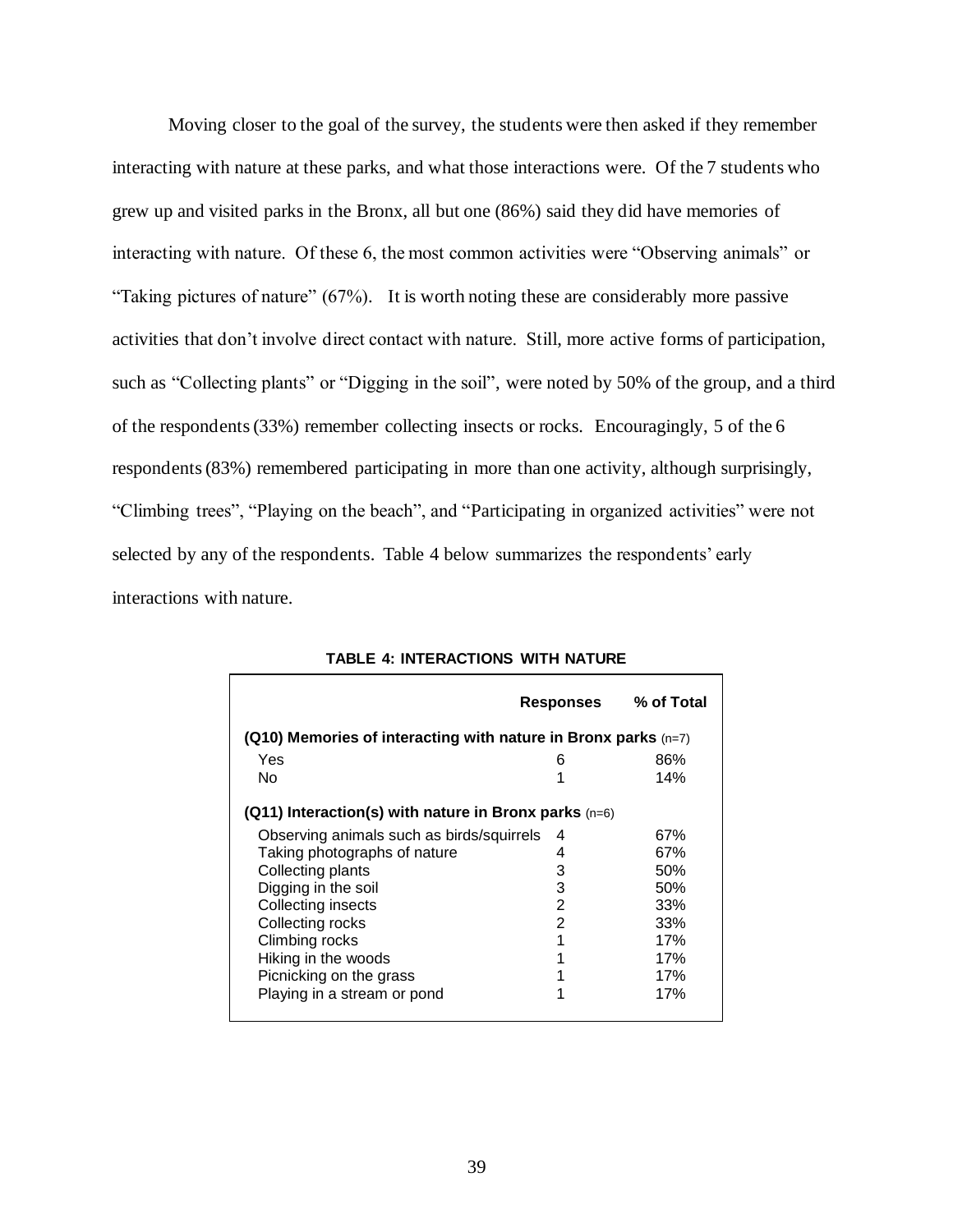The questions that followed explored the quality and influence of those interactions. Of the 6 respondents with nature interactions, 5 (83%) described them as "Happy/positive" and 1 described their feelings as "Mixed". When asked what made these interactions happy/positive, all 6 respondents noted "Being free to have my own adventure" as a factor. Two-thirds of respondents (67%) also noted a change in environment and actual physical contact as contributors to positive memories of nature. Table 5 below summarizes respondents' feelings towards these early interactions.

| $n=6$                                                    | <b>Responses</b> | % of Total |
|----------------------------------------------------------|------------------|------------|
| (Q12) Happy/positive interactions with nature            |                  |            |
| Yes                                                      | 5                | 83%        |
| Mixed                                                    |                  | 17%        |
| (Q13) Reason(s) for happy/positive interactions          |                  |            |
| Being free to have my own adventure                      | 6                | 100%       |
| Being in environment different from home/building/street | 4                | 67%        |
| Physical contact with rocks, plants, trees, water, etc.  | 4                | 67%        |
| Learning new things about nature                         | 2                | 33%        |
|                                                          |                  |            |

**TABLE 5: REFLECTIONS ON INTERACTIONS**

The survey then moved to present day, and asked the students what lingering effects these interactions may have had. Two thirds (67%) said these childhood moments did influence who they are today, and the remaining third were not sure. When this same group was asked what present beliefs or actions might have been influenced, two-thirds (67%) said it made them "More conscious of protecting the environment", and the same number said it made them "Want to spend more time enjoying nature as an adult". Those responses were notably more common than the remaining choices, each of which was chosen only once. Table 6 below summarizes respondents' feelings on the influence of early interactions with nature.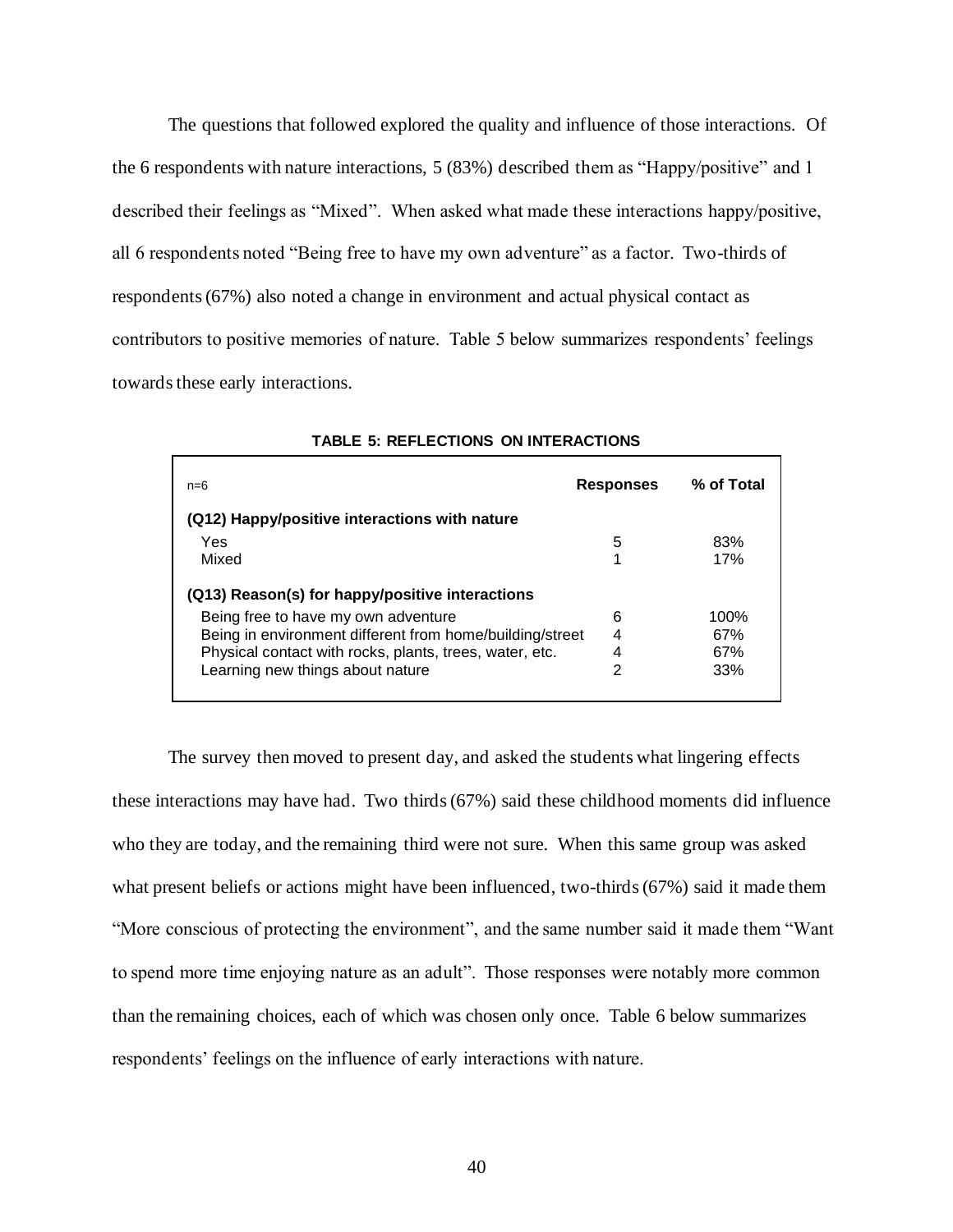| $n=6$                                              | <b>Responses</b> | % of Total |
|----------------------------------------------------|------------------|------------|
| (Q14) Interactions influenced who you are today    |                  |            |
| Yes                                                | 4                | 67%        |
| Not sure                                           | $\overline{2}$   | 33%        |
| (Q15) Interactions with nature helped make me      |                  |            |
| More conscious of protecting environment           | 4                | 67%        |
| Want to spend more time enjoying nature as adult   | 4                | 67%        |
| More confident or comfortable in nature            | 1                | 17%        |
| Want to pursue career involving nature/environment |                  | 17%        |
| Want to volunteer to help environment              | 1                | 17%        |

#### **TABLE 6: INFLUENCE OF INTERACTIONS**

The survey concluded by expanding outward a little and asking students where else they may have had interactions with nature besides neighborhood parks in the Bronx. Of the entire survey group, 11 (85%) noted at least one of these alternatives. Interestingly, the most common response, from nearly half of the group (46%), was "Trips to parks in other countries", suggestive of the diverse backgrounds of these colleges' students. The second most common response, perhaps less surprisingly, was "Bronx Zoo or Botanical Garden" from 38% of the group. For all of its disparities in the distribution of green space, the Bronx is blessed with these two world-class institutions, and if someone did spend their entire childhood in the borough it would be rare to not visit them with their parents, school, or summer camp at some point in their lives. Only 1 respondent reported that they did not have any other interactions with nature, and they were among the those that had not grown up in, or visited any parks in, the Bronx as a child. When asked the final question, if it is important for children to have access to nature, the twelve who answered that question responded "Yes".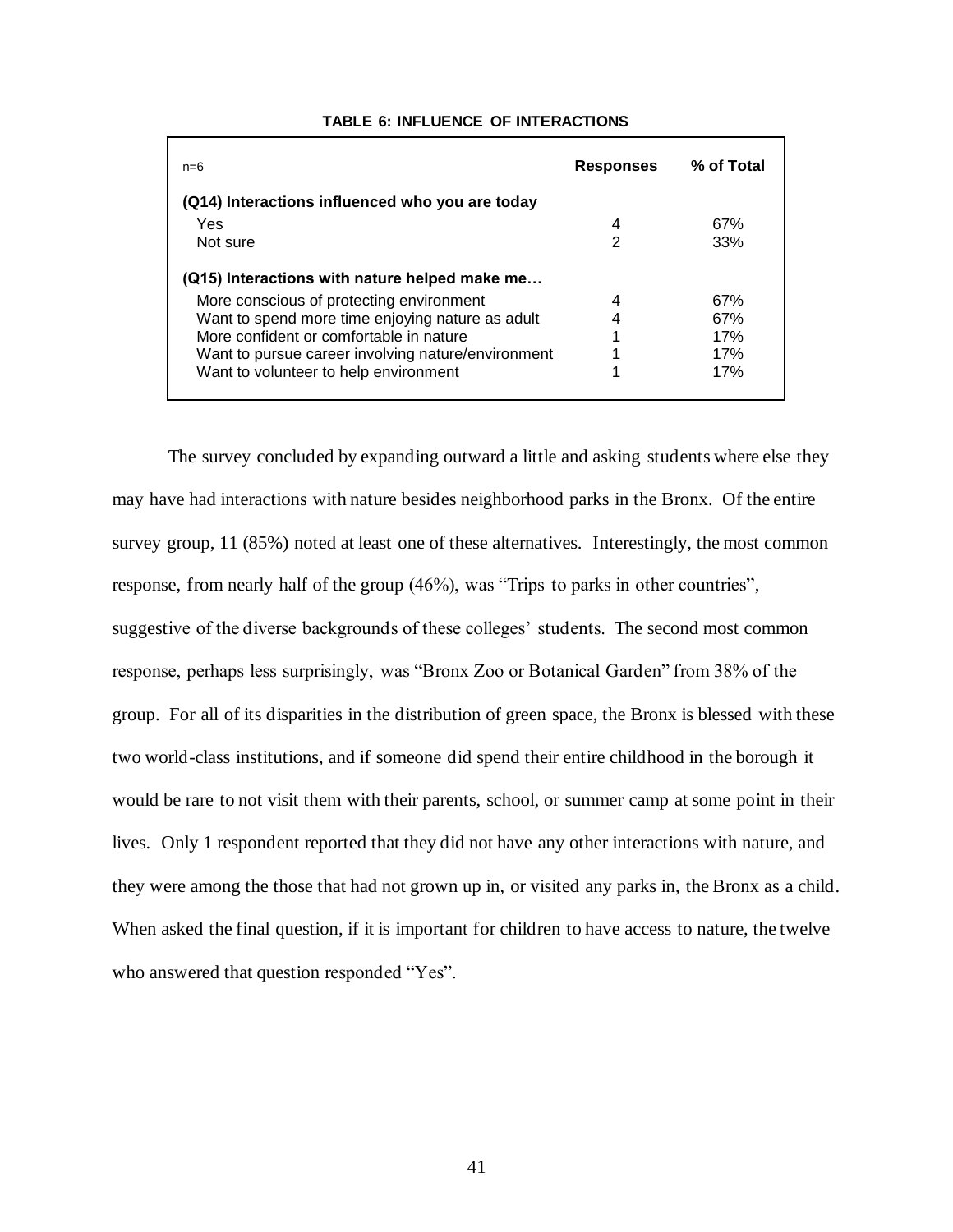| $n = 1.3$                                             | <b>Responses</b> | % of Total |  |
|-------------------------------------------------------|------------------|------------|--|
| (Q16) Other interactions with nature                  |                  |            |  |
| Trips to parks other countries                        | 6                | 46%        |  |
| Bronx Zoo or Botanical Garden                         | 5                | 38%        |  |
| Summer camp                                           | 3                | 23%        |  |
| Trips to other boroughs of New York City              | 3                | 23%        |  |
| Trips to other states                                 | 3                | 23%        |  |
| Did not have other experiences with nature            |                  | 8%         |  |
| Boy Scouts / Girl Scouts                              | 4                | 8%         |  |
| (Q17) Important for children to have access to nature |                  |            |  |
| Yes                                                   | 12               | 92%        |  |
| No response                                           |                  | 8%         |  |

#### **TABLE 7: NATURE MORE BROADLY**

### **VI. DISCUSSION**

Despite efforts to follow all established procedures and to ensure a minimum of work for any faculty involved, response to the survey was disappointingly low. It can be difficult under any circumstances to receive responses to a survey, with some researchers resorting to incentives or rewards for participation. At the present time, with the COVID-19 pandemic still forcing many classes online, the resulting disruption likely added to the challenge of grabbing the attention of both faculty and students alike. It also may be the case that students these days are more likely to receive and respond to messages sent directly through social media rather than more formal channels, and it is recommended such options be explored for future research.

That having been said, those who did respond to the survey give us a limited but interesting window into their life stories. Of the 6 respondents who reported childhood interactions with nature in Bronx parks, 5 were women. To the extent that gender-related differences in freedom to explore or access to nature persist, I am pleased to learn this small group of respondents, from a challenging urban environment like the Bronx, did find memorable experiences. Among the 6 respondents, however, the number of those experiences recalled from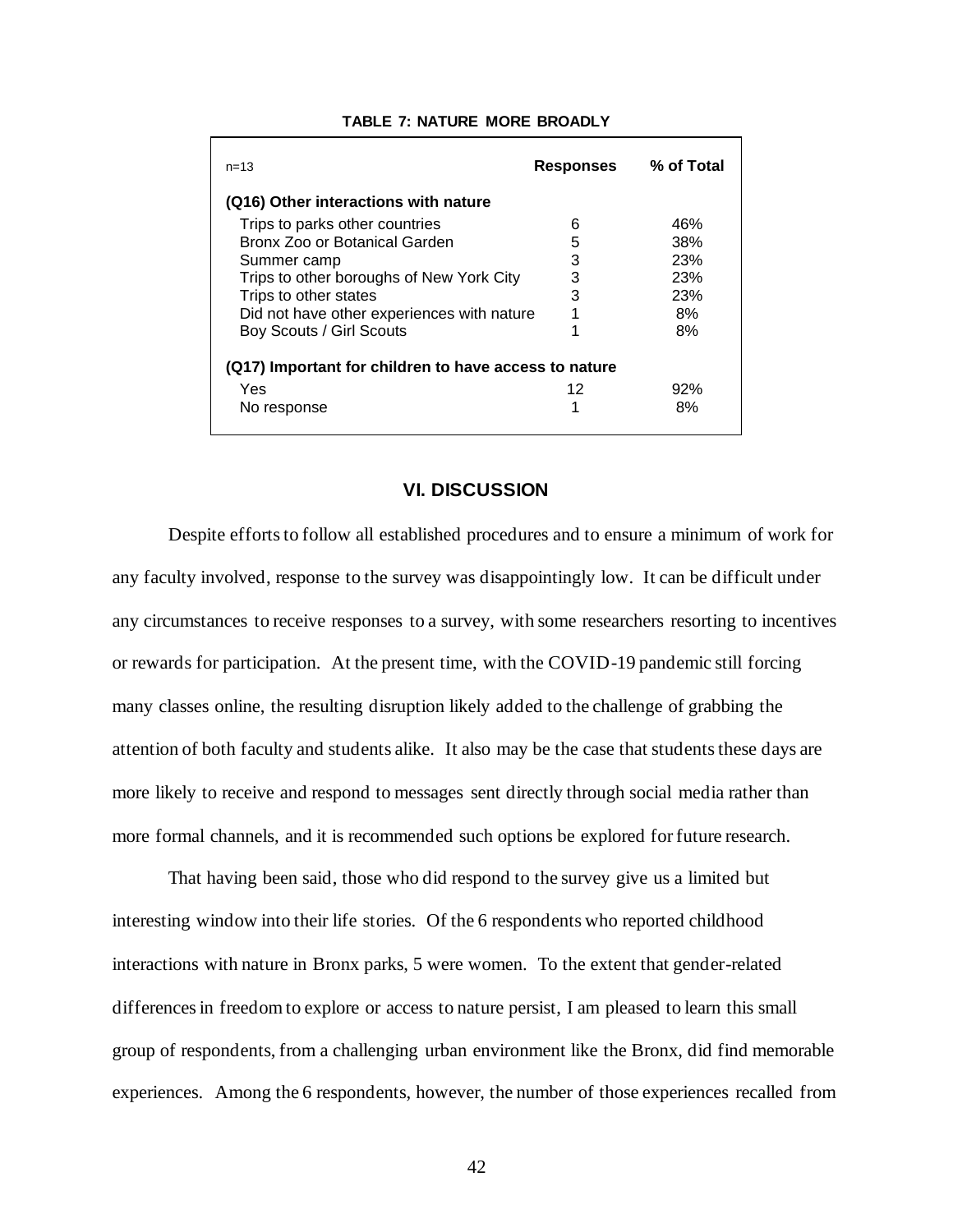childhood varied greatly. One respondent reported as many as 8 activities, including the only responses for "Playing in a stream or pond" and "Picnicking on the grass". That personality was clearly attracted to the outdoors, since they noted, despite these activities, they *still* did not visit parks as often as they would have liked, with "Park was not safe" and "No adult to supervise" provided as reasons. They also noted a strong influence on their attitudes and behaviors by selecting 4 out of the 5 responses, and this was the only respondent to express that these experiences "Made me more confident or comfortable in nature" and "Made me want to volunteer to help the environment". Another respondent, who noted almost as many "active" interactions, including "Climbing rocks", was the only one to note "Made me want to pursue a career involving nature" as an outcome. Taken together, these two respondents might underscore, like the concept of "relatedness" we have seen in the literature, a connection between more "hands on" interactions with nature earlier and later in life.

Conversely, there was a respondent who recalled only 1 activity, "Collecting rocks", and another who reported only passive activities like observing and photographing nature. Both of these respondents chose only "Made me want to spend time enjoying nature" and "Made me more conscious of protecting the environment" as connections later in life. Still, even multiple early interactions did not *guarantee* a continuing influence, as another respondent who noted 4 activities checked 'Not sure' and provided no further responses when asked about present connections. It is more likely that *certain* predispositions, with the right combination of factors, will find their formative experiences in the outdoors.

It is hard to know how much the popularity of passive activities that we have seen in the survey results is due to personal interests, apprehensions, or parental restrictions. What is known is that our electronic devices follow us outdoors, and while nature photography is nothing new,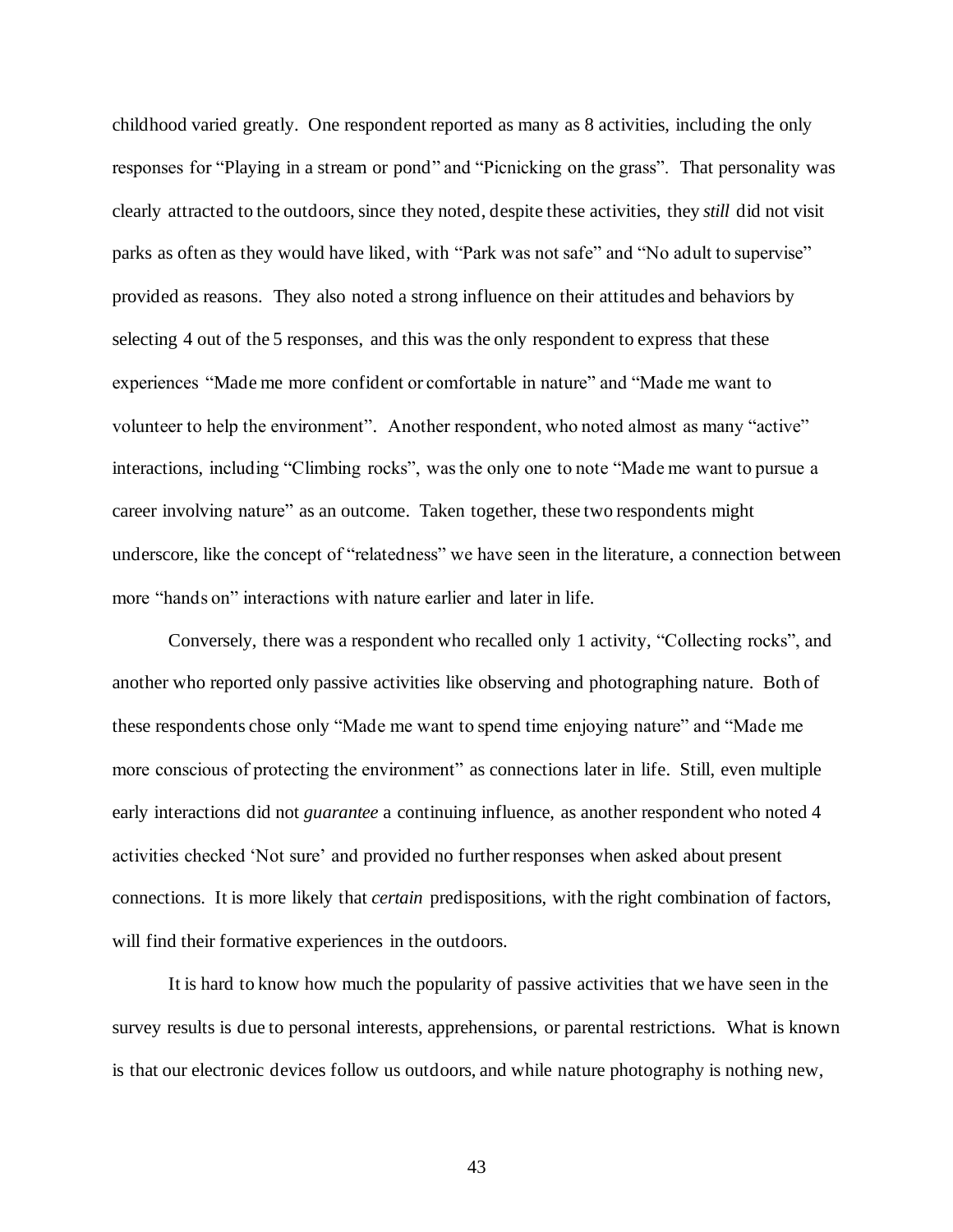even this author is guilty of worrying that the beautiful scene before him will be lost, that the experience will not be lasting, unless it is thoroughly documented with his cell phone camera. But the more time we spend looking at that screen, the less time we spend allowing our senses to be truly engaged. Fortunately, the results suggest there was room for meaningful interactions.

All 6 respondents shared their feelings about the qualities that made their interactions happy or positive. The least popular response was "I liked learning new things about nature", suggesting that the essence of a formative experience is not anything consciously educational. 4 of the 6 respondents said they liked being in a different environment, and the same number said they liked the physical contact with rocks or plants or water, which would suggest that the act of getting out into nature made a difference in their lives. Most significantly, all 6 respondents chose "I liked being free to have my own adventure", lending support to the theory that the most beneficial moments in childhood are the ones when, if only for brief stretches of time, kids are allowed to explore the world on their own.

This study focused on the mere *possibility* of memorable and formative interactions with nature as a child in the Bronx. The intersection of children, nature, and free play, especially in an urban environment, is a rich topic and lends itself to plenty of further investigation. How far do children in the Bronx have to travel on their own or with parents to find safe and enjoyable parkland? How do factors like parents' attitudes, or the need for supervision, or crime, or physical barriers like highways limit access? What alternatives exist to provide the same quality of experience? How do the mental maps of young people vary in different areas of the Bronx, and how does that relate to their sense of place and possibility in the world? In what other ways doesfreedom to have formative experiences in nature play out in adulthood? It is my hope future researchers give a voice to as many young Bronxites as possible.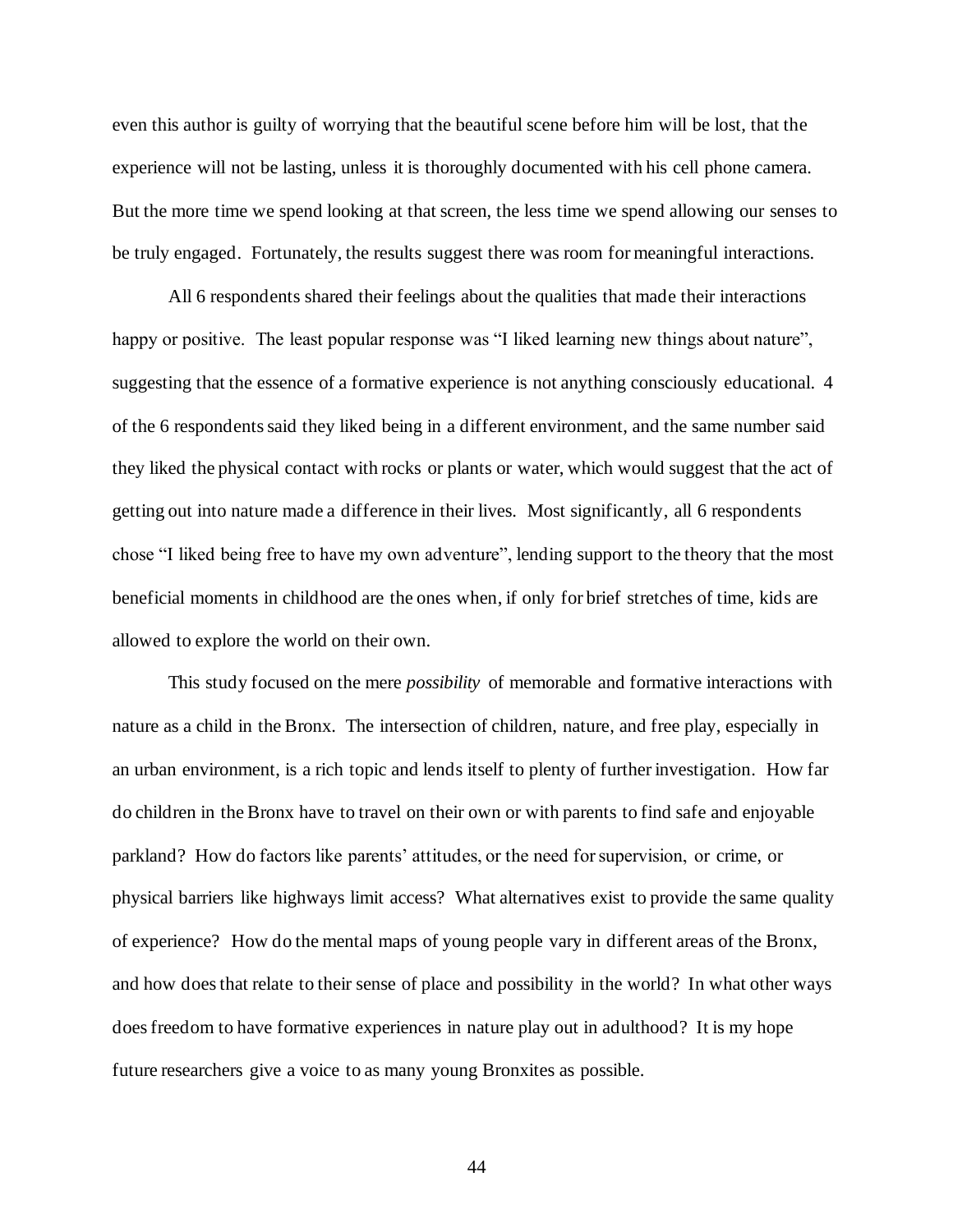#### **VII. CONCLUSION**

We have seen that the conveniences and constraints of modern life can lead to a growing disconnection with the natural world. Relatedly, we have seen that children today are losing the freedoms and interests that might help to counter this trend. There are consequences for the health and well-being of the individual, and consequences for how we relate to our neighbors on this planet, of all species. Evidence suggests that humans *need* access to nature to feel properly aligned, and the earlier in life this connection can be formed the better.Encouragingly, there is a growing recognition that children need unstructured time to play, to test themselves, and to find their bearings in the world. Nature provides endless opportunities for this discovery, but for some city dwellers their accessible greenery takes the form of a landscaped public park. These parks can play a role, however, by bringing back some wilder, untamed bits of nature and allowing children to play freely in them. Parents can play a role by trusting and supporting their children's instincts.

It may not take much more than some grass, rocks, trees, flowing water and "alone time" to spark a child's imagination and create a lifelong connection with the natural world. I was pleased to learn that most of the students who responded to the survey and grew up in the Bronx not only visited its parks but found ways to interact with nature there. Even more encouraging, a majority described these interactions as positive and felt they made at least a minor, and perhaps a major, difference in their lives. My sense is that further research will only reveal *more* compelling examples of how children, given enough freedom, are driven to seek out and find their own formative experiences, including a lasting feeling of wonder, in even the smallest of urban spaces.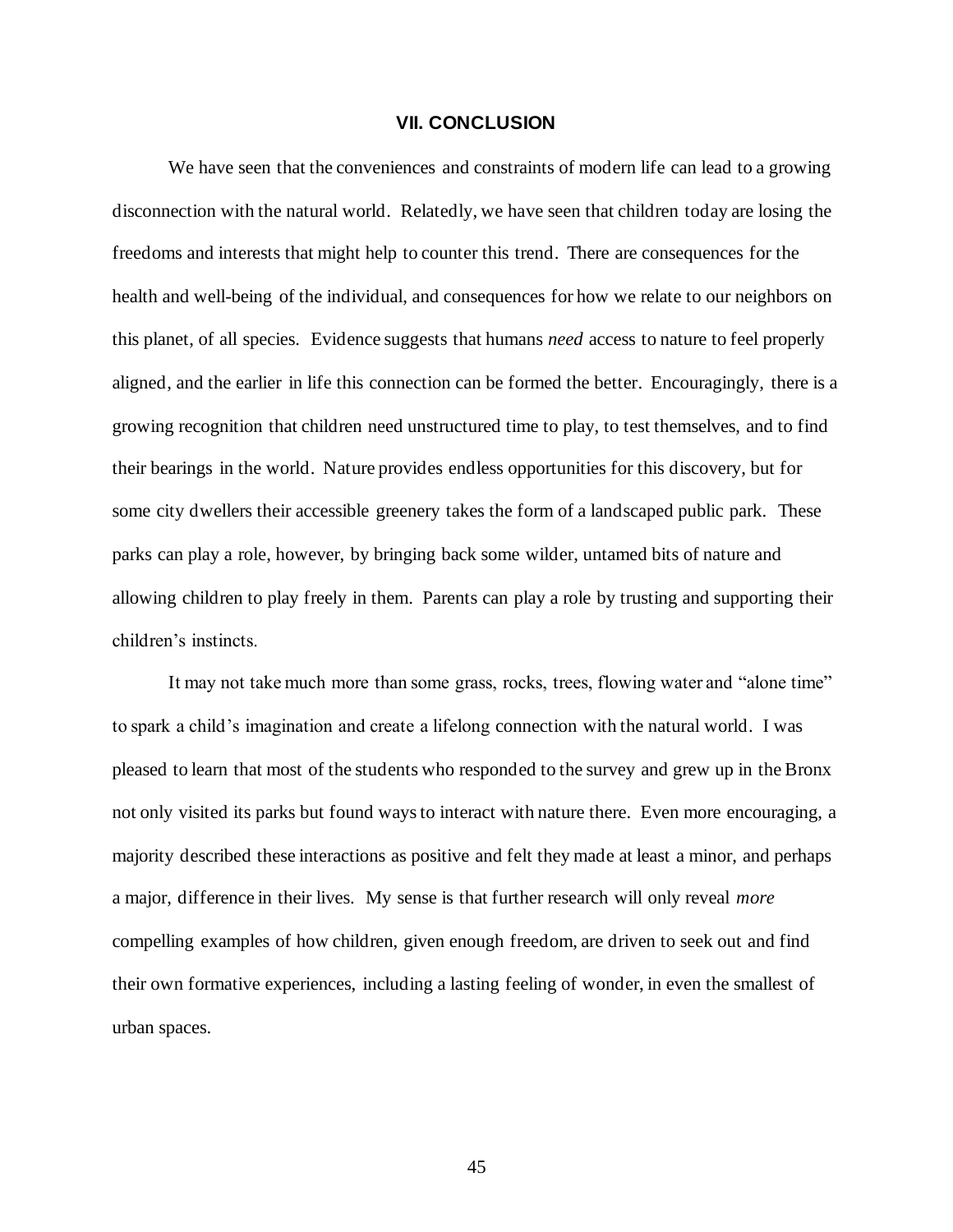## **APPENDIX A: INTRODUCTORY EMAIL**

#### Dear Colleague

I would like to invite you to help one of my graduate students, Alex Butler, complete his MA thesis research. His work focuses on children's experiences with nature, with a particular focus on the Bronx, and how this affects young adults' perspectives of nature. Alex was raised in the Bronx and wants to capture the experiences and perspectives of Bronx college students. Would you be willing to send an invitation to your students to respond to a survey he has developed? The study has been approved by the Hunter College IRB and by Alexander Wolf, Human Subjects Research Protection Program (HRPP) Coordinator for Bronx Community College (who is cc'd here).

We're hoping for responses from as many students (with a wide variety of backgrounds and interests) as possible. If you are willing to help us recruit respondents through your current classes (especially larger core classes), please see the attachment that includes the recruitment script and email text with links to the survey in both English and Spanish. It would involve very little work for you. We would appreciate it if you would announce it to your students via the script and then circulate the invitation and links, possibly as a Blackboard announcement or email. If possible, please circulate the survey this week, prior to the Thanksgiving holiday.

Thank you very much,

Prof. Ines Miyares Department of Geography and Environmental Science Hunter College-CUNY<br>imiyares@hunter.cuny.edu

Alex Butler Masters Degree Candidate Department of Geography and Environmental Science Hunter College-CUNY<br>alexander.butler41@myhunter.cuny.edu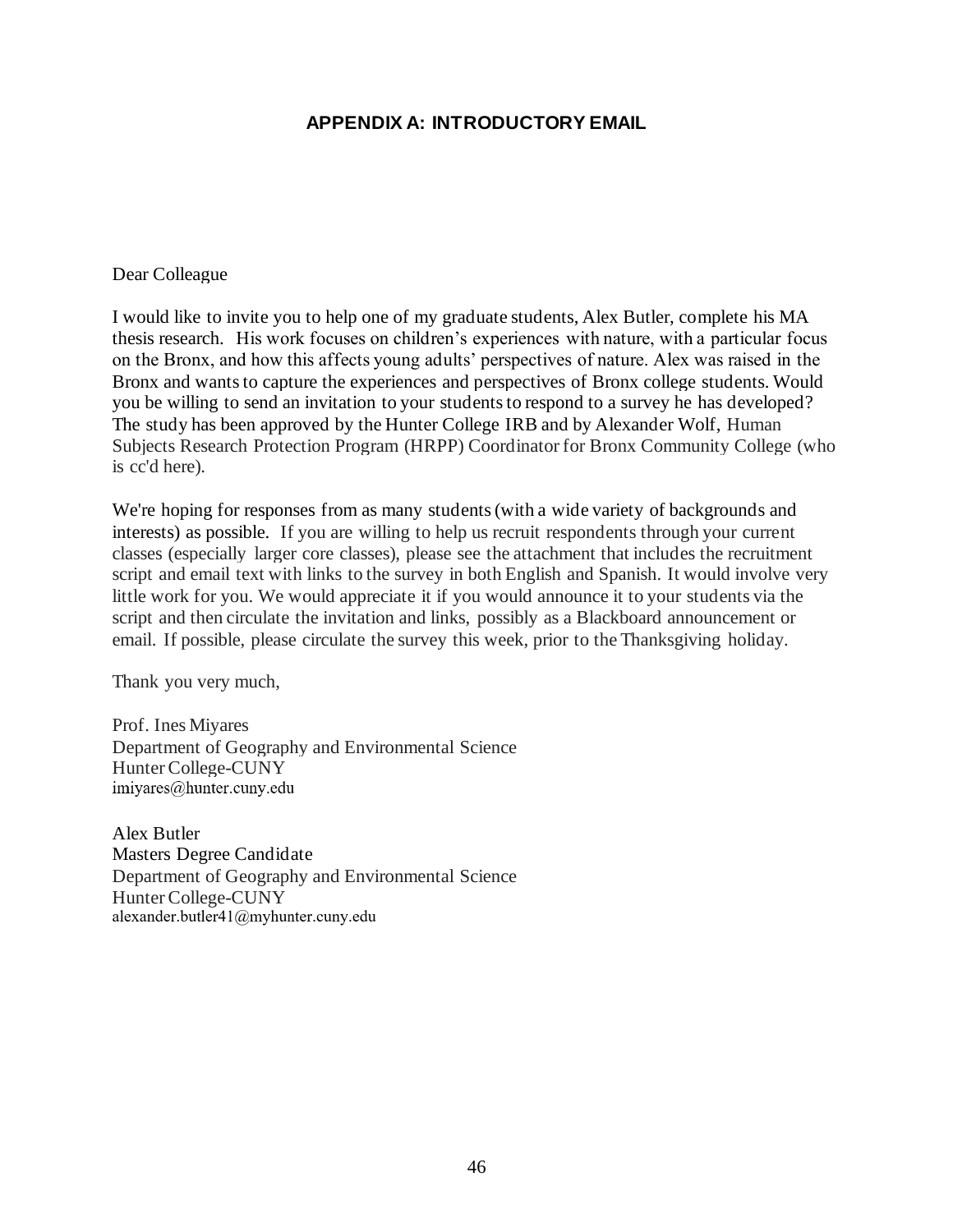### **APPENDIX B: RECRUITMENT SCRIPT**

Class,

A graduate student at Hunter College (CUNY) is conducting some research on parks in the Bronx for his thesis paper. He is interested in hearing from students that grew up in the Bronx and had interactions with nature in these parks. I'm going to share with you (by Blackboard email or announcement) a link to an online survey that has 17 multiple choice questions. The survey does not ask for any personal information, can be completed in English or Spanish, and should only take about 10 minutes. I'm not involved in this research and it has no connection to this class or your grade. It's entirely optional for you to complete on your own time. If another professor already shared this survey with you, you do not need to complete it more than once. The email will include contact info if you have any further questions about the project.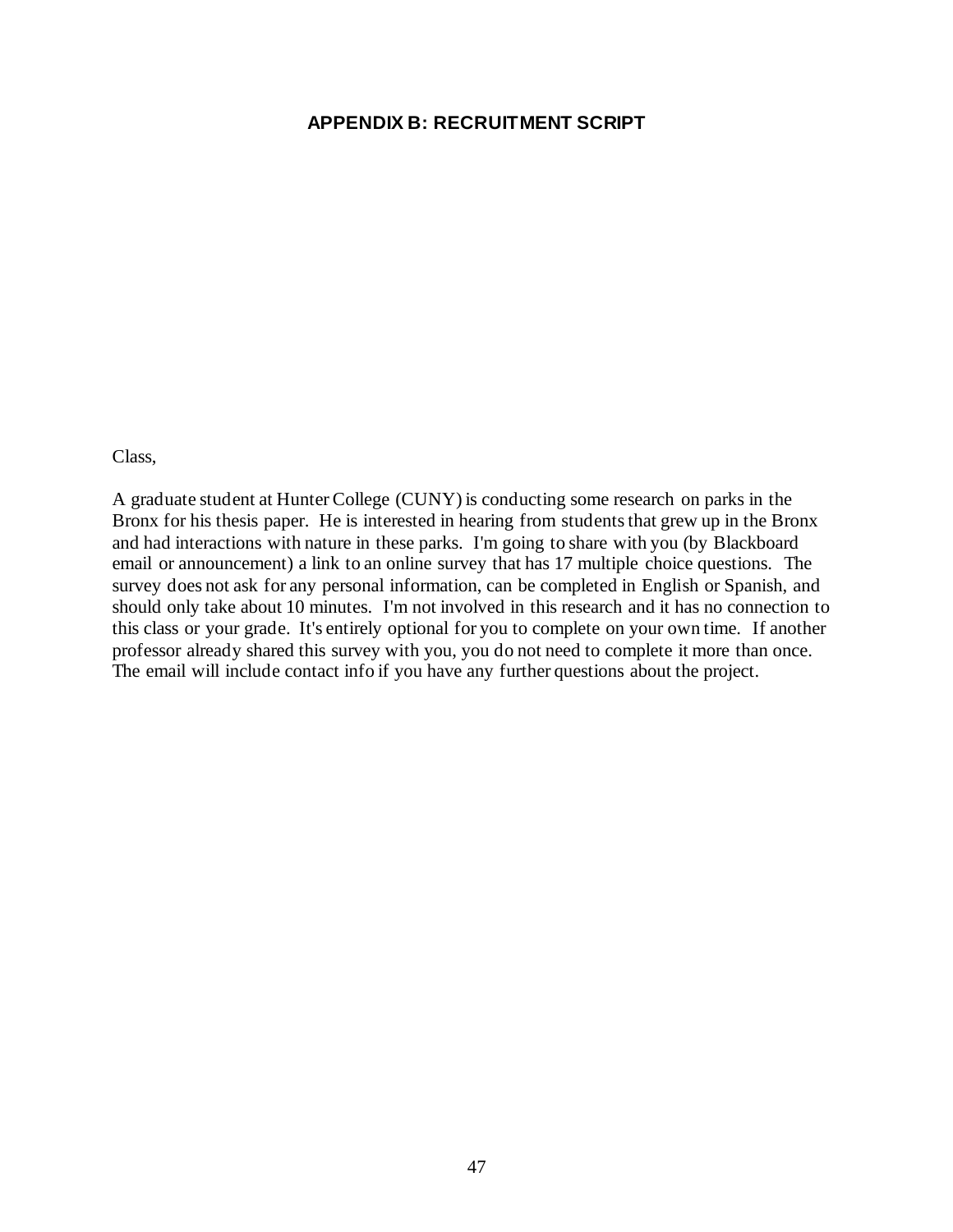## **APPENDIX C: SURVEY ANNOUNCEMENT**

Hi!

My name is Alex Butler and I'm a graduate student at CUNY - Hunter College. I grew up in the Bronx and am writing a research paper about children's experiences with nature in Bronx parks. I am interested in learning what Bronx college students have to say on this topic.

Will you fill out a short online survey? There are 17 multiple choice questions. A few of the questions are about yourself, then about your early experiences in Bronx parks, then about how these experiences might have influenced who you are today. The survey is anonymous and does not collect any information that could be used to identify you. It should take less than 10 minutes to complete the survey.

If you are interested, please click one of the links below:

Complete the survey in English: https://www.surveymonkey.com/r/JSDGW9R

Complete the survey in Spanish: https://es.surveymonkey.com/r/JZ6XPS9

Thank you!

Your participation in this research is voluntary. If you have any questions, you can contact Alex Butler at alexander.butler41@myhunter.cuny.edu. If you have any questions about your rights as a research participant or if you would like to talk to someone other than the researchers, you can contact CUNY Research Compliance Administrator at 646-664-8918 or HRPP@cuny.edu.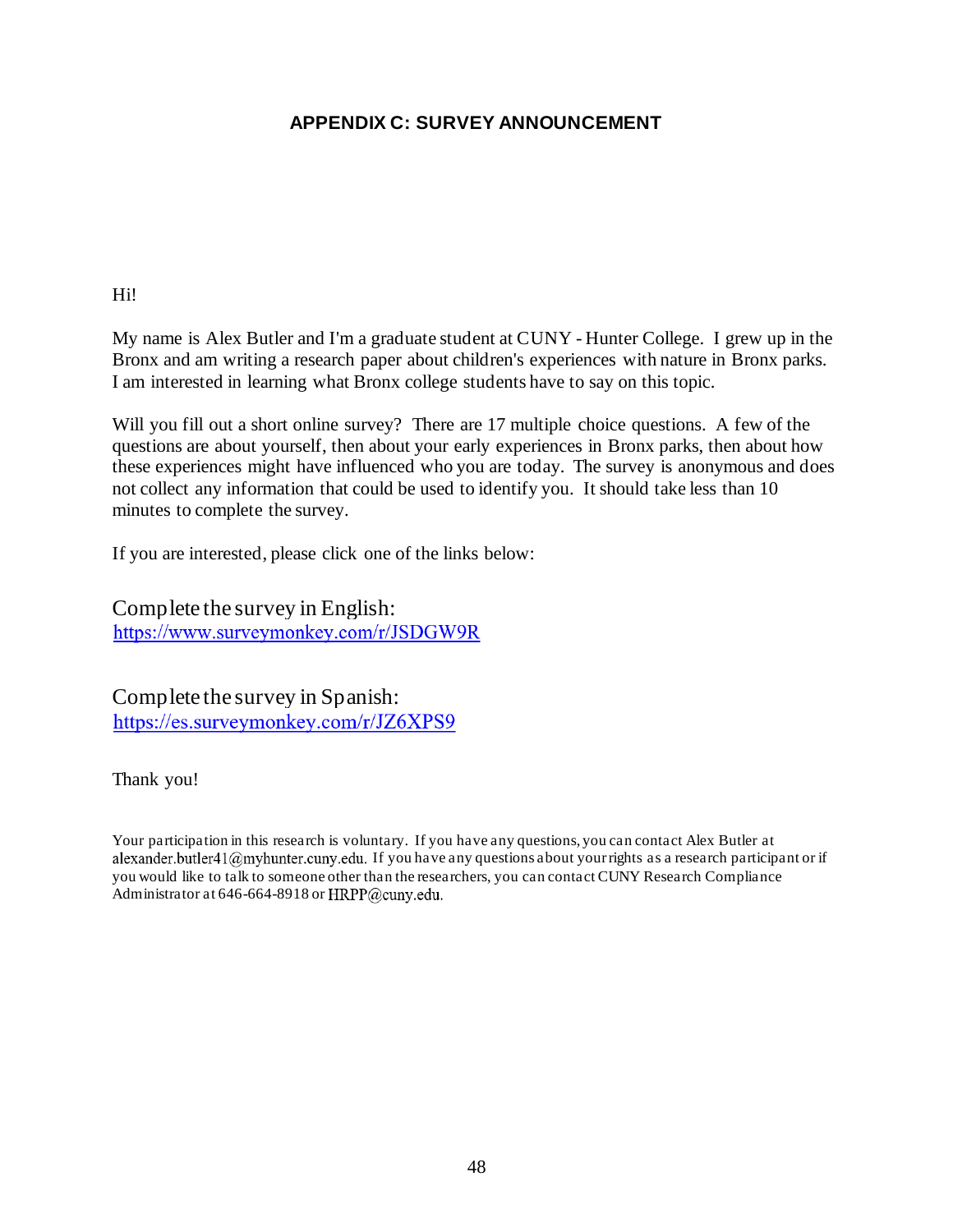## **APPENDIX D: ENGLISH SURVEY**

#### **Please read:**

**The purpose of this survey is to learn about students' early experiences with nature in Bronx parks (if any) and whether or not those experiences influenced them later in life. Your participation in this research is completely voluntary and is not connected to your class, your teacher or your grade in any way. There are 17 questions, and you may skip any question you do not wish to answer. The survey does not collect any information that can be used to identify you. It should take 10 minutes or less to complete. If you wish to participate in the survey, please click "I agree" below.**

**[I agree]**

### **1. What is your school?**

- □ Bronx Community College
- □ Hostos Community College

#### **2. What gender do you identify with?**

- $\Box$  Man
- □ Non-binary
- Woman
- $\Box$  Prefer to self-describe:  $\Box$

#### **3. What is your age group?**

- $\Box$  15-19
- $\Box 20-24$
- $\Box$  25-29
- $\Box$  30+

### **4. Are you of Hispanic, Latino or Spanish origin?**

- Yes
- $\Box$  No

### **5. How would you describe yourself?**

- Asian or Pacific Islander
- □ Black or African American
- Native American or Alaskan Native
- White or Caucasian
- □ Multiracial or Biracial
- $\Box$  A race/ethnicity not listed here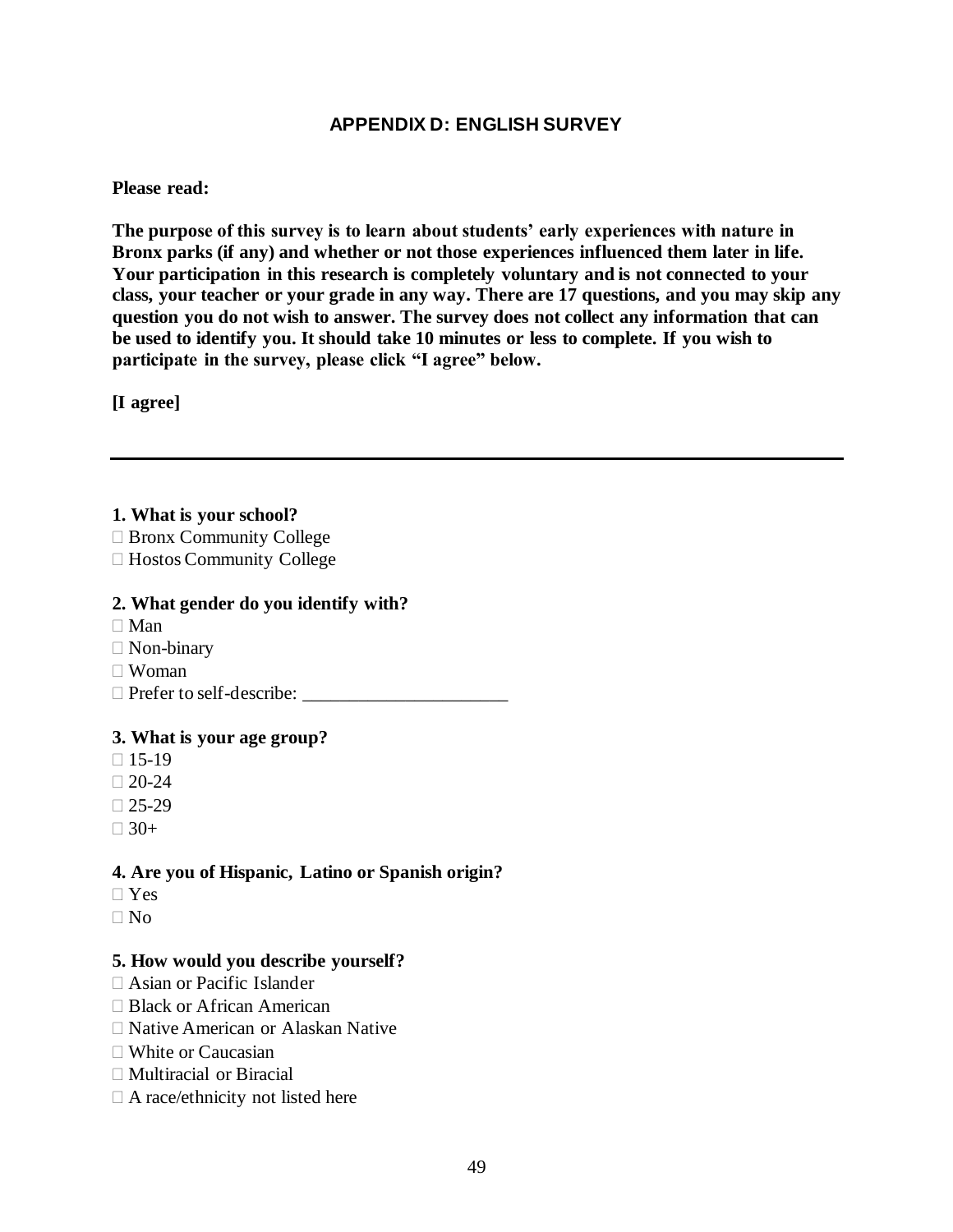## **6. Did you spend all or part of your childhood in the Bronx?**

- Yes
- $\n **No**\n$

### **7. As a child, how often do you remember visiting Bronx parks in the summer?**

- $\Box$  Every day
- $\square$  Several days a week
- □ Once a week
- $\Box$  A couple times a month
- □ Very rarely
- Never

### **8. As a child, did you wish you could visit parks more often?**

- $\Box$  Yes
- $\Box$  No

### **9. If you checked Yes above, were there reasons you did not visit parks more often? (check all that apply)**

- $\square$  Park was too far away
- $\Box$  Park was not safe
- $\Box$  Park did not have anything that I liked
- $\Box$  I went other places during the summer
- $\Box$  I had other obligations
- $\Box$  Other:

### **10. If you visited Bronx parks as a child, do you have memories of interacting with nature (flowers, trees, rocks, water, animals, etc.)?**

 $\neg$  Yes

 $\Box$  No

## **11. If you checked Yes above, which of the below interactions with nature within Bronx parks do you remember as a child?**

**(check all that apply):** 

- □ Climbing rocks
- $\Box$  Climbing trees
- $\Box$  Digging in the soil
- $\Box$  Collecting rocks
- $\Box$  Collecting plants
- $\Box$  Collecting insects
- $\Box$  Observing animals such as birds or squirrels
- □ Playing in a stream or pond
- $\Box$  Playing on the beach
- $\Box$  Hiking in the woods
- $\Box$  Taking photographs of nature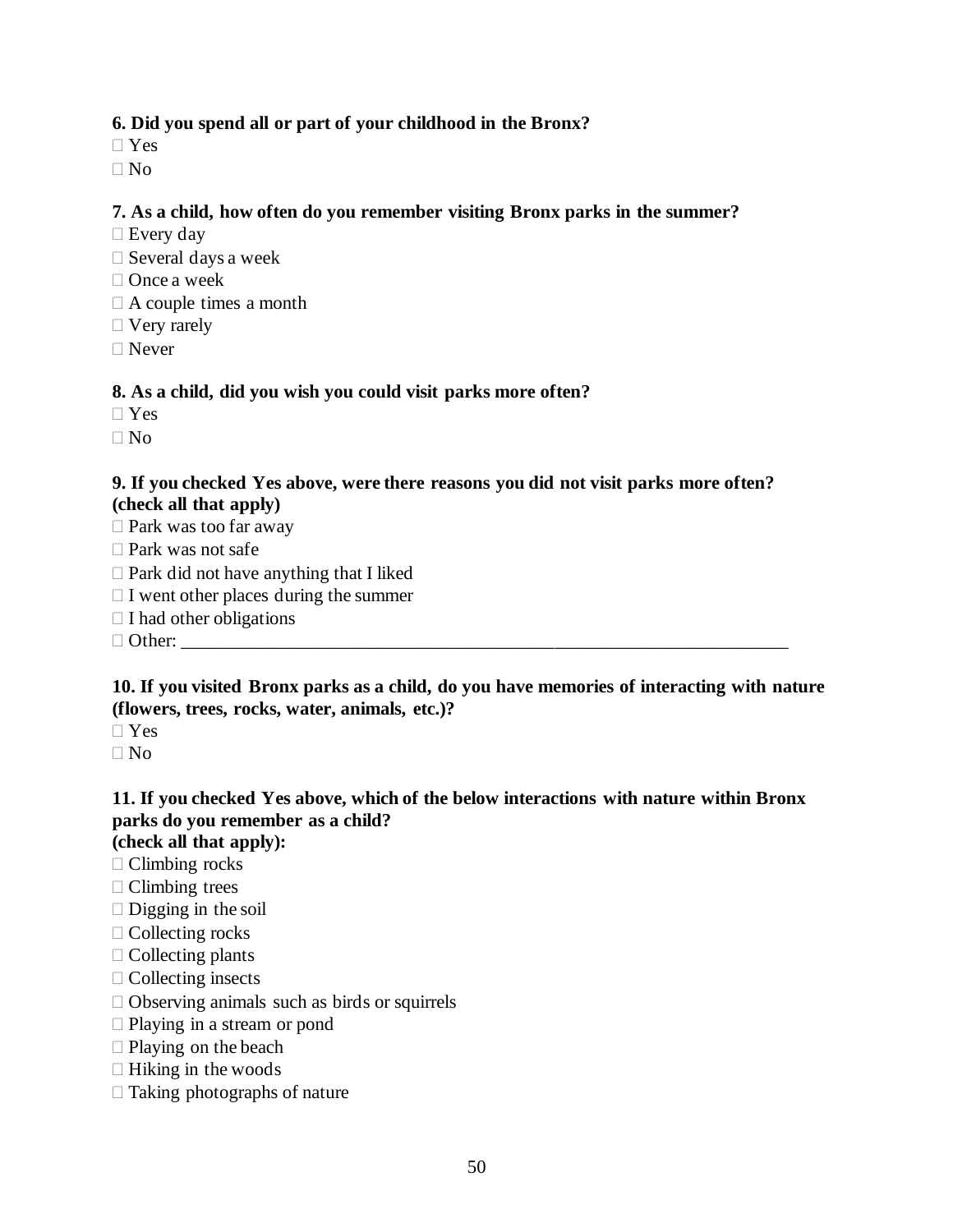- $\Box$  Picnicking on the grass
- $\Box$  Participating in organized nature activities/lessons

Other: \_\_\_\_\_\_\_\_\_\_\_\_\_\_\_\_\_\_\_\_\_\_\_\_\_\_\_\_\_\_\_\_\_\_\_\_\_\_\_\_\_\_\_\_\_\_\_\_\_\_\_\_\_\_\_\_\_\_\_\_\_\_\_\_\_

Other: \_\_\_\_\_\_\_\_\_\_\_\_\_\_\_\_\_\_\_\_\_\_\_\_\_\_\_\_\_\_\_\_\_\_\_\_\_\_\_\_\_\_\_\_\_\_\_\_\_\_\_\_\_\_\_\_\_\_\_\_\_\_\_\_\_

Other: \_\_\_\_\_\_\_\_\_\_\_\_\_\_\_\_\_\_\_\_\_\_\_\_\_\_\_\_\_\_\_\_\_\_\_\_\_\_\_\_\_\_\_\_\_\_\_\_\_\_\_\_\_\_\_\_\_\_\_\_\_\_\_\_\_

### **12. When you look back at these interactions, are they happy/positive memories?**

Yes

 $\Box$  No

Mixed

### **13. If you had happy/positive moments in nature as a child, do any of these describe why? (check all that apply)**

- $\Box$  I liked being in an environment different from my home/my building/my street
- $\Box$  I liked learning new things about nature
- $\Box$  I liked being free to have my own adventure
- $\Box$  I liked the physical contact with rocks, plants, trees, water, etc.
- Other: \_\_\_\_\_\_\_\_\_\_\_\_\_\_\_\_\_\_\_\_\_\_\_\_\_\_\_\_\_\_\_\_\_\_\_\_\_\_\_\_\_\_\_\_\_\_\_\_\_\_\_\_\_\_\_\_\_\_\_\_\_\_\_\_\_
- $\Box$  Other:

### **14. Do you feel that these early interactions with nature influenced who you are today?**

 $\Box$  Yes

- $\n **N**$
- $\Box$  Not sure

## **15. Do you feel early experiences with nature in Bronx parks helped lead to any of the below?**

### **(check all that apply):**

- Made me more confident or comfortable in nature
- $\Box$  Made me want to spend more time enjoying nature as an adult
- $\Box$  Made me more conscious of protecting the environment
- $\Box$  Made me want to volunteer to help the environment
- $\Box$  Made me want to study nature/environmental topics in school
- $\Box$  Made me want to pursue a career involving nature/the environment
- Other: \_\_\_\_\_\_\_\_\_\_\_\_\_\_\_\_\_\_\_\_\_\_\_\_\_\_\_\_\_\_\_\_\_\_\_\_\_\_\_\_\_\_\_\_\_\_\_\_\_\_\_\_\_\_\_\_\_\_\_\_\_\_\_\_\_
- Other: \_\_\_\_\_\_\_\_\_\_\_\_\_\_\_\_\_\_\_\_\_\_\_\_\_\_\_\_\_\_\_\_\_\_\_\_\_\_\_\_\_\_\_\_\_\_\_\_\_\_\_\_\_\_\_\_\_\_\_\_\_\_\_\_\_
- $\Box$  Did not have an influence on me

## **16. If you did not have many experiences with nature in Bronx parks, did you have those experiences elsewhere?**

## **(check all that apply):**

- □ Boy Scouts / Girl Scouts
- Summer camp
- Bronx Zoo or Botanical Garden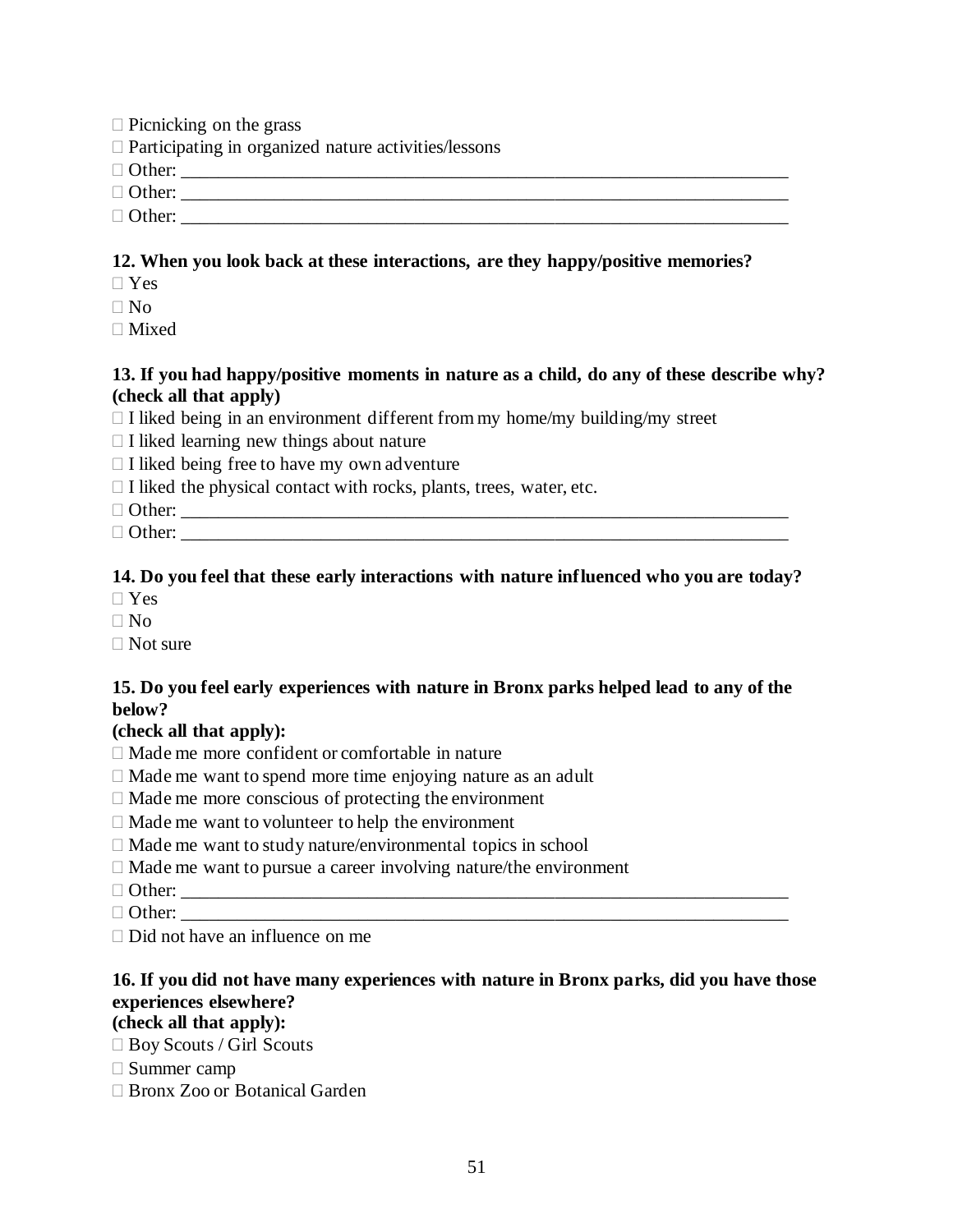- $\Box$  Trips to parks in other boroughs of New York City
- $\Box$  Trips to parks in other states
- $\Box$  Trips to parks other countries

 $\Box$  Other:  $\frac{1}{\Box}$ 

Other: \_\_\_\_\_\_\_\_\_\_\_\_\_\_\_\_\_\_\_\_\_\_\_\_\_\_\_\_\_\_\_\_\_\_\_\_\_\_\_\_\_\_\_\_\_\_\_\_\_\_\_\_\_\_\_\_\_\_\_\_\_\_\_\_\_

 $\square$  Did not have other experiences with nature

## **17. Do you feel it is important for children to have access to nature?**

Yes

 $\Box$  No

□ Not sure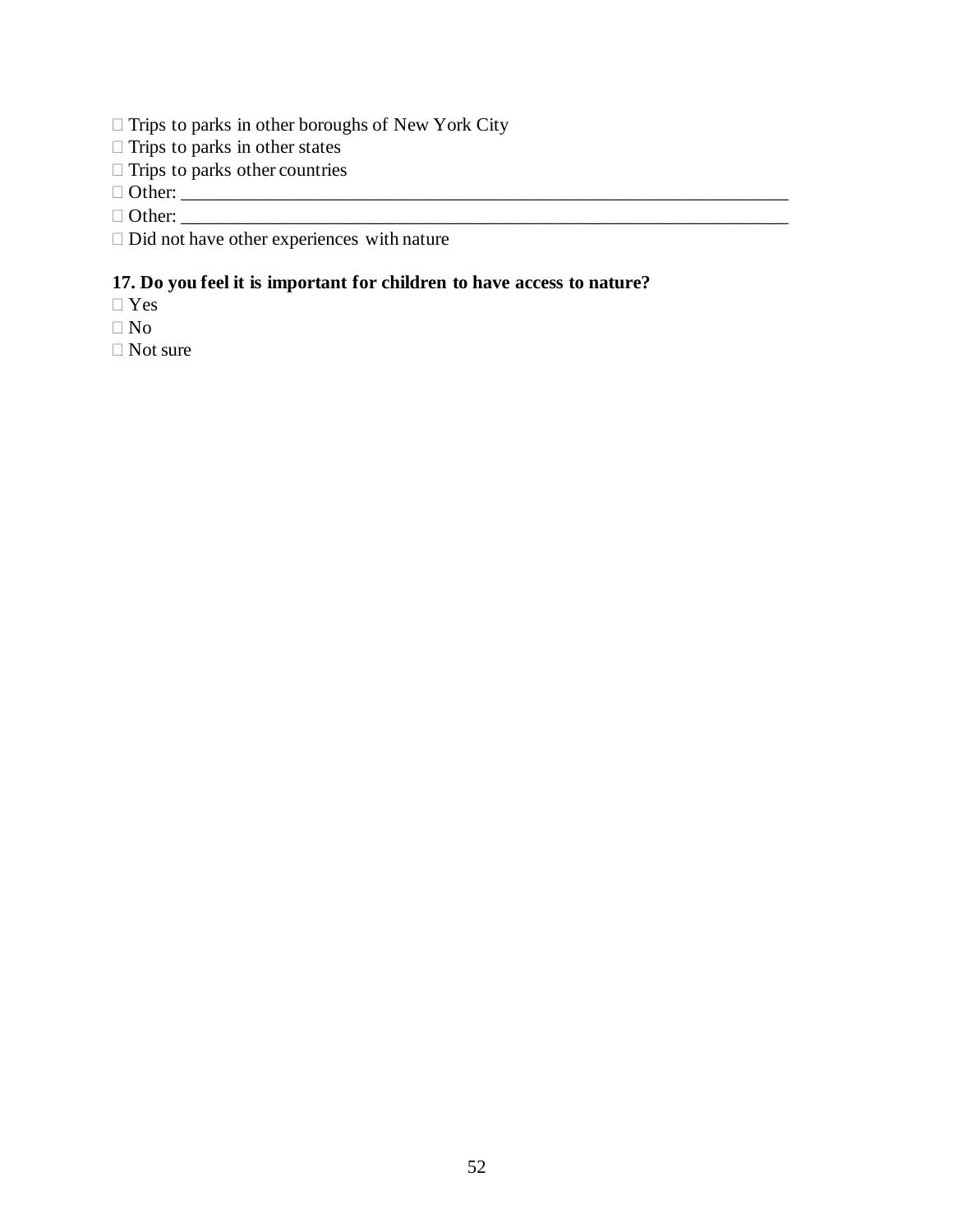## **APPENDIX E: SPANISH SURVEY**

### **Por favor lee bien:**

**El propósito de esta encuesta es conocer las experiencias infantiles de los estudiantes con la naturaleza en los parques del Bronx (si corresponde) y si esas experiencias los influyeron o no en el futuro. Su participación en esta investigación es completamente voluntaria y no está relacionada con su clase, su profesor o su calificación de ninguna manera. Hay 17 preguntas y puedes omitir cualquier pregunta que no desees responder. La encuesta no recopila ninguna información que se pueda usar para identificarlo. Esta encuesta tardará 10 minutos o menos en completarse. Si deseas participar en la encuesta, haga clic en "Acepto" a continuación.**

**[Acepto]**

### **1. ¿Cual es su escuela?**

- □ Bronx Community College
- □ Hostos Community College

### **2. ¿Con qué género te identificas?**

- $\Box$  Hombre
- No binario
- □ Mujer
- Prefiero autodescrírbe: \_\_\_\_\_\_\_\_\_\_\_\_\_\_\_\_\_\_\_\_\_\_

### **3. ¿Cual es su grupo de edad?**

- $\Box$  15-19
- $\Box 20-24$
- $\Box$  25-29
- $\Box$  30+

### **4. ¿Es Uds de orígen hispano, latino, or español?**

- $\square$  Si
- $\Box$  No

### **5. ¿Cómo se autodescríbe?**

- Asiático o isleño del pacífico
- Negro o Afro-americano
- Indígena Americano o Indígena de Alaska
- Blanco o anglo-sajón
- Multiracial o Biracial
- Una raza o etnidad no incluída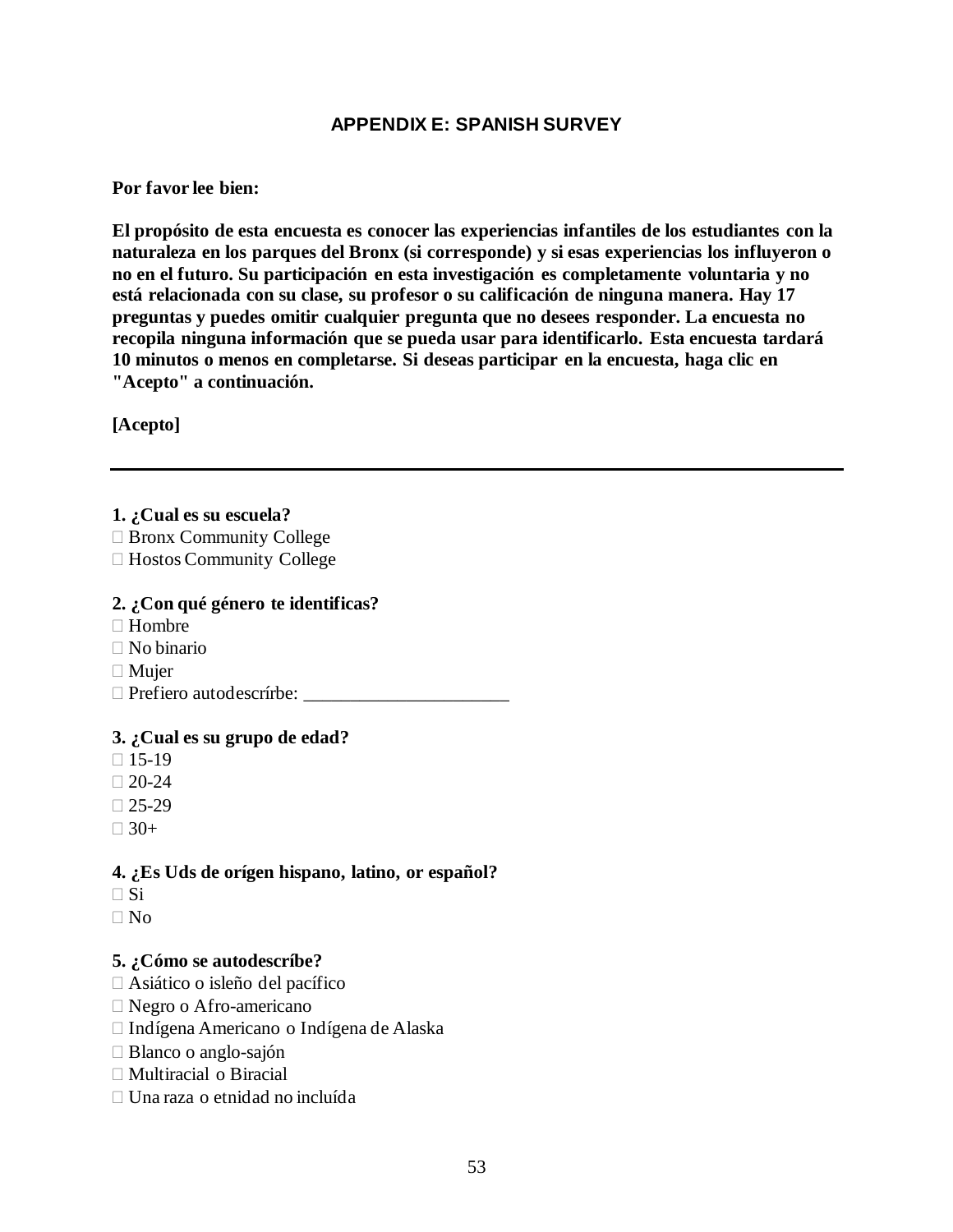## **6. ¿Pasó toda o parte de su infancia en el Bronx?**

 $\square$  Si

 $\Box$  No

## **7. De niño, ¿con qué frecuencia recuerda haber visitado los parques del Bronx en verano?**

- Todos los días
- Varios días a la semana
- $\Box$  Una vez a la semana
- $\Box$  Unas cuantas veces al mes
- $\Box$  Muy infrecuente
- $\Box$  Nunca

## **8. Cuando era niño, ¿deseaba poder visitar los parques con más frecuencia?**

- $\Box$  Si
- $\Box$  No

## **9. Si marcó Sí arriba, ¿hubo razones por las que no visitaba los parques con más frecuencia?**

## **(marque todo lo que corresponda)**

- Los parques estaban muy alejados
- $\Box$  Los parques no eran seguros
- $\Box$  Los parques no tenian lo que me gustaba
- Visite otros lugares en el verano
- $\Box$  Tenía otras obligaciones
- $\Box$  Otra razón no incluída:

## **10. Si visitó los parques del Bronx cuando era niño, ¿tiene recuerdos de interactuar con la naturaleza (flores, árboles, rocas, agua, animales, etc.)?**

 $\Box$  Si

No

# **11. Si marcó Sí arriba, ¿cuál de las siguientes interacciones con la naturaleza dentro de los parques del Bronx recuerda cuando era niño?**

# **(marque todo lo que corresponda):**

- Escalar rocas
- $\square$  Escalar palos/arboles
- Cavando en el suelo
- Recogiendo rocas
- Recolectando plantas
- □ Recolectando insectos
- Observar animales como pájaros o ardillas.
- Jugando en un arroyo o estanque
- Jugando en la playa
- Senderismo en el bosque
- Tomando fotografías de la naturaleza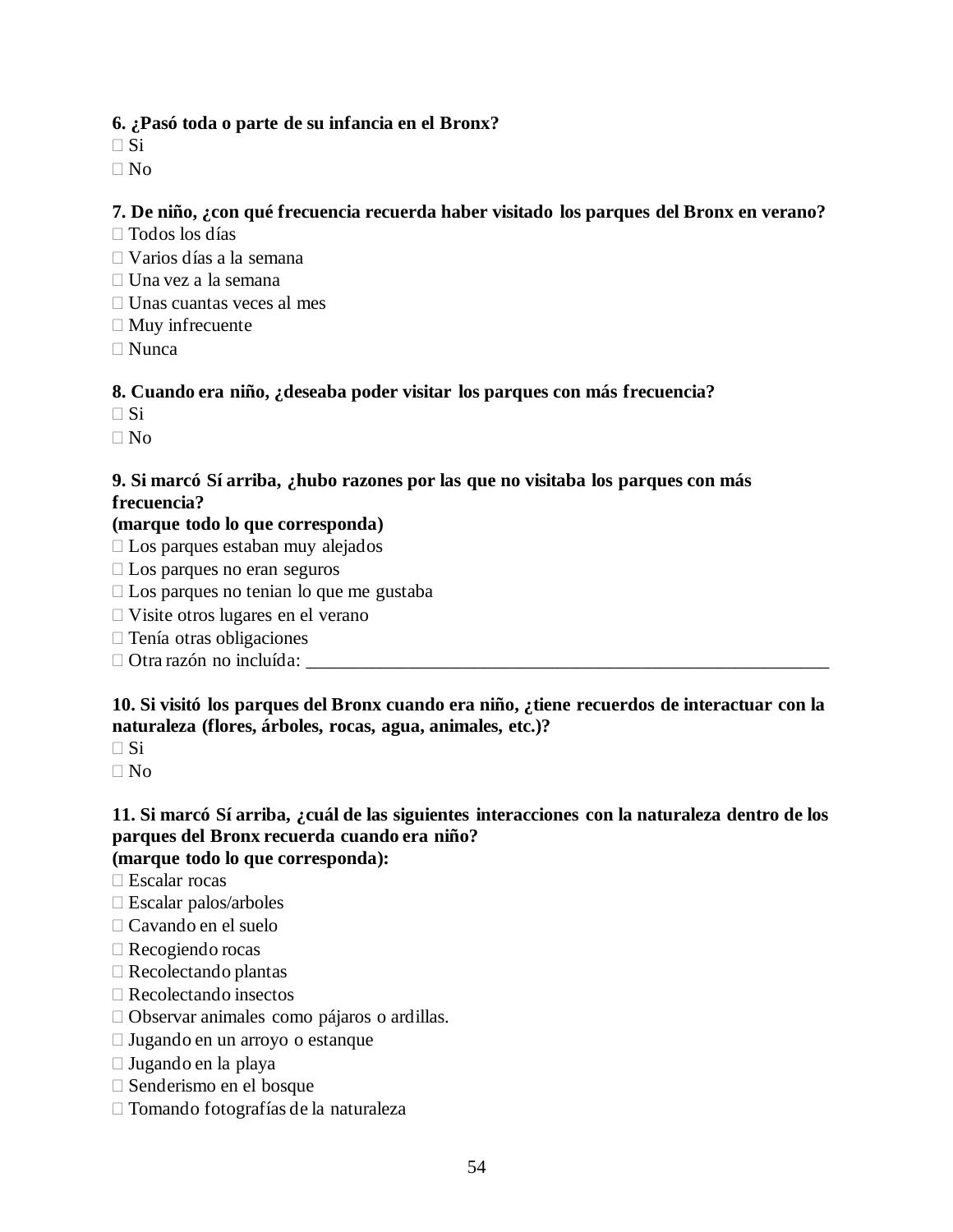- $\Box$  Picnic en la grama
- Participar en actividades / lecciones organizadas en la naturaleza
- Otra razón: \_\_\_\_\_\_\_\_\_\_\_\_\_\_\_\_\_\_\_\_\_\_\_\_\_\_\_\_\_\_\_\_\_\_\_\_\_\_\_\_\_\_\_\_\_\_\_\_\_\_\_\_\_\_\_\_\_\_\_\_\_\_\_\_\_
- Otra razón: \_\_\_\_\_\_\_\_\_\_\_\_\_\_\_\_\_\_\_\_\_\_\_\_\_\_\_\_\_\_\_\_\_\_\_\_\_\_\_\_\_\_\_\_\_\_\_\_\_\_\_\_\_\_\_\_\_\_\_\_\_\_\_\_\_
- $\Box$  Otra razón:

### **12. ¿Al recorder estas interacciones, son felízes o positivas las memorias?**

- $\Box$  Si
- $\Box$  No
- $\square$  Sentimientos mixtos

## **13. Si tenías memorías felízes o positivas con la naturaleza como jóven, ¿aplican algunas de las opciones enumeradas a continuacion?**

### **(marque todo lo que corresponda)**

- $\Box$  Me gustó estar en un entorno diferente a mi casa / mi edificio / mi calle
- Me gustó aprender cosas nuevas sobre la naturaleza.
- $\Box$  Me gustó ser libre para tener mi propia aventura.
- Me gustó el contacto físico con rocas, plantas, árboles, agua, etc.

 $\Box$  Otra razón:

 $\Box$  Otra razón:

### **14. ¿Sientes que estas primeras interacciones con la naturaleza influyeron en quién eres hoy?**  $\Box$  Si

- $\Box$  No
- $\square$  No estoy seguro/a

## **15. ¿Siente que las primeras experiencias con la naturaleza en los parques del Bronx ayudaron a conducir a alguno de los siguientes?**

## **(marque todo lo que corresponda):**

- Me hizo sentir más seguro o cómodo en la naturaleza.
- Me dieron ganas de pasar más tiempo disfrutando de la naturaleza como adulta.
- Me hizo más consciente de la protección del medio ambiente.
- $\Box$  Me hizo querer ser voluntario para ayudar al medio ambiente.
- Me hizo querer estudiar temas de naturaleza / medio ambiente en la escuela.
- $\Box$  Me hizo querer seguir una carrera que involucre la naturaleza / el medio ambiente.
- $\Box$  Otra razón:
- $\Box$  Otra razón:
- No me influyó

## **16. Si no tuvo muchas experiencias con la naturaleza en los parques del Bronx, ¿tuvo esas experiencias en otros lugares?**

#### **(marque todo lo que corresponda):**

- □ Boy Scouts / Girl Scouts
- Campamento de verano
- Zoológico o jardín botánico del Bronx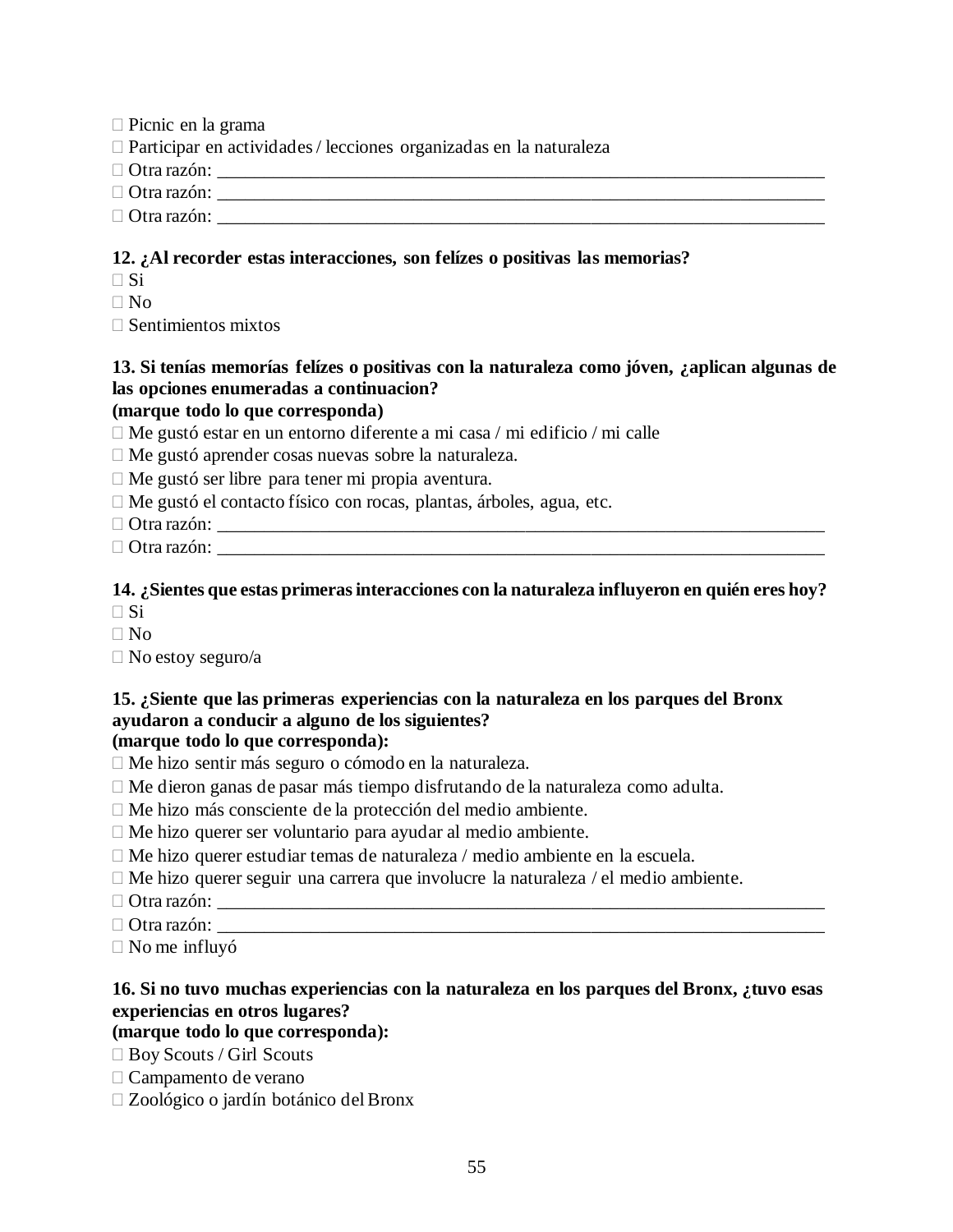- Viajes a parques en otros distritos de la ciudad de Nueva York
- Viajes a parques en otros estados
- Viajes a parques de otros países

 $\Box$  Otra razón:  $\frac{1}{\Box}$ 

Otra razón: \_\_\_\_\_\_\_\_\_\_\_\_\_\_\_\_\_\_\_\_\_\_\_\_\_\_\_\_\_\_\_\_\_\_\_\_\_\_\_\_\_\_\_\_\_\_\_\_\_\_\_\_\_\_\_\_\_\_\_\_\_\_\_\_\_

No tuve otras experiencias con la naturaleza.

## **17. ¿Crees que es importante que los niños tengan acceso a la naturaleza?**

- $\Box$  Si
- $\Box$  No

No estoy seguro/a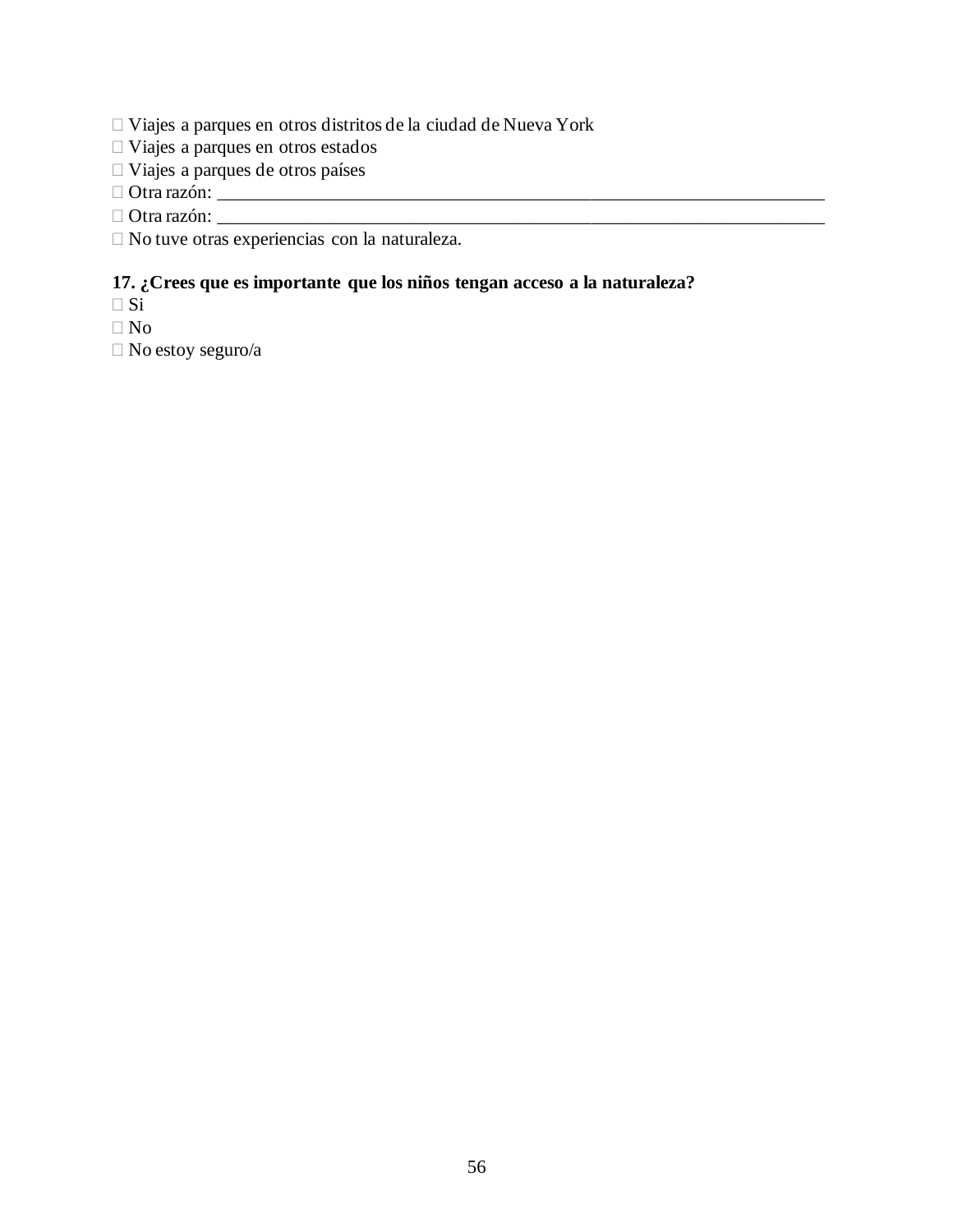#### **REFERENCES**

Arvay, C.G. (2018) *The biophilia effect.* Boulder, CO: Sounds True.

- Ballon, H. and Jackson, K.T. (Eds.) (2007) *Robert Moses and the modern city: The transformation of New York.* New York: W.W. Norton and Company.
- Barrows, A. (1995) *The ecopsychology of child development.* In Roszak, T., Gomes, M.E. and Kanner, A.D. (Eds.), *Ecopsychology: Restoring the Earth, healing the mind* (pp. 101-110)*.* San Francisco: Sierra Club Books.
- Barry, E. (2018) In Britain's playgrounds, 'bringing in risk' to build resilience. *The New York Times* March 10, 2018. Web. Retrieved 15 April 2020.
- Carson, R. (1956) *The sense of wonder: A celebration of nature for parents and children.* New York: Harper Perennial.
- Chawla, L. (1990) Ecstatic Places. *Children's Environments Quarterly* 7(4): 18-23.
- Chawla, L. (1998) Significant life experiences revisited: A review of research on sources of environmental sensitivity. *Environmental Education Research* 4(4): 369-382.
- Chawla L. and Salvadori I. (2003) Children for cities and cities for children: Learning to know and care about urban ecosystems. In Berkowitz, A.R., Nilon, C.H. and Hollweg, K.S. (Eds.), *Understanding Urban Ecosystems* (pp. 294-313). New York: Springer-Verlag.
- Chawla, L. (2007) Childhood experiences associated with care for the natural world: A theoretical framework for empirical results. *Children, Youth and Environments* 17(4): 144-70.
- Chawla, L. (2015) Benefits of nature contact for children. *Journal of Planning Literature* 30(4): 433-52.
- Clements, R. (2004) An investigation into the state of outdoor play. *Contemporary Issues in Childhood Education* 5(1): 68-80.
- Cobb, E. (1977) *The ecology of imagination in childhood*. Dallas: Spring Publications.
- Collado, S., Corraliza, J.A., Staats, H. and Ruíz, M. (2015) Effect of frequency and mode of contact with nature on children's self-reported ecological behaviors. *Journal of Environmental Psychology* 41: 65-73.
- Crain, W.C. (2003) *Reclaiming childhood: Letting children be children in our achievementoriented society.* New York: Times Books.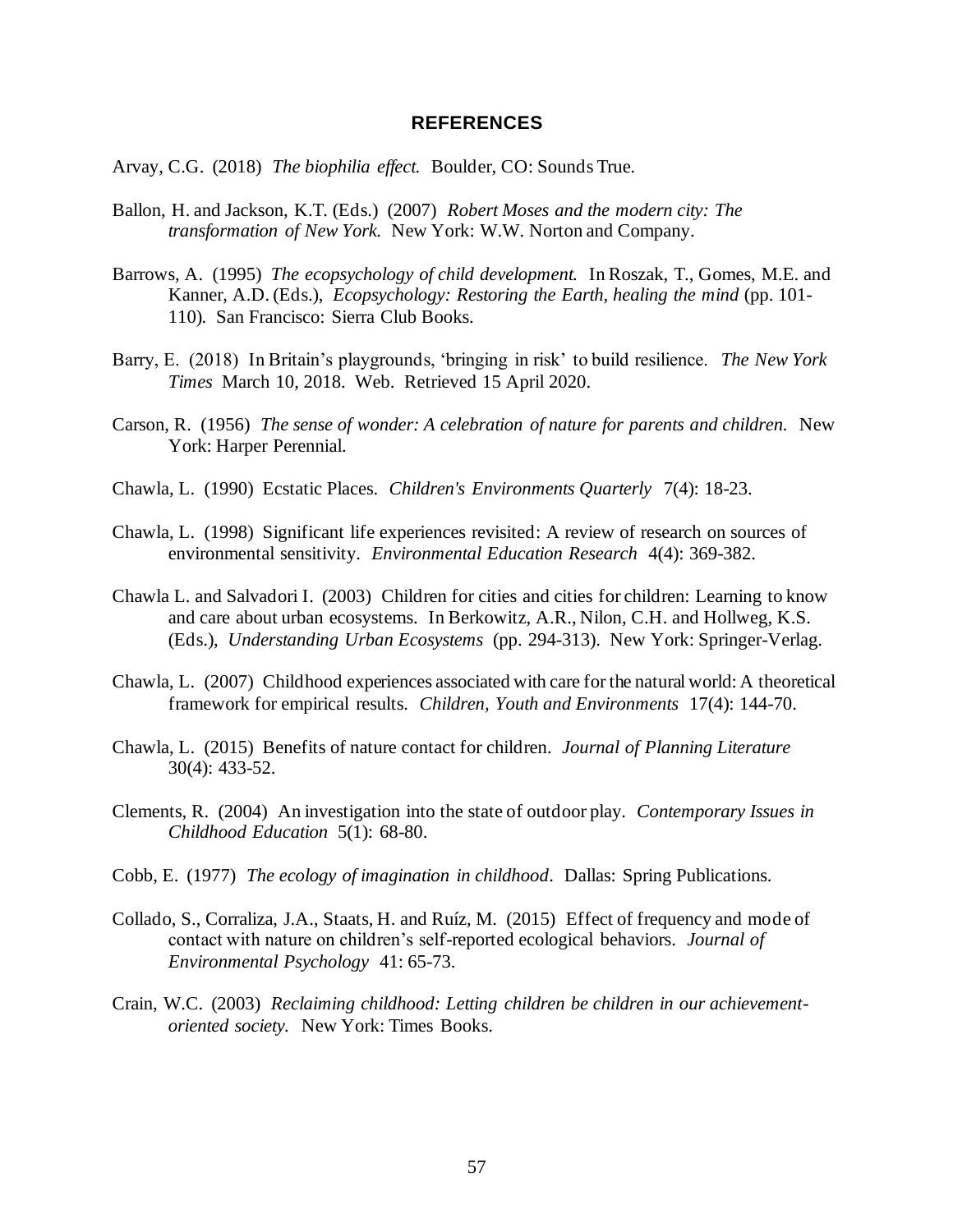- Evans, G.W., Jones-Rounds, M.L., Belojevic, G., and Vermeylen, F. (2012) Family income and childhood obesity in eight European cities: The mediating roles of neighborhood characteristics and physical activity. *Social Science and Medicine* 75: 477-481.
- Ewert, A., Place, G. and Sibthorp, J. (2005) Early-life outdoor experiences and an individual's environmental attitudes. *Leisure Science* 27: 225-39.
- Gebhard, U., Nevers, P. and Billmann-Mahecha, E. (2003) *Moralizing trees: Anthropomorphism and identity in children's relationship to nature*. In Clayton, S. and Opotow, S. (Eds.), *Identity and the natural environment* (pp. 91-111). Cambridge, MA: The MIT Press.
- Gonzalez, E. (2004) *The Bronx: A history.* New York: Columbia University Press.
- Hart, R. (1979) *Children's experience of place*. New York: Irvington Publishers.
- Hart, R. (2002) Containing children: Some lessons on planning for play from New York City. *Environment and Urbanization* 14(21): 135-148.
- Jonnes, J. (1986) *South Bronx rising: The rise, fall, and resurrection of an American city.* New York: Fordham University Press.
- Kahn Jr., P.H. (2002) *Children's affilitations with nature: Structure, development, and the problem of generational amnesia.* In Kahn Jr., P.H. and Kellert, S.R. (Eds.), *Children in nature: Psychological, sociocultural and evolutionary investigations (pp. 93-116).* Cambridge, MA: MIT Press.
- Kals, E., Schumacher, D. and Montada, L. (1999) Emotional affinity toward nature as a motivational basis to protect nature. *Environmental Behavior* 31: 178-202.
- Kellert, S.R. (1993) *The biological basis for human values of nature.* In Kellert, S. and Wilson E.O. (Eds.), *The biophilia hypothesis* (pp. 42-69). Washington, DC: Island Press.
- Kellert, S.R. (2002) *Experiencing nature: Affective, cognitive, and evaluative development in children.* In Kahn Jr., P.H. and Kellert, S.R. (Eds.), *Children in nature: Psychological, sociocultural and evolutionary investigations* (pp. 117-151). Cambridge, MA: MIT Press.
- Li, D. and Chen, J. (2015) Significant life experiences on the formation of environmental action among Chinese college students. *Environmental Education Research* 21(4): 612-630.
- Louv, R. (2005) *Last child in the woods: Saving our children from nature-deficit disorder*. Chapel Hill, NC: Algonquin Books.
- Matthews, M.H. (1992) *Making sense of place: Children's understanding of large-scale environments*. Hertfordshire, England: Simon and Schuster.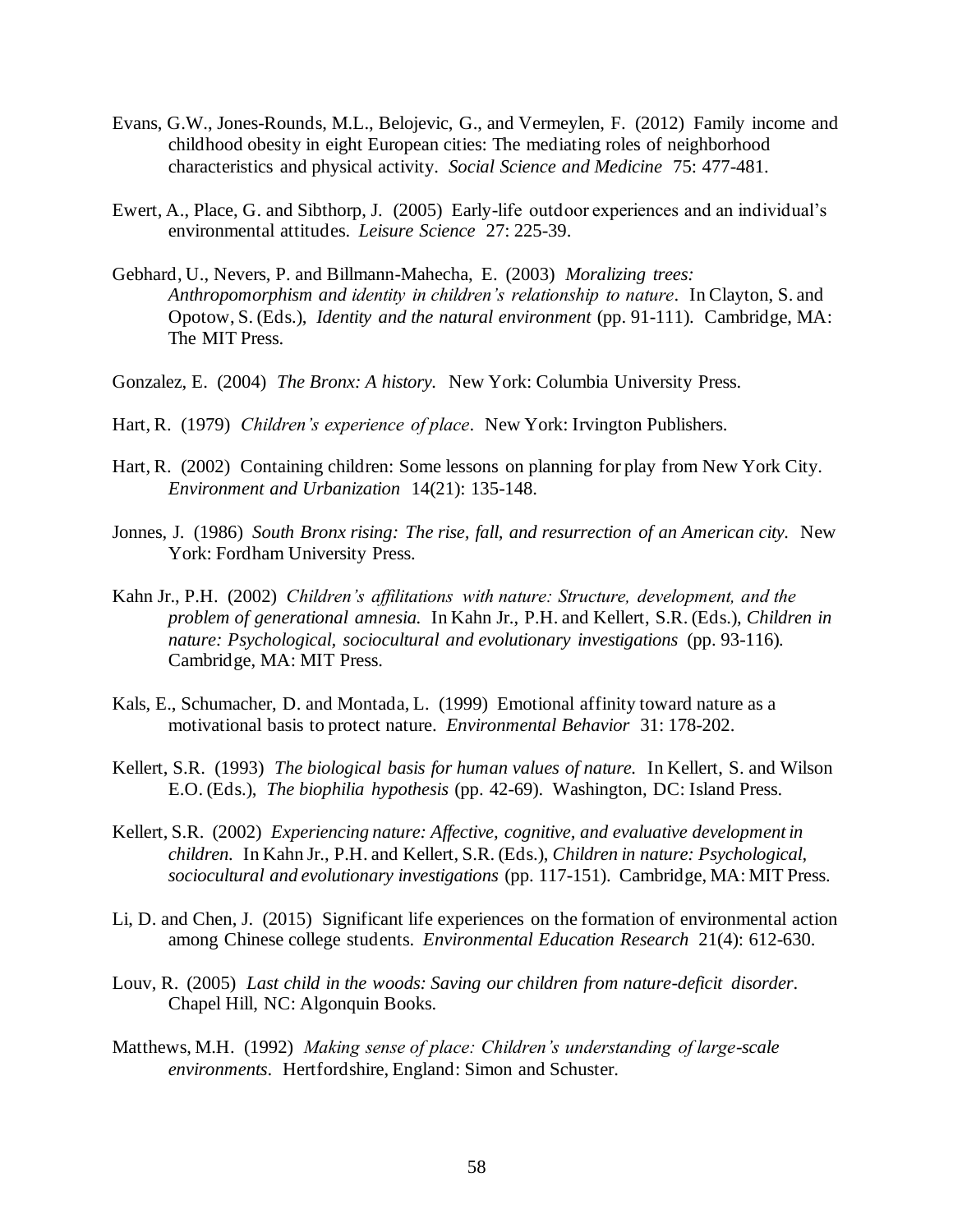- Milligan, C. and Bingley, A. (2007) Restorative places or scary spaces? The impact of woodland on the mental well-being of young adults. *Health & Place* 13: 799-811.
- Nabhan, G.P. and Trimble, S. (1994) *The geography of childhood: Why children need wild places*. Boston: Beacon Press.
- Nisbet, E.K., Zelenski, J.M. and Murphy, S.A. (2009) The nature relatedness scale: Linking individuals' connection with nature to environmental concern and behavior. *Environment and Behavior* 41(5): 715-40.
- Orr, D.W. (1993) *Love it or lose it: The coming biophilia revolution.* In Kellert, S. and Wilson E.O. (Eds.), *The biophilia hypothesis* (pp. 415-440). Washington, DC: Island Press.
- Pyle, R.M. (1993) *The thunder tree: Lessons from an urban wildland.* Corvallis, OR: Oregon State University Press.
- Rosin, H. (2014) The overprotected kid. *The Atlantic* April 2014. Web. Retrieved 1 May 2020.
- Sandseter, E.B.H. (2011) Children's risky play from an evolutionary perspective: The antiphobic effects of thrilling experiences. *Evolutionary Psychology* 9(2): 257-284.
- Schertz, K.E. and Berman, M.G. (2019) Understanding nature and its cognitive benefits. *Current Directions in Psychological Science* 28(5): 496-502.
- Soga, M. and Gaston, K.J. (2016) Extinction of experience: The loss of human–nature interactions. *Frontiers in Ecology and the Environment* 14(2): 94-101.
- Thompson, C.W., Aspinall, P. and Mortarzino, A. (2008) The childhood factor: Adult visits to green places and the significance of childhood experience. *Environment and Behavior*  40(1): 111-43.
- Ulrich, R.S. (1993) *Biophilia, biophobia, and natural landscapes.* In Kellert, S. and Wilson E.O. (Eds.), *The biophilia hypothesis* (pp. 73-137). Washington, DC: Island Press.
- United States. Census Bureau. QuickFacts.Retrieved 1 November 2021 from https://www.census.gov/quickfacts/fact/table/bronxcountynewyork,newyorkcitynewyork/ PST045219.
- United States. Consumer Product Safety Commission. *Public playground safety handbook.*  Washington, DC: U.S. Government Publishing Office, 2015.
- Walker, T.D. (2016) The junk playground of New York City. *The Atlantic* August 2016. Web. Retrieved 1 May 2020.
- Weir, K. (2020) Nurtured by nature. *APA Monitor on Psychology* 51(3): 50.